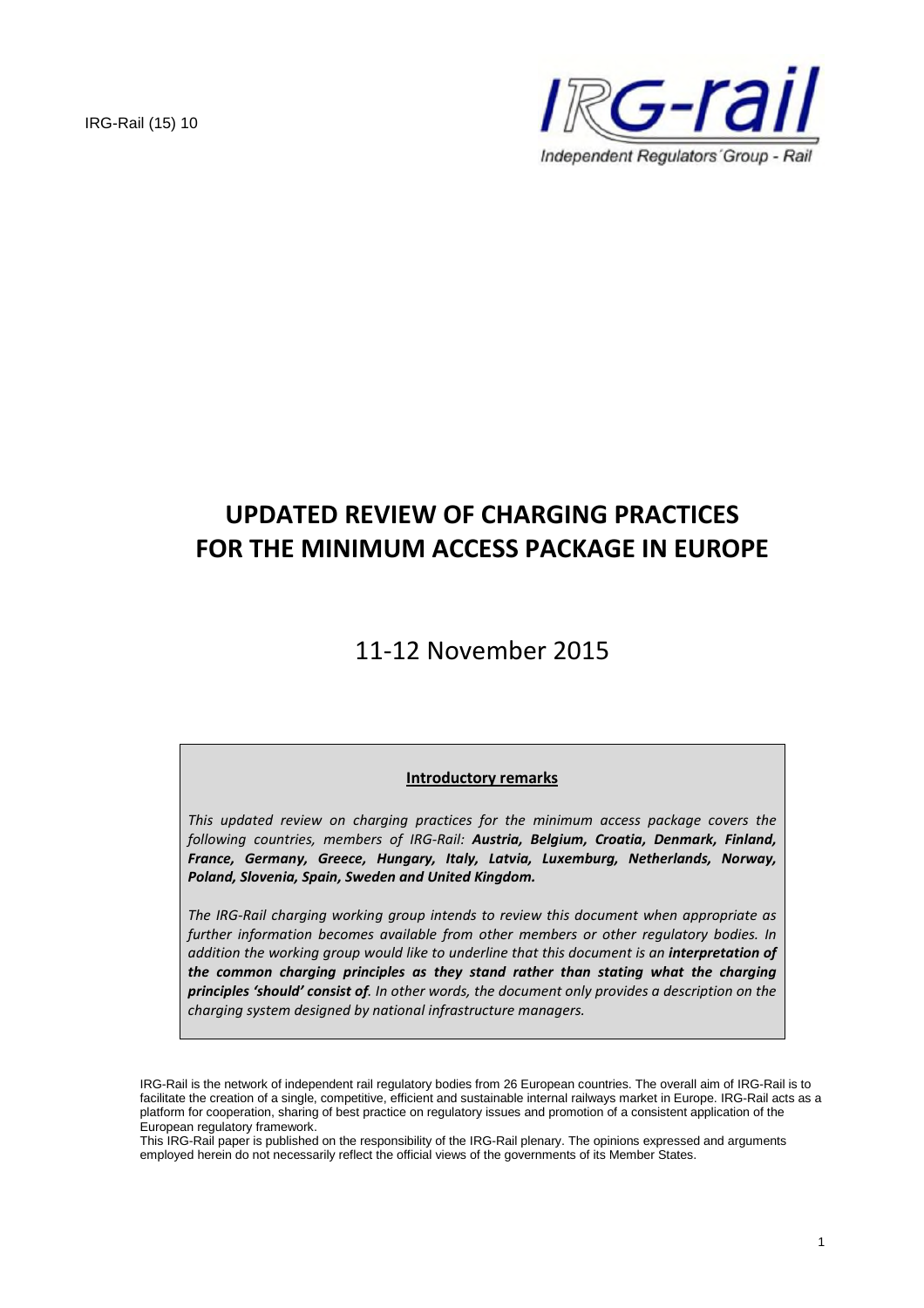

## **Table of contents**

| 1.    |                                                                                    |
|-------|------------------------------------------------------------------------------------|
| 2.    | Charging characteristics: review of charging principles in IRG-Rail Member States4 |
| 3.    |                                                                                    |
| 4.    |                                                                                    |
| 4.1.  |                                                                                    |
| 4.2.  |                                                                                    |
| 4.3.  |                                                                                    |
| 4.4.  |                                                                                    |
| 4.5.  |                                                                                    |
| 4.6.  |                                                                                    |
| 4.7.  |                                                                                    |
| 4.8.  |                                                                                    |
| 4.9.  |                                                                                    |
| 4.10. |                                                                                    |
| 4.11. |                                                                                    |
| 4.12. |                                                                                    |
| 4.13. |                                                                                    |
| 4.14. |                                                                                    |
| 4.15. |                                                                                    |
| 4.16. |                                                                                    |
| 4.17. |                                                                                    |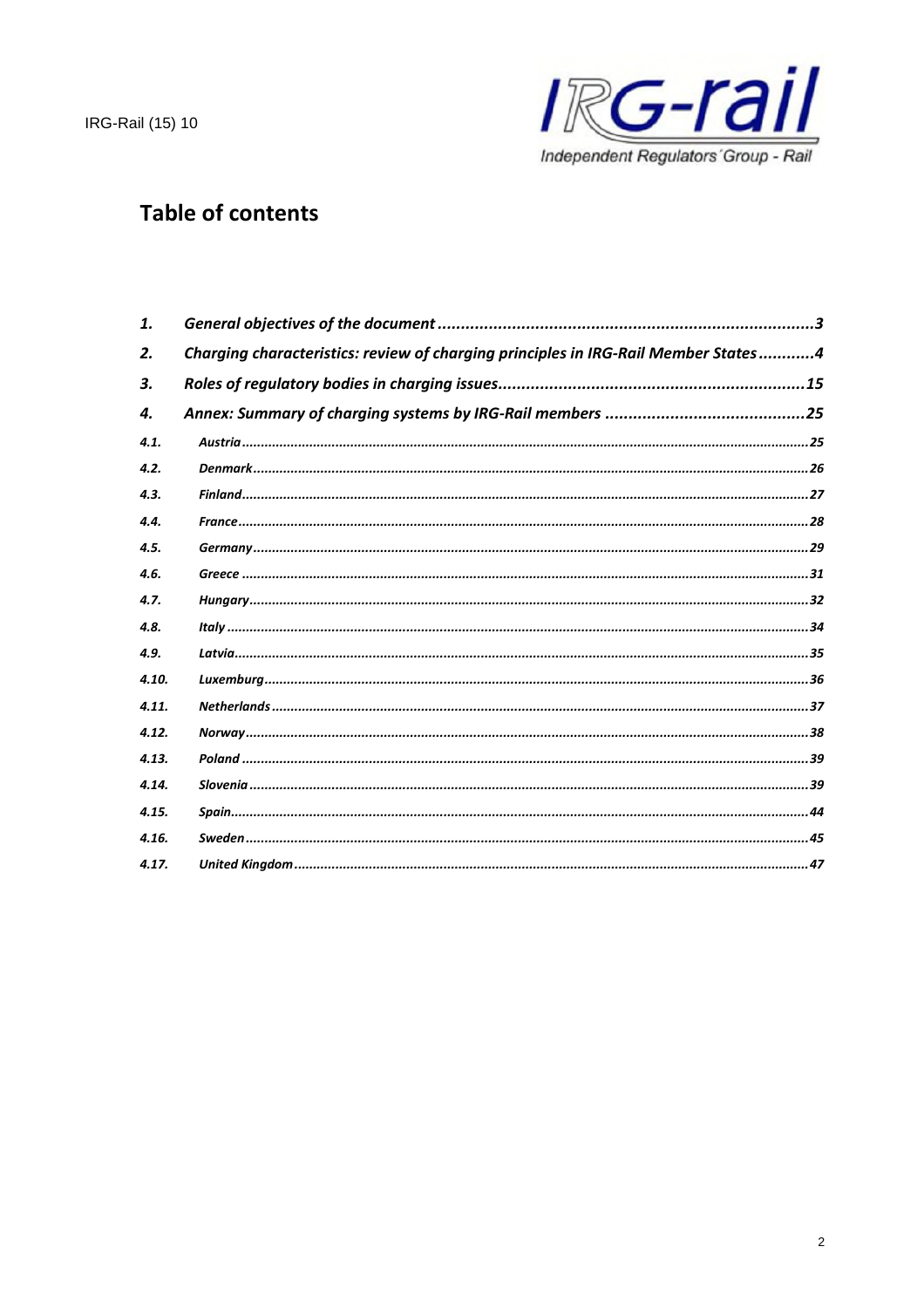

## *1. General objectives of the document*

The Directive 2012/34/EU was due to be implemented by the Member States before June  $16^{th}$ , 2015. As many Member States have implemented it only recently or have not implemented it yet, charging principles for the minimum access package are still based in some countries on the principles outlined in the former directive (Directive 2001/14/EC). It is thus possible that some charging schemes will evolve in the coming months as a consequence of the Directive's transposition.

The 2012/34/EU Directive is considered to be the legal basis for establishing the principles governing rail charging systems in Europe. This Directive requires Member States to establish charging frameworks that meets the management independence initially laid down in Directive 91/440/EC, and sets out in particular the principles of accounting, legal, organisation and decision making separation between railway companies and the state, and between infrastructure managers (IMs) and railway undertakings. A regulatory body, independent from the IM, has to be implemented in order to guarantee fairness and transparency.

This framework is crucial for a successful functioning of the European railway market. As a result, Member States are now moving towards more transparent capacity allocation and charging systems.

The charging system can provide several desirable outcomes. It obviously provides a mechanism for the IM to recover costs. However it can also be used to incentivise the optimal use and provision of the infrastructure. For example, charges based on cost provide signals to operators and funders to only use the infrastructure where the benefits of use exceed this cost. Furthermore, it can incentivise them to find ways to reduce the costs they place on the network by, for example, investing in less damaging trains.

The purpose of this document is to present an overview of the charging approaches for the minimum access package in the Member States which are part of the IRG-Rail charging working group.

IRG-Rail intends to expand this overview report and would like to invite other IRG-Rail members and European rail regulatory bodies to participate and submit information on their charging systems when available. **The present version is the first update of the overview published in October 2012. It provides an addendum (section 3) that explains the regulatory bodies' roles in charging issues.** The IRG-Rail charging working group will update the report as necessary.

The review of charging systems should allow the IRG-Rail charging working group to:

- 1. Obtain a common understanding of charging principles in rail in Europe;
- 2. Explore a common framework for the review of charging principles given by Directive 2012/34/EU;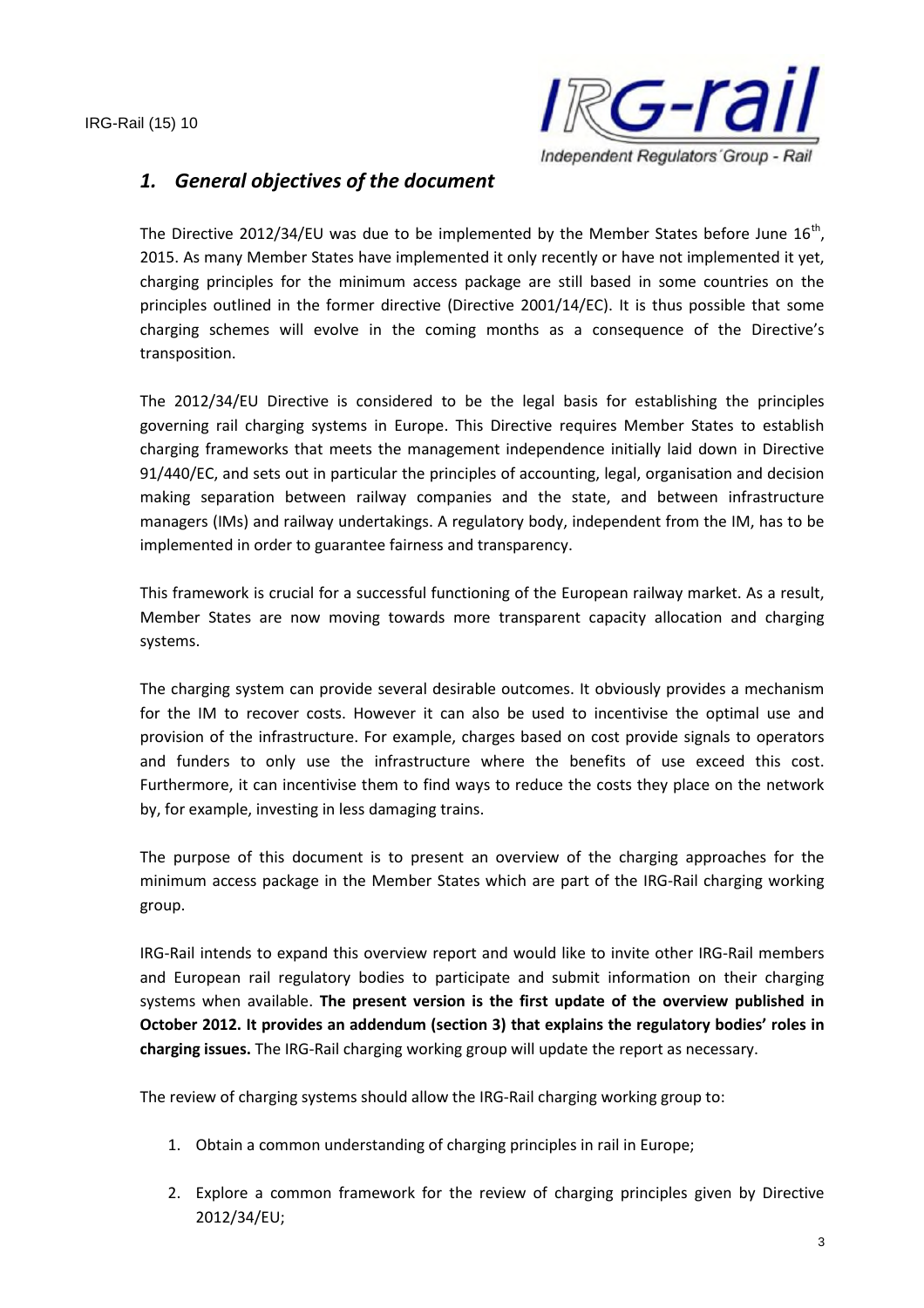

3. Refine and/or expand activities considered in the working programme of the working group.

## *2. Charging characteristics: review of charging principles in IRG-Rail Member States*

According to Directive 2012/34/EU, the charges specified in the network statements should cover the items included in the minimum access package which are:

- Right to utilise capacity which is granted;
- Train control including signaling regulation, dispatching and the communication and provision of information;
- Use of running track points and junctions;
- Handling of requests for infrastructure capacity;
- All other information required to implement or operate the service for which capacity has been granted.

The main charging principles laid down in Directive 2012/34/EU provide that:

- Charges for the use of rail infrastructure must be paid to the IM and be used to fund its activities;
- Charges must be set at the "*cost that is directly incurred as a result of operating the train service"* (article 31.3 of Directive 2012/34/EU). This principle applies to the minimum access package (the methodology for the calculation of the cost that is directly incurred is given by the European Commission Regulation 2015/909 of June 2015);
- There are exceptions to these charging principles :
	- o IMs are allowed to levy a mark-up if the market can bear it and provided that market segments have been defined (article 32.1 of Directive 2012/34/EU). Under this exception, the level of charges must not exclude the use of infrastructure by market segments which can pay at least the cost that is directly incurred as a result of operating a railway service, plus a rate of return that the market can bear;
	- o Besides, for specific future investment projects, or specific investment projects that have been completed after 1988, the IM may set or continue to set higher charges on the basis of the long-term costs of such projects if they increase efficiency or cost-effectiveness or both and could not otherwise be or have been undertaken (article 32.3 of Directive 2012/34/EU).
- Charges can also be levied to reflect scarcity of capacity of an identifiable segment of the infrastructure during periods of congestion (article 31.4 of Directive 2012/34/EU) or take account of environmental effects (article 31.5 of Directive 2012/34/EU);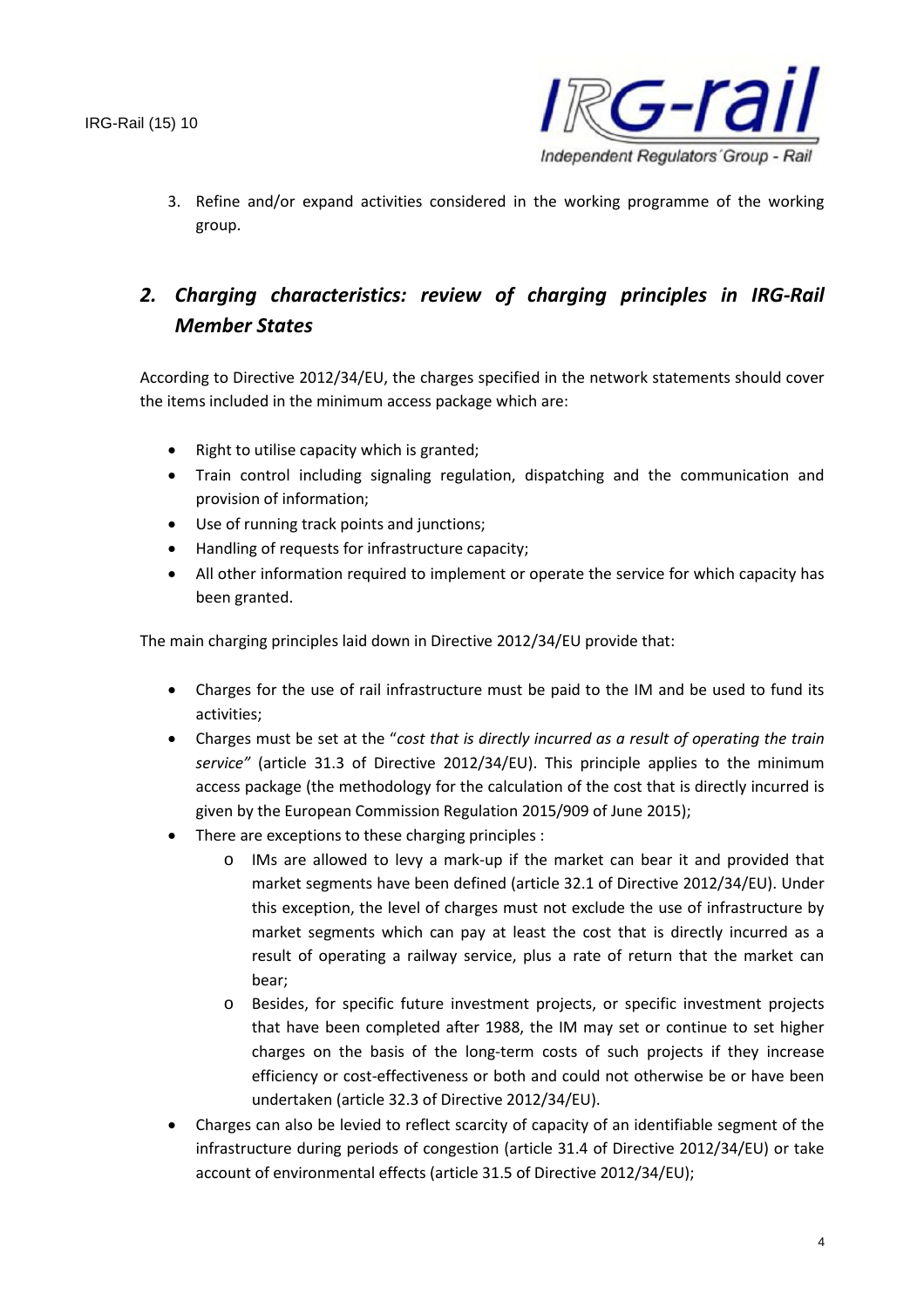

 Infrastructure charging schemes must also encourage railway undertakings and the IM to minimise disruption and improve the performance of the railway network through a performance scheme.

The table below (compiled by the working group) provides an overview of application of charges for the minimum access package in IRG-Rail members. The table is based on the assessment of charging practices in countries detailed in annex (pp. 25-48)<sup>1</sup>. It provides information on the following charging characteristics:

- **Charge(s) reflecting direct costs according article 31.3 of Directive 2012/34/EU** : "[w]*ithout prejudice to paragraph 4 or 5 of this Article or to Article 32, the charges for the minimum access package and for access to infrastructure connecting service facilities shall be set at the cost that is directly incurred as a result of operating the train service*";
- **Mark-ups and market segmentation according article 32.1 of Directive 2012/34/EU** : "[i]*n order to obtain full recovery of the costs incurred by the infrastructure manager a Member State may, if the market can bear this, levy mark-ups on the basis of efficient, transparent and non-discriminatory principles, while guaranteeing optimal competitiveness of rail market segments. The charging system shall respect the productivity increases achieved by railway undertakings"*;
- **Annual prices :** the table indicates whether charges are set every year or not ;
- **Charge(s) under article 32.3 of Directive 2012/34/EU (long term costs):** "[f]*or specific future investment projects, or specific investment projects that have been completed after 1988, the infrastructure manager may set or continue to set higher charges on the basis of the long-term costs of such projects if they increase efficiency or cost-effectiveness or both and could not otherwise be or have been undertaken. Such a charging arrangement may also incorporate agreements on the sharing of the risk associated with new investments";*
- **Discounts under article 33.3 of Directive 2012/34/EU :** "[i]*nfrastructure managers may introduce schemes available to all users of the infrastructure, for specified traffic flows, granting time-limited discounts to encourage the development of new rail services, or discounts encouraging the use of considerably underutilised lines";*
- **Charges for the impact of public service operation contract under article 12 of directive 2012/34/EU :** "[m]*ember States may, under the conditions laid down in this Article, authorise the authority responsible for rail passenger transport to impose a levy on railway undertakings providing passenger services for the operation of routes which fall within the*

 $1$  Note: this table only refers to the mainline network of the incumbent. In some countries, this excludes high-speed lines where high speed trains (generally speed ≥200 km/h) are the only ones allowed. Other countries have a mixed usage of their whole network.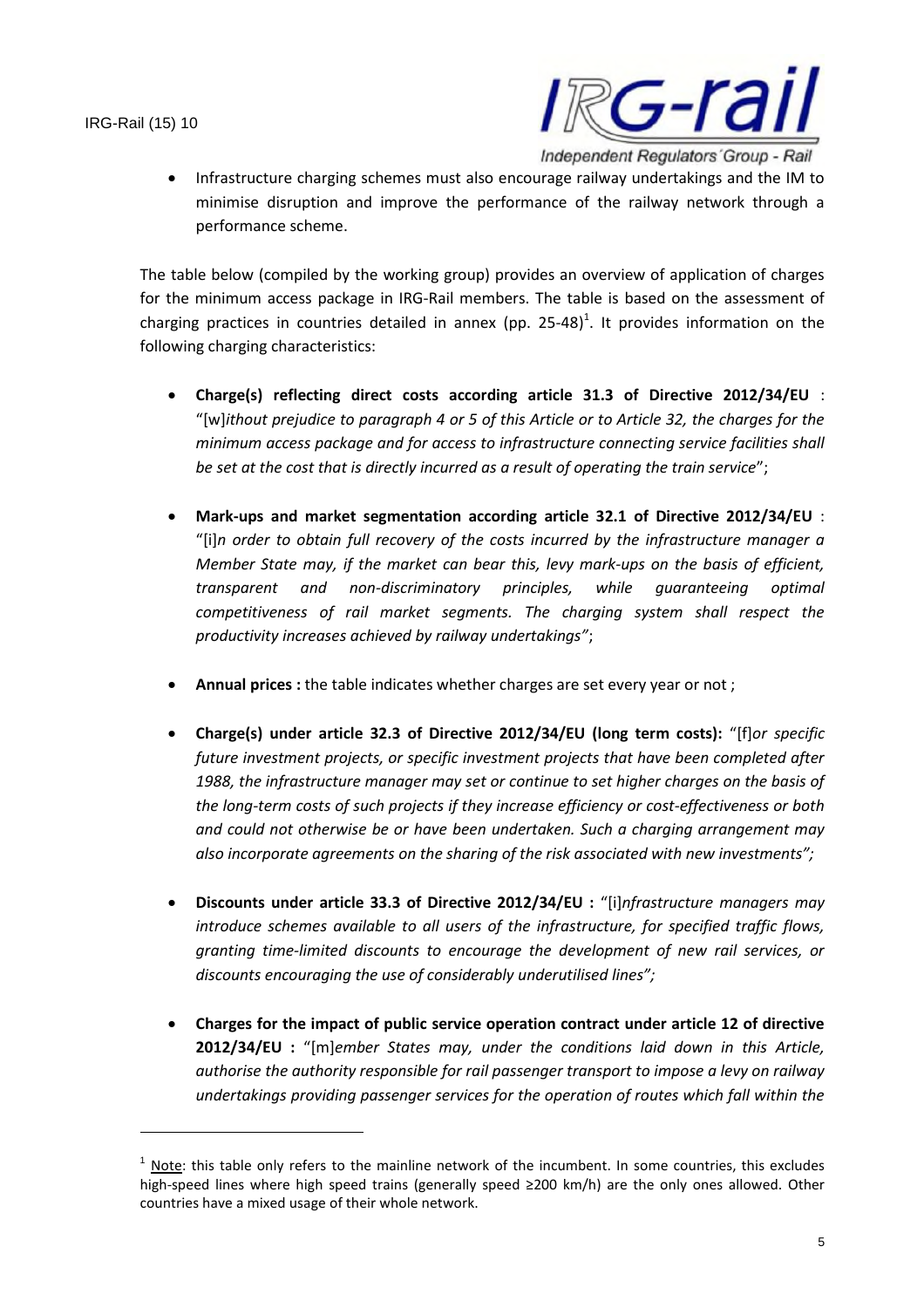

*jurisdiction of that authority and which are operated between two stations in that Member State"*;

 **Incentives under articles 30.1 of Directive 2012/34/EU : "**[i]*Infrastructure managers shall, with due regard to safety and to maintaining and improving the quality of the infrastructure service, be given incentives to reduce the costs of providing infrastructure and the level of access charges".*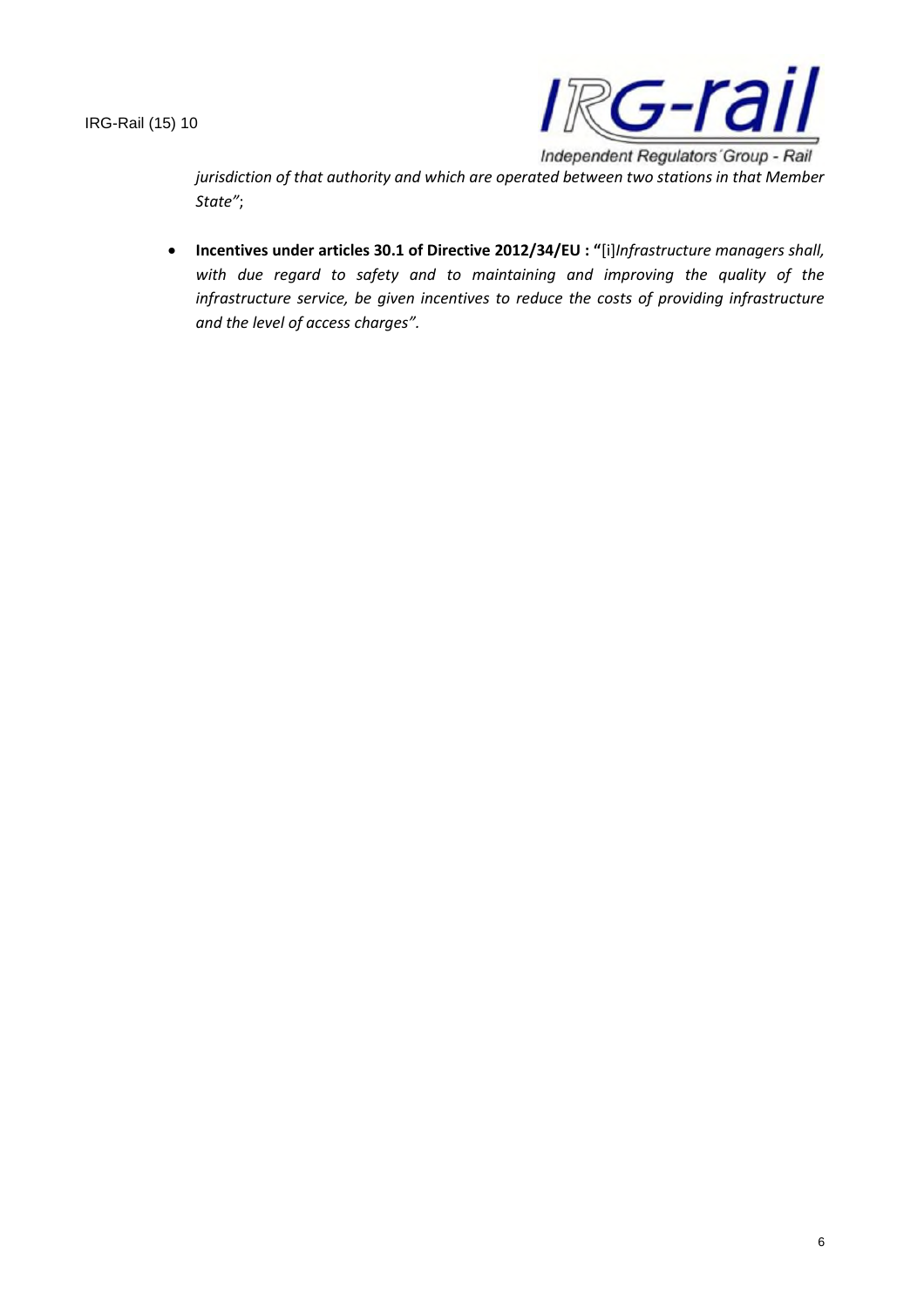

|                | Charge(s)<br>reflecting direct<br>costs<br>(article 31.3 of<br>directive<br>2012/34/EU)                                                                                                                                         | Charge(s) under<br>article 32.3 of<br>directive<br>2012/34/EU<br>(long term costs)                                                                                    | <b>Annual</b><br>prices? | <b>Market</b><br>segments?<br>(article 32.1 of<br>directive<br>2012/34/EU) | Mark-ups "if the<br>market can bear<br>this" (article<br>32.1 of directive<br>2012/34/EU) | <b>Discounts</b><br>(article 33.3 of<br>directive<br>2012/34/EU) | <b>Charges for the</b><br>impact of PSO<br>contracts<br>(article 12 of<br>directive<br>2012/34/EU) | <b>Incentives under</b><br>article 30.1 of<br>directive 2012/34/EU |
|----------------|---------------------------------------------------------------------------------------------------------------------------------------------------------------------------------------------------------------------------------|-----------------------------------------------------------------------------------------------------------------------------------------------------------------------|--------------------------|----------------------------------------------------------------------------|-------------------------------------------------------------------------------------------|------------------------------------------------------------------|----------------------------------------------------------------------------------------------------|--------------------------------------------------------------------|
| Austria        | $\checkmark$                                                                                                                                                                                                                    | $\mathbf x$                                                                                                                                                           | $\checkmark$             | $\checkmark$                                                               | $\mathbf x$                                                                               | n/a                                                              | n/a                                                                                                | n/a                                                                |
| Croatia        | $\checkmark$                                                                                                                                                                                                                    | $\boldsymbol{\mathsf{x}}$                                                                                                                                             | $\mathbf x$              | $\infty$                                                                   | $\boldsymbol{\mathsf{x}}$                                                                 | $\boldsymbol{\mathsf{x}}$                                        | $\pmb{\times}$                                                                                     | $\boldsymbol{\mathsf{x}}$                                          |
| <b>Denmark</b> | $(\checkmark)$<br>(The charging<br>scheme<br>is<br>currently<br>based<br>on<br>direct<br>costs<br>but<br>the<br>current level of<br>charges does<br>not<br>reflect<br>direct cost. It<br>is foreseen to<br>be based in<br>2016) | $(\mathbf{x})$<br>(The)<br>train<br>kilometer<br>charge is as of<br>2016 foreseen<br>to be based on<br>direct<br>cost<br>through a 12-<br>year period :<br>2009-2020) | $\checkmark$             | $\infty$                                                                   | $\boldsymbol{\mathsf{x}}$                                                                 | $\boldsymbol{\mathsf{x}}$                                        | $\boldsymbol{\mathsf{x}}$                                                                          | $\checkmark$                                                       |
| <b>Finland</b> | $\checkmark$                                                                                                                                                                                                                    | $\checkmark$<br>(One track<br>section)                                                                                                                                | ×                        | $\mathbf x$                                                                | $\mathbf x$                                                                               | $\boldsymbol{\mathsf{x}}$                                        | $\boldsymbol{\mathsf{x}}$                                                                          | $\overline{\mathbf{x}}$                                            |
| France         | $\checkmark$                                                                                                                                                                                                                    | $\boldsymbol{\mathsf{x}}$                                                                                                                                             | $\checkmark$             | $\checkmark$                                                               | $\checkmark$                                                                              | $\boldsymbol{\mathsf{x}}$                                        | $\pmb{\times}$                                                                                     | $\overline{\mathbf{x}}$                                            |

IRG-Rail (15) 10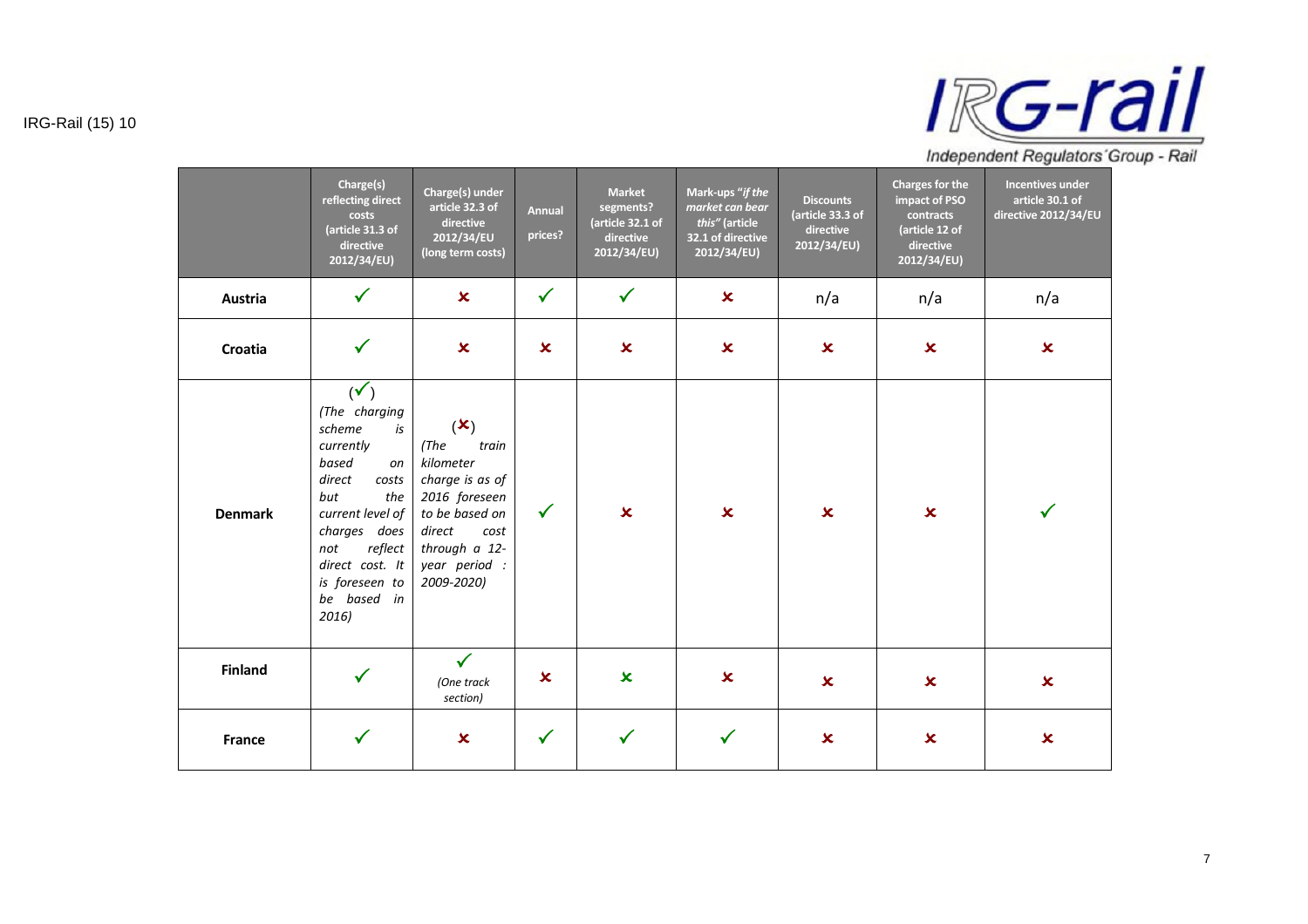

|         | Charge(s)<br>reflecting direct<br>costs<br>(article 31.3 of<br>directive<br>2012/34/EU)                                                                                                 | Charge(s) under<br>article 32.3 of<br>directive<br>2012/34/EU<br>(long term costs)    | <b>Annual</b><br>prices?                                                                                          | <b>Market</b><br>segments?<br>(article 32.1 of<br>directive<br>2012/34/EU)            | Mark-ups "if the<br>market can bear<br>this" (article<br>32.1 of directive<br>2012/34/EU)        | <b>Discounts</b><br>(article 33.3 of<br>directive<br>2012/34/EU) | <b>Charges for the</b><br>impact of PSO<br>contracts<br>(article 12 of<br>directive<br>2012/34/EU) | <b>Incentives under</b><br>article 30.1 of<br>directive 2012/34/EU     |
|---------|-----------------------------------------------------------------------------------------------------------------------------------------------------------------------------------------|---------------------------------------------------------------------------------------|-------------------------------------------------------------------------------------------------------------------|---------------------------------------------------------------------------------------|--------------------------------------------------------------------------------------------------|------------------------------------------------------------------|----------------------------------------------------------------------------------------------------|------------------------------------------------------------------------|
| Germany | $\checkmark$<br>The German law<br>foresees that on<br>basis of the MC<br>a surcharge for<br>full cost<br>recovery is<br>levied (A part of<br>the costs can be<br>born by<br>subsidies). | $\boldsymbol{\mathsf{x}}$<br>(but legally<br>possible for<br>specific<br>investments) | $\checkmark$                                                                                                      | Currently under<br>examination by<br>BNetzA.<br>Introduction<br>presumably in<br>2017 | Currently under<br>examination by<br>the BNetzA.<br><b>Introduction</b><br>presumably in<br>2017 | ✓                                                                | $\pmb{\times}$                                                                                     | Currently under<br>examination within<br>the implementation<br>process |
| Greece  | The Greek IM<br>gradually<br>applies the<br>implementing<br>regulation                                                                                                                  | $\boldsymbol{\mathsf{x}}$                                                             | $\checkmark$                                                                                                      | $\pmb{\times}$                                                                        | $\boldsymbol{\mathsf{x}}$                                                                        | $\boldsymbol{\mathsf{x}}$                                        | $\boldsymbol{\mathsf{x}}$                                                                          | $\boldsymbol{\mathsf{x}}$                                              |
| Hungary | $\checkmark$                                                                                                                                                                            | $\mathbf x$                                                                           | $\checkmark$                                                                                                      | $\checkmark$                                                                          | $\checkmark$                                                                                     | $\checkmark$                                                     | $\checkmark$                                                                                       | n/a                                                                    |
| Italy   | $\checkmark$<br>(partially)                                                                                                                                                             | $\mathbf x$                                                                           | $\boldsymbol{\mathsf{x}}$                                                                                         | $\boldsymbol{\mathsf{x}}$                                                             | $\boldsymbol{\mathsf{x}}$                                                                        | $\boldsymbol{\mathsf{x}}$                                        | $\boldsymbol{\mathsf{x}}$                                                                          | $\boldsymbol{\mathsf{x}}$                                              |
| Latvia  | $\checkmark$                                                                                                                                                                            | $\overline{\mathbf{x}}$                                                               | $\checkmark$<br>(based<br>on a<br>current<br>year<br>cost<br>analysis<br>and a<br>forecast<br>of future<br>costs) | $\checkmark$                                                                          | $\mathbf x$                                                                                      | n/a                                                              | n/a                                                                                                | n/a                                                                    |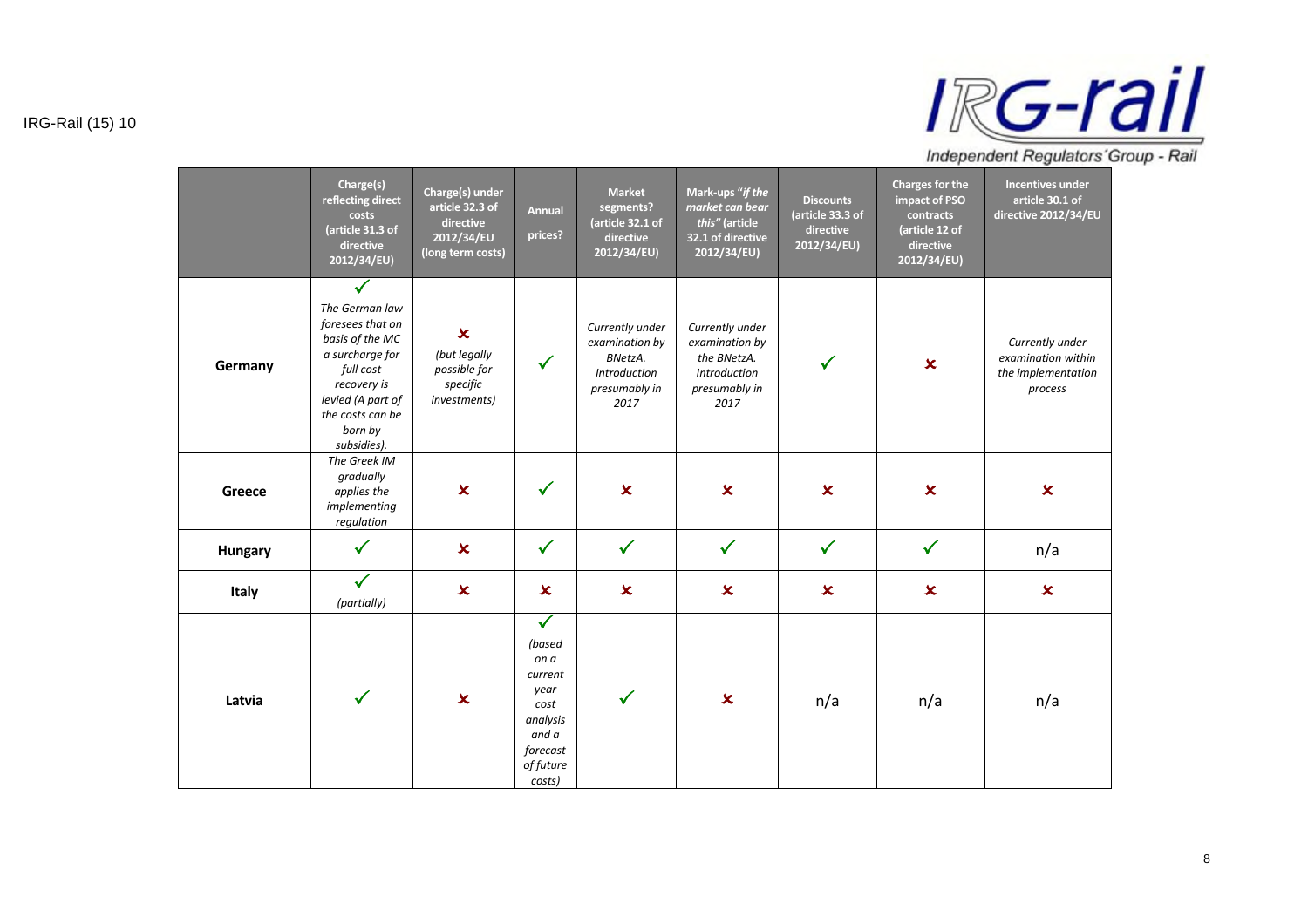

|                    | Charge(s)<br>reflecting direct<br>costs<br>(article 31.3 of<br>directive<br>2012/34/EU) | Charge(s) under<br>article 32.3 of<br>directive<br>2012/34/EU<br>(long term costs)                                        | <b>Annual</b><br>prices?                                    | <b>Market</b><br>segments?<br>(article 32.1 of<br>directive<br>2012/34/EU) | Mark-ups "if the<br>market can bear<br>this" (article<br>32.1 of directive<br>2012/34/EU)                   | <b>Discounts</b><br>(article 33.3 of<br>directive<br>2012/34/EU) | <b>Charges for the</b><br>impact of PSO<br>contracts<br>(article 12 of<br>directive<br>2012/34/EU) | <b>Incentives under</b><br>article 30.1 of<br>directive 2012/34/EU |
|--------------------|-----------------------------------------------------------------------------------------|---------------------------------------------------------------------------------------------------------------------------|-------------------------------------------------------------|----------------------------------------------------------------------------|-------------------------------------------------------------------------------------------------------------|------------------------------------------------------------------|----------------------------------------------------------------------------------------------------|--------------------------------------------------------------------|
| Luxemburg          | $\checkmark$                                                                            | $\overline{\mathbf{x}}$                                                                                                   | $\checkmark$                                                | $\boldsymbol{\mathsf{x}}$                                                  | $\boldsymbol{\mathsf{x}}$                                                                                   | n/a                                                              | n/a                                                                                                | n/a                                                                |
| <b>Netherlands</b> | ✓                                                                                       | $\overline{\mathbf{x}}$                                                                                                   | $\checkmark$                                                | $\checkmark$                                                               | $\checkmark$<br>Only on lines<br>designated by<br>Transport<br>Ministry<br>(currently: high<br>speed -only) | $\boldsymbol{\mathsf{x}}$                                        | $\boldsymbol{\mathsf{x}}$                                                                          | $\boldsymbol{\mathsf{x}}$                                          |
| Poland             | $\checkmark$                                                                            | $\checkmark$                                                                                                              | $\checkmark$                                                | Currently under<br>examination.                                            | $\mathbf x$<br>Currently under<br>examination.                                                              | $\checkmark$                                                     | $\mathbf x$                                                                                        |                                                                    |
| Slovenia           | $\checkmark$                                                                            | $\checkmark$                                                                                                              | $\boldsymbol{\mathsf{x}}$                                   | $\checkmark$                                                               | $\boldsymbol{\mathsf{x}}$                                                                                   | $\boldsymbol{\mathsf{x}}$                                        | $\checkmark$                                                                                       | $\checkmark$                                                       |
| Spain <sup>2</sup> | $\overline{\mathbf{x}}$                                                                 | $\mathbf x$                                                                                                               | $\checkmark$                                                | $\checkmark$                                                               | $\pmb{\times}$                                                                                              | n/a                                                              | n/a                                                                                                | n/a                                                                |
| Sweden             | $\checkmark$                                                                            | $\checkmark$                                                                                                              | $\checkmark$                                                | $\mathbf x$                                                                | $\checkmark$                                                                                                | n/a                                                              | n/a                                                                                                | n/a                                                                |
| <b>UK</b>          | $\checkmark$                                                                            | $\boldsymbol{\mathsf{x}}$<br>(Although High<br>Speed 1 has this<br>and there may<br>be more<br>examples in the<br>future) | $\boldsymbol{\mathsf{x}}$<br>Periodic<br>review,<br>5 years | $\checkmark$                                                               |                                                                                                             | $\overline{\mathbf{x}}$                                          | $\mathbf x$                                                                                        | $\boldsymbol{\mathsf{x}}$                                          |

 $^2$  Current access charges design is transitory as a new railway Law has been promulgated in September 2015. This law transposes the Recast Directive and foresees a direct cost approach.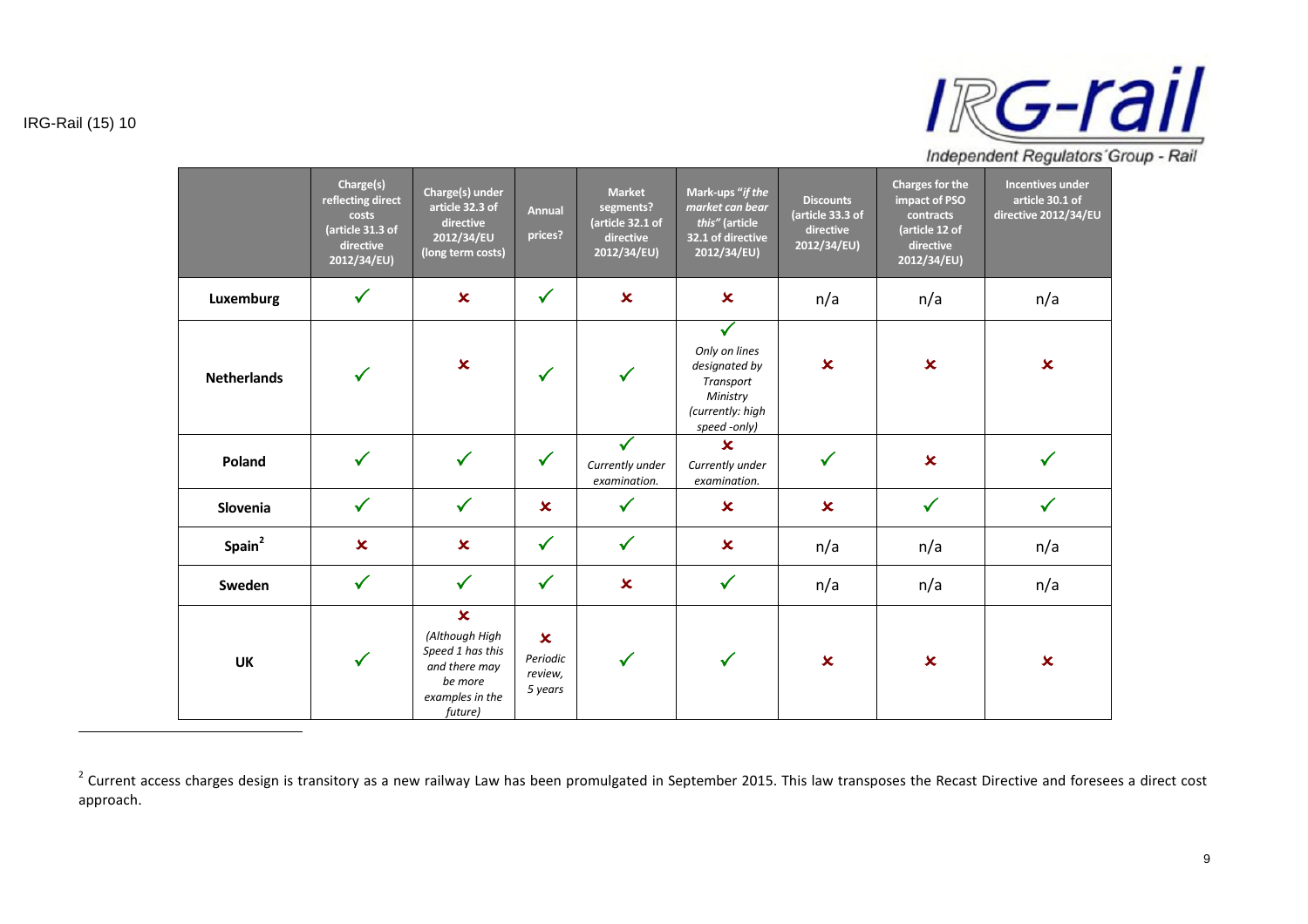

Findings of this charging review show that:

- In most countries, the charging models are based (at least partly) on the principle of **marginal cost pricing**, although the methods by which marginal cost is estimated and the charges' design vary between countries. In Italy, for example, the actual access charges include in a unique figure both direct costs and other components that, following the principles set in the Recast, would be possibly covered through mark-ups<sup>3</sup>;
- Most countries have a **multi-part charging structure**;
- There is a trend to take into account external effects. **Sweden**, for instance, incorporates an emission charge levied on combustion engine-driven vehicles into its charging regime. Similar approaches are considered in other countries such as **Switzerland**, which expects to adopt a new rail charging structure for 2017, and **Germany** that introduced a noise differentiated charge for freight trains in June 2013.

In contrast to these areas where a broad commonality of approaches exists, there are several important differences in the approach when regulating IMs in IRG-Rail Member states. These include:

- **Mark-ups** and **market segmentation** are not applied in all countries and, when applied, it appears to differ across countries;
- There are also key differences in the **periodicity of access charges reviews**. In the UK charges are reviewed every five years, whereas for example in France and Poland this is done on an annual basis.

Depending on the number of IMs in each country, **charging practices may also differ within an individual IRG-Rail Member state**. Our analysis has only focused on general trends for the main line network within each Member state and does not address charging systems of local passenger or freight networks or separate high speed lines.

In addition to the access charge reflecting direct costs incurred for the use of the network targeted by article 31(3) of Directive 2012/34/EU, most of national charging systems consider further other charges. In order to avoid confusion, common understandings of these additional charges are detailed below:

 $3$  All the aspects are under revision according to a Consultation process to be finalized by the end of 2015.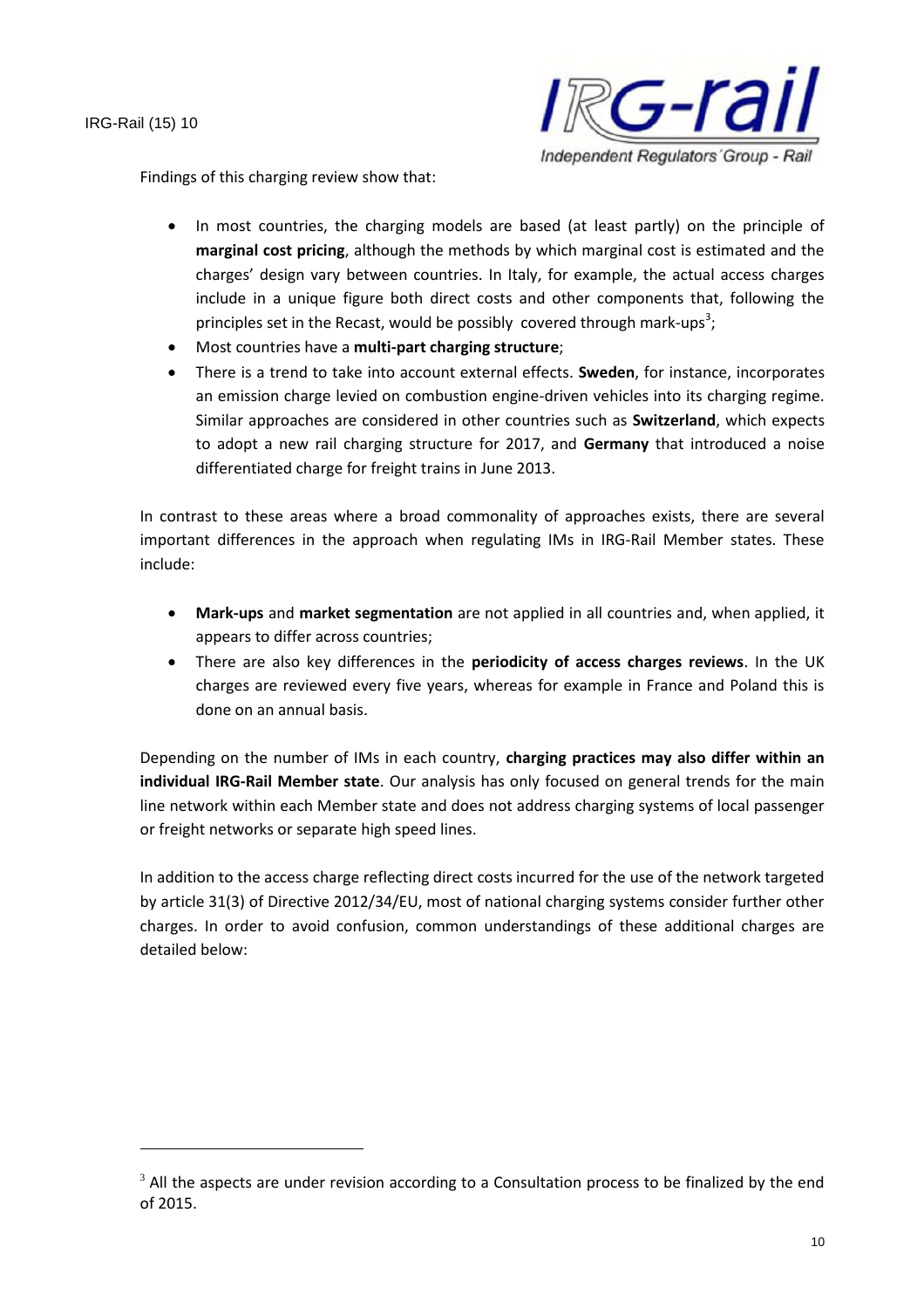

#### **Congestion and scarcity charges<sup>4</sup>**

The issue of scarcity and congestion is addressed in Article 31 (4) of Directive 2012/34/EU. It states that "*the infrastructure charge may include a charge which reflects the scarcity of capacity of the identifiable section of the infrastructure during periods of congestion."*

A table setting out whether national infrastructure managers include scarcity charge within their pricing schemes is included below.

#### **Environmental charges**

Directive 2012/34/EU states, under Article 31(5), that "*[t]he infrastructure charge may be modified to take account of the cost of the environmental effects caused by the operation of the train.*" It as well stresses that "*[s]uch a modification shall be differentiated according to the magnitude of the effect caused.*"

Some countries have decided to put more emphasis on environmental externalities and promote clean transport modes like rail. Germany uses an integrated system of bonus and malus: bonus for those wagons using retrofitted brake blocks, a malus for all not retrofitted wagons. Environmental charges are used to create a level-playing field across all modes based on impacts on the environment. IRG-Rail considers that all modes should be charged in a way that prevents one mode from being at a disadvantage compared to others.

#### **Performance:**

Directive 2012/34/EU states, under article 35.1, that "[i]*nfrastructure charging schemes shall encourage railway undertakings and the infrastructure manager to minimise disruption and improve the performance of the railway network through a performance scheme. This scheme may include penalties for actions which disrupt the operation of the network, compensation for undertakings which suffer from disruption and bonuses that reward better-than-planned performance"*.

#### **Reservation charge :**

Directive 2012/34/EU states, under article 36 that "[i]*nfrastructure managers may levy an appropriate charge for capacity that is allocated but not used. That non-usage charge shall provide incentives for efficient use of capacity. The levy of such a charge on applicants that were allocated a train path shall be mandatory in the event of their regular failure to use allocated paths or part of them. For the imposition of this charge, the infrastructure managers shall publish in their*

<sup>&</sup>lt;sup>4</sup> It is worth noting that, in November 2014, IRG-Rail has adopted a position paper providing a common initial approach to capacity charging.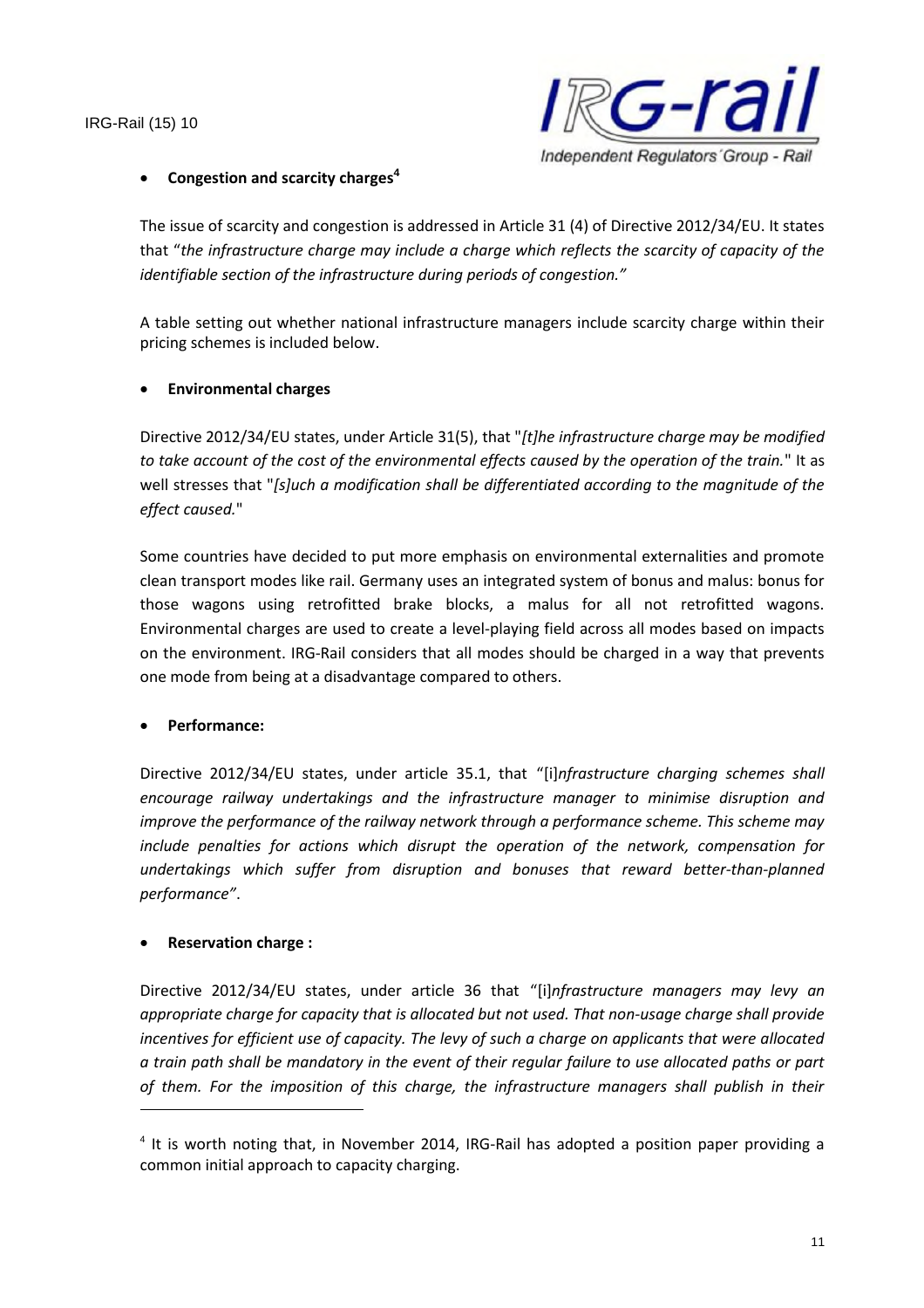

*network statement the criteria to determine such failure to use. The regulatory body referred to in Article 55 shall control such criteria in accordance with Article 56. Payments for this charge shall be made by either the applicant or the railway undertaking appointed in accordance with Article 41(1). The infrastructure manager shall always be able to inform any interested party of the infrastructure capacity which has already been allocated to user railway undertakings."*

In some countries this charge is introduced as a cancellation charge that applies, when one or several train running days on a train path or part of a train path are withdrawn by the ordering railway undertaking.

A summary of how these various charges are applied in IRG-Rail members is given in the table below.

| <b>Country</b> | Congestion /<br><b>Scarcity</b>                                                                                                                                                                                                                                                                 | Performance | <b>Environmental</b>                                                 | <b>Reservation or</b><br><b>Cancellation charge</b>                                                                                     |
|----------------|-------------------------------------------------------------------------------------------------------------------------------------------------------------------------------------------------------------------------------------------------------------------------------------------------|-------------|----------------------------------------------------------------------|-----------------------------------------------------------------------------------------------------------------------------------------|
| Austria        |                                                                                                                                                                                                                                                                                                 |             | ×                                                                    | (Only for passenger<br>services)                                                                                                        |
| Croatia        | $\boldsymbol{\mathsf{x}}$                                                                                                                                                                                                                                                                       |             | ×                                                                    | (Late cancellation or non-<br>use fees. Depends on<br>cancellation time)                                                                |
| <b>Denmark</b> | $\mathbf x$<br>(According<br>to<br>Danish Railway Law,<br>congestion<br>is<br>regulated<br>by<br>capacity allocation<br>schemes of the IM.<br>charging<br>Current<br>scheme contains a<br>capacity charge. It is<br>foreseen that the<br>charge will not be<br>levied<br>anymore<br>after 2016) |             | ×                                                                    |                                                                                                                                         |
| <b>Finland</b> | $\boldsymbol{\mathsf{x}}$                                                                                                                                                                                                                                                                       |             | $\mathbf x$                                                          | $\boldsymbol{\mathsf{x}}$                                                                                                               |
| <b>France</b>  |                                                                                                                                                                                                                                                                                                 |             | ×                                                                    | (Charge combined with<br>mark-ups levied under<br>article 32.1 of Directive<br>2012/34/EU)                                              |
| Germany        | x                                                                                                                                                                                                                                                                                               |             | (Noise differentiated<br>track access charges<br>for freight trains) | (Cancellation fee referring<br>to the withdrawal of one<br>or several train running<br>days on a train path or<br>part of a train path) |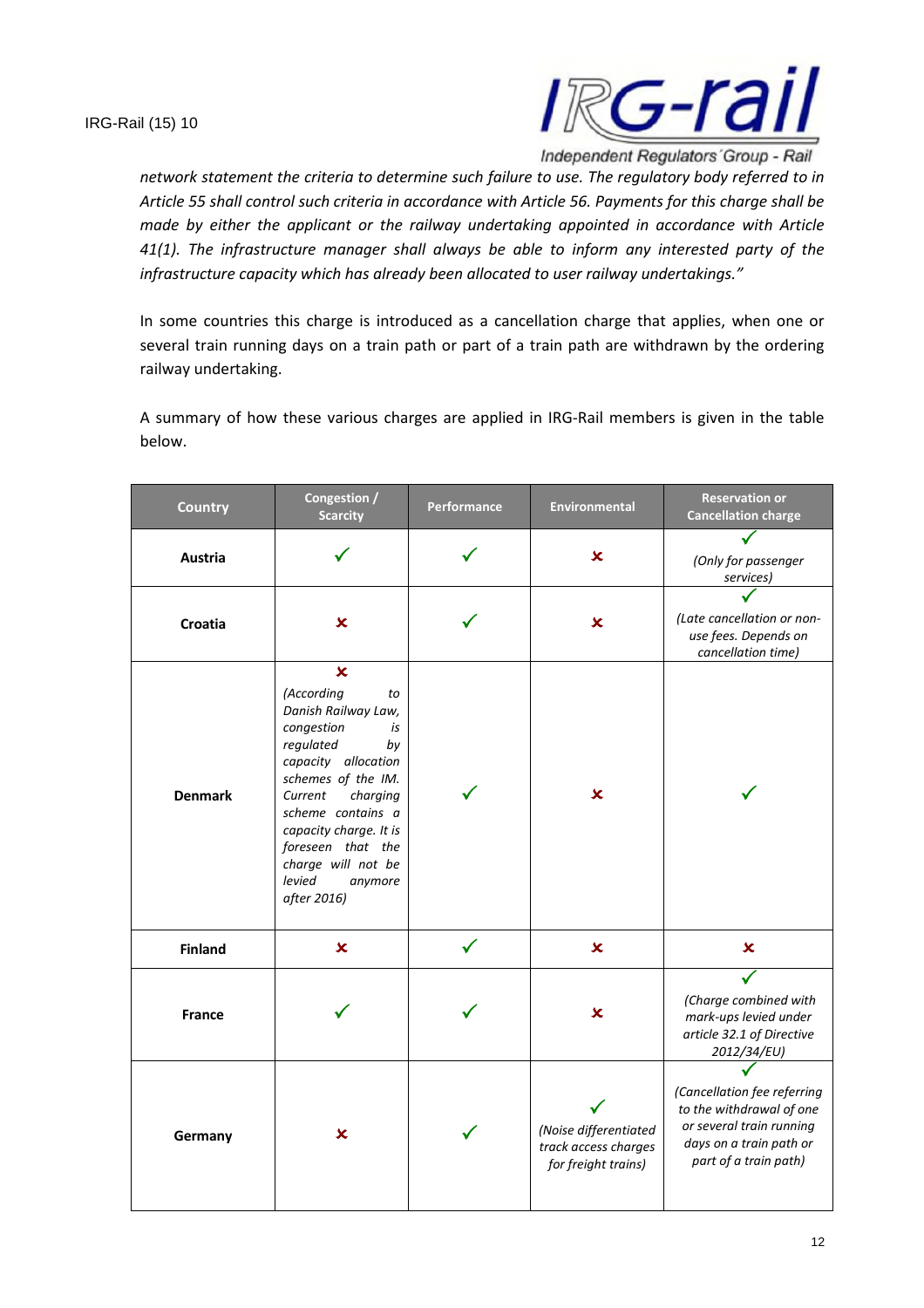

Independent Regulators' Group - Rail

| <b>Country</b>     | Congestion /<br><b>Scarcity</b>                                 | Performance                                                     | <b>Environmental</b>              | <b>Reservation or</b><br><b>Cancellation charge</b>                              |
|--------------------|-----------------------------------------------------------------|-----------------------------------------------------------------|-----------------------------------|----------------------------------------------------------------------------------|
| Greece             | $\boldsymbol{\mathsf{x}}$                                       | $\boldsymbol{\mathsf{x}}$                                       | $\boldsymbol{\mathsf{x}}$         | $\boldsymbol{\mathsf{x}}$                                                        |
| <b>Hungary</b>     | $\boldsymbol{\mathsf{x}}$                                       | ✓                                                               | $\boldsymbol{\mathsf{x}}$         |                                                                                  |
| Italy              | (Access charges are<br>modulated<br>according to time<br>slots) |                                                                 | $\boldsymbol{\mathsf{x}}$         |                                                                                  |
| Latvia             | $\boldsymbol{\mathsf{x}}$                                       | $\boldsymbol{\mathsf{x}}$                                       | $\boldsymbol{\mathsf{x}}$         | $\boldsymbol{\mathsf{x}}$                                                        |
| Luxemburg          | (Set to 0 in 2012)                                              |                                                                 | $\boldsymbol{\mathsf{x}}$         | (A reservation fee is<br>invoiced to avoid abusive<br>reservations)              |
| <b>Netherlands</b> |                                                                 | (Noise-related<br>and path quality<br>related (both<br>optiona) | ×<br>(Noise only)                 | (Late cancellation or non-<br>use fees. Depends on<br>cancellation time)         |
| Poland             | (Implemented but<br>not used yet)                               | (Compensation or<br>penalties)                                  | (Implemented but<br>not used yet) |                                                                                  |
| Slovenia           |                                                                 |                                                                 | $\boldsymbol{\mathsf{x}}$         | (Late cancellation or non-<br>use fees. Depends on<br>cancellation time)         |
| Spain <sup>5</sup> | $\boldsymbol{\mathsf{x}}$                                       | $\boldsymbol{\mathsf{x}}$                                       | $\boldsymbol{\mathsf{x}}$         | ×                                                                                |
| Sweden             |                                                                 | (Quality charge)                                                |                                   |                                                                                  |
| UK                 | $\boldsymbol{\mathsf{x}}$                                       |                                                                 | $\boldsymbol{\mathsf{x}}$         | $\pmb{\times}$<br>(There is only a<br>reservation charge on the<br>High Speed 1) |

The review of charging approaches highlights that Member States apply different pricing components to address additional charging possibilities. This may be a consequence of different political preferences, structural differences, different traffic patterns as well as different approaches to regulating the broader transportation sector. It is worth noting that the environmental charge is only applied in few countries (*e.g.* Germany, Poland, and Sweden)

<sup>&</sup>lt;sup>5</sup> Current access charges design is transitory as a new Railway Law has been promulgated in September. This law transposes the Recast Directive and foresees a direct cost approach.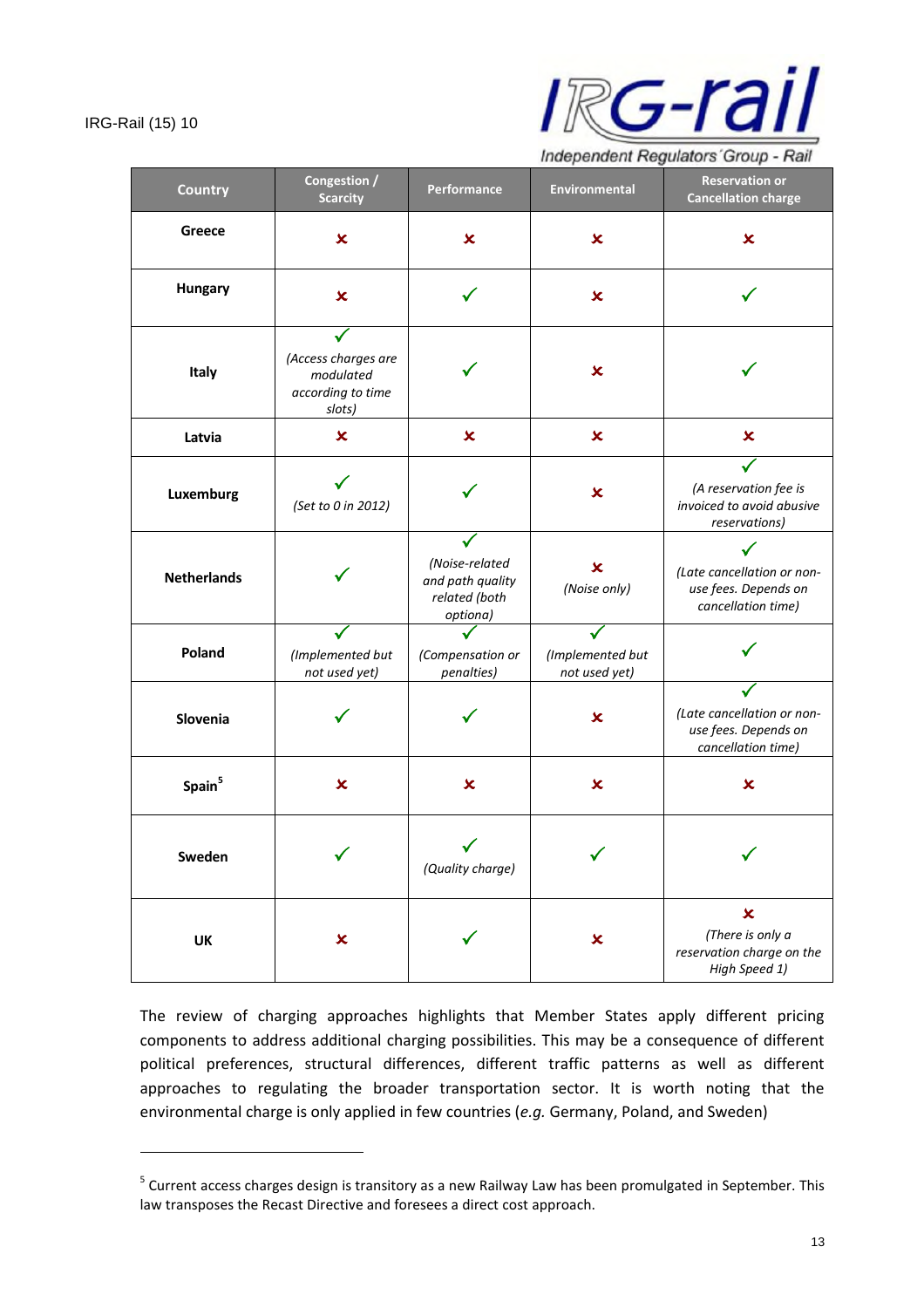

The table below provides information on the main charging units used by Member States. It highlights that the train.km is the most commonly used charging unit (few Members States currently use the tonne.km).

| <b>Country</b>     | <b>Main charging units</b>                                                         |
|--------------------|------------------------------------------------------------------------------------|
| Austria            | Train.km and gross-tonne.km                                                        |
| Croatia            | Train.km                                                                           |
| <b>Denmark</b>     | Train.km and DKK/train                                                             |
| <b>Finland</b>     | Gross-tonne.km                                                                     |
| <b>France</b>      | Path.km, train.km and €/year                                                       |
| Germany            | Path.km                                                                            |
| Greece             | Train.km                                                                           |
| <b>Hungary</b>     | Train.km and number of paths                                                       |
| Italy              | Path.km / node and train.km/minute                                                 |
| Latvia             | Train.km                                                                           |
| Luxemburg          | Path.km                                                                            |
| <b>Netherlands</b> | Train.km                                                                           |
| Poland             | Train.km                                                                           |
| Slovenia           | Train.km                                                                           |
| Spain              | Path.km, seats.train.km and train.km                                               |
| Sweden             | Gross tonne.km, train.km and €/minute                                              |
| <b>UK</b>          | Thousand gross tonne vehicle .mile,<br>vehicle.mile, train.mile and billing period |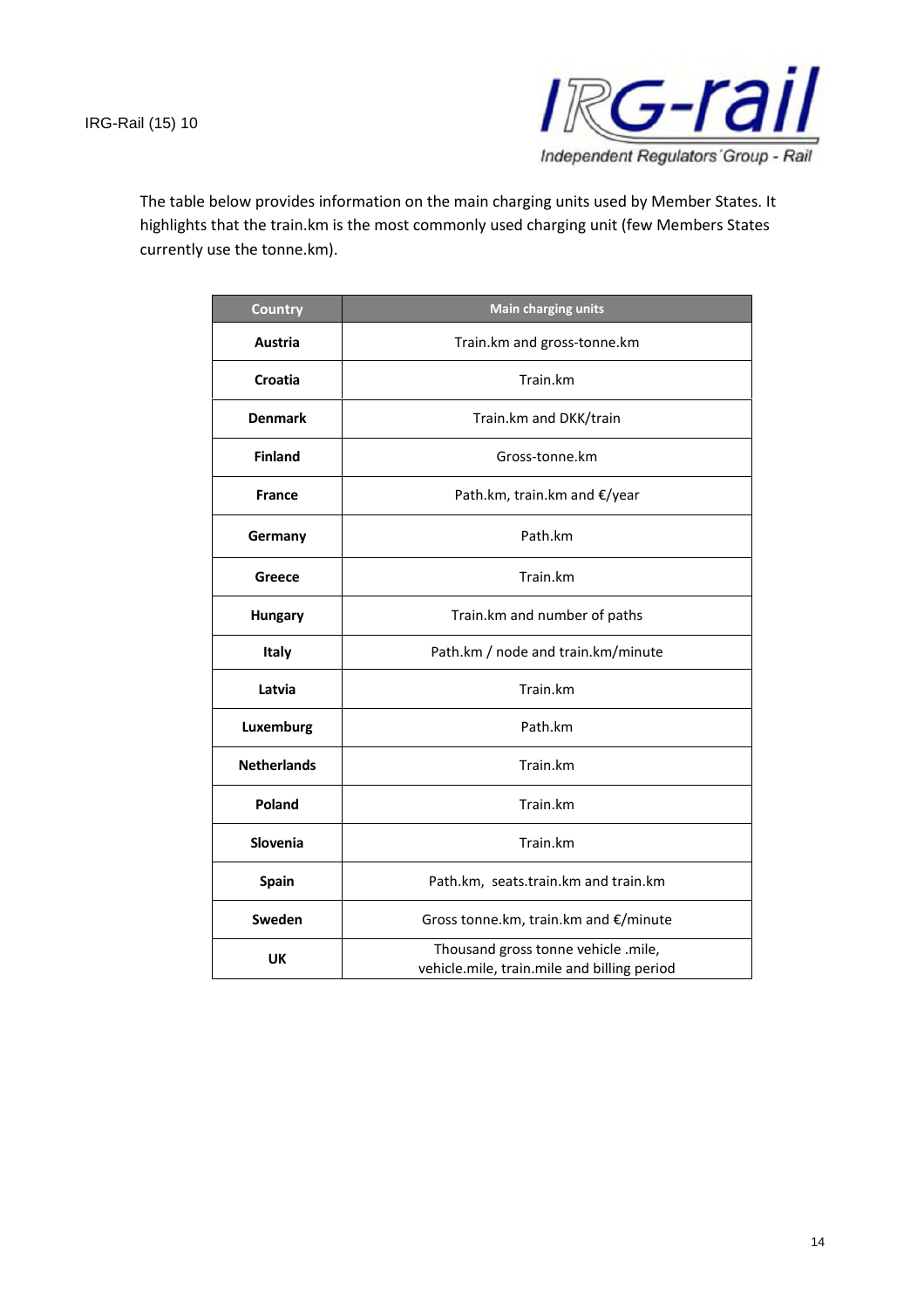

## *3. Roles of regulatory bodies in charging issues*

The IRG-Rail Charging working group is currently working on reviewing and understanding the role of regulatory bodies in the context of charging review in the different Member States. Most regulatory bodies are involved in the review of access charging. However, their roles and degree of involvement appear to diverge significantly from one country to another.

In this context, the IRG-Rail Charging working group has produced a questionnaire to map the roles of regulatory body in respect of charging. The questionnaire aims at establishing what the general approaches to charging in various Member States are and exploring in further details some aspects of charging issues.

The following paragraphs present a summary of the main results of the questionnaire, organized by section, *i.e.* (1) general regulatory issues, (2) charging review, (3) charging principles and cost model, (4) investment and subsidies, (5) earnings and cost of capital, (6) efficiency, (7) market segments, (8) performance regime / performance scheme, (9) complaints and (10) traffic forecasts.

## **3.1 General regulatory issues**

*Scope of regulatory bodies' mission*

Although most railway regulatory bodies (*e.g.* the Danish, Norwegian, Finnish and Polish regulatoriy bodies) are only responsible for the regulation of the railway market, some members have a wider spectrum of responsibilities in the transport sector and can regulate airports (or even the whole aviation sector), or all the liberalized public transport markets. For example, the Belgium regulatory body also regulates Brussels Airport Operations. In Italy, the *Autorità di Regolazione dei Trasporti* (ART) is in charge of airports, highways, local public transport (buses and, under some respects, taxi) and ports. The Swedish Transport Agency is the regulatory body for rail, roads, maritime routes, and the whole aviation sector. The French regulatory body is in charge of the rail, road and coach sector regulation, while the UK regulator has a monitoring function for roads too.

A few regulatory bodies are also responsible for the regulation of other network industries such as telecommunications and postal services as in Slovenia, the Netherlands or Germany. For the latter, the energy sector (electricity and gas), postal services and energy grid expansion are also part of the regulatory body's competencies. The Spanish Regulatory Body is also in charge of more general competition-related issues.

Within the railway sector, IRG-Rail members can also be responsible for issues other than economic regulation such as licensing in Greece, passenger complaints in Austria, Slovenia and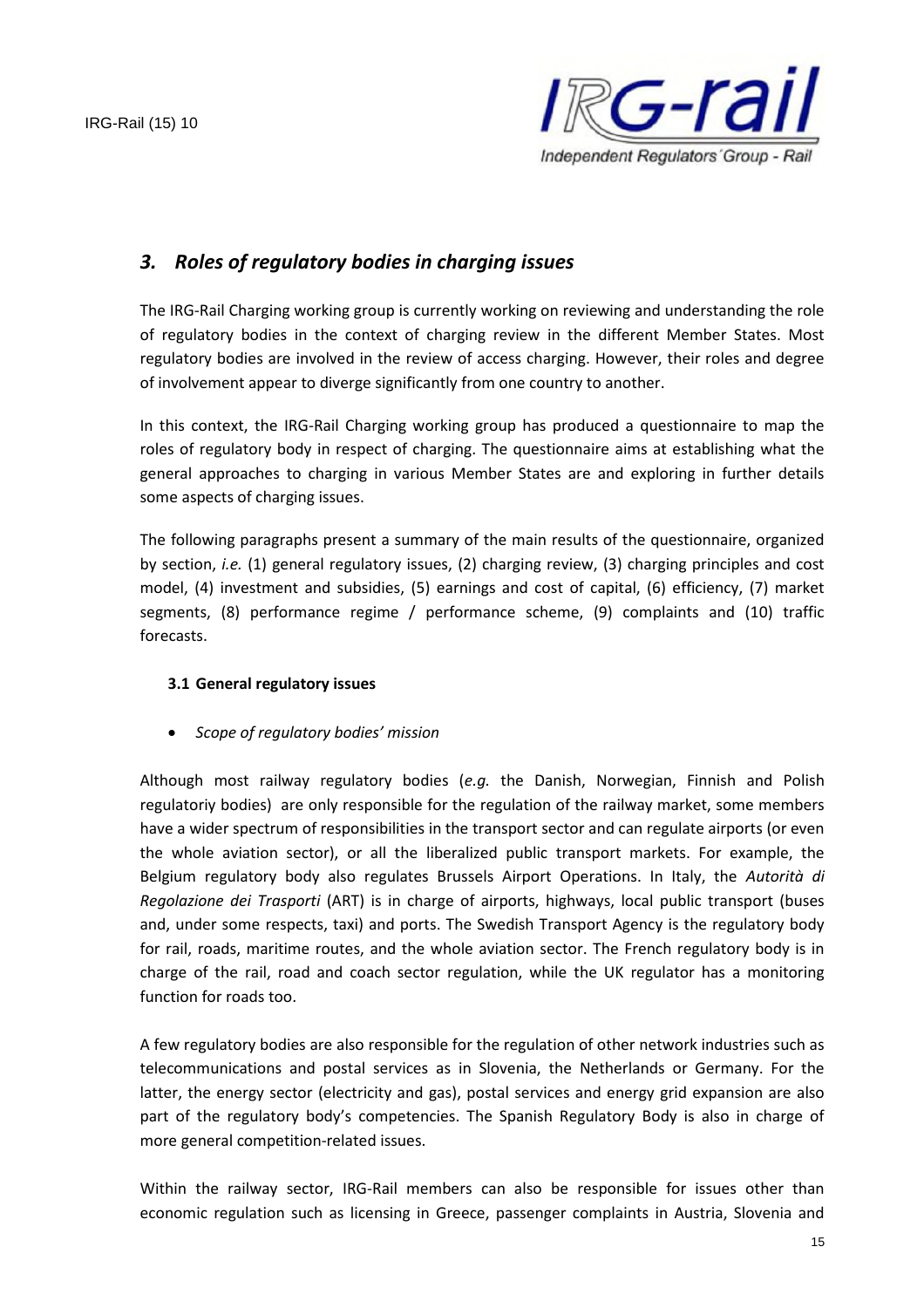

Italy. Both in the UK and Poland, the regulatory body is responsible for economic rail market regulation, licensing, safety regulation and passenger rights. The Swedish Transport Agency is also the National Safety Agency (NSA) in charge of licensing and safety regulation. In Hungary, the regulatory body is also in charge for licensing and passengers' rights, and operates within the Hungarian Transport Authority that is responsible for rail safety regulation and road, shipping and aviation issues as well.

#### *Regulation regime for charges foreseen by national law*

In most countries, the regulatory regime for charges intended by national law is based on a direct cost regime. Most IRG-Rail members have a multi-part charging structure. However, the approach to mark-ups on direct costs differs among IRG-rail countries. In fact, mark-ups are not applied in many countries and, when implemented, they appear to diverge across countries. This is also related to the choices as to public investment in the railway network that vary across countries.

Depending on the number of infrastructure managers in each country, charging practices may also differ within an individual IRG-Rail Member state. For instance, when the Directive 2012/34/EU is fully implemented within the UK, several infrastructure managers will be in scope and different mechanisms will apply for each of these in order to deliver the requirements of the Directive.

#### **3.2 Charging review**

## *Review of charging principles and the level of charges*

All regulatory bodies are required to review charging principles and/or the level of charges<sup>6</sup>. In some cases such as Finland, Denmark, or Sweden, the regulatory body has to date performed a high level review or no review at all for the main IM's access charges; an extensive review having yet to be undertaken. In Italy, a consultation process concerning a new access charging system has just been concluded and a new regulatory framework is due to be adopted by mid November 2015.

Other IRG-Rail members, namely Norway and the Netherlands, review charges predominantly when dealing with complaints related to the level of charges, or when supervising negotiations, as in the Dutch and the Spanish cases.

Austria, Croatia, Greece, Finland, Hungary, the Netherlands, Norway and Sweden do not have the power of *ex ante* control of charging principles.

Only the French, UK and Polish regulators approve the charges. In France and Poland, all rail infrastructure managers' charges are approved every year, prior to their entry into force. In

 $^6$  For some regulatory bodies, the legal basis for this mission could be different from the transposition of the Directive 2001/14/EC or the Directive 2012/34/EU.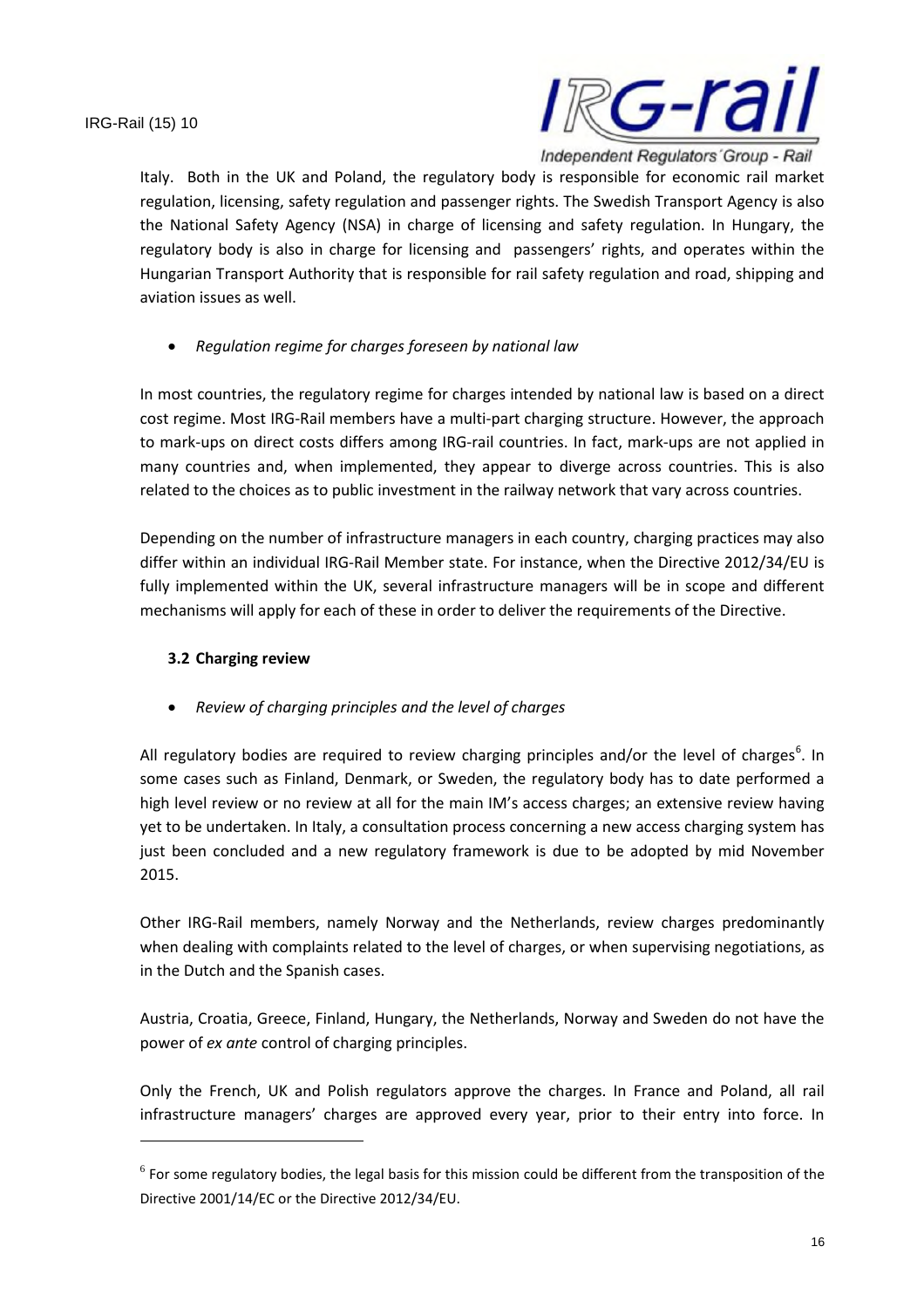

Germany all IMs submit their charges to BNetzA, who has the right to object to amendments. In Austria, Finland and Norway the Ministry is also involved in the approval of charges. In the UK the regulatory body approves the charges every five years. In Denmark both the charging principles and the level of charges are laid down by national statutory orders from the Ministry of Transport and Rail Net Denmark respectively.

*Documents examined in the charges review*

When reviewing the charges, the regulatory bodies examine a variety of documents. As a matter of fact, in addition to the network statement, some regulators look into accounts and regulatory statements. Depending on the country, other specific documents are examined. These range from studies or technical reports that the IMs are obliged to prepare to business plans, cost models and charging methodologies, contracts with the State and with railway undertakings, and the opinions of stakeholders on charges. In Poland, IMs must submit applications for approval of unit rates of charges with the calculation of costs. Disparities are due to the existence of many national legal frameworks, different obligations to IMs and railway undertakings and different processes of establishing charges. In Hungary for instance, in addition to the annual charging document, the regulatory body examines the charging methodology set for five years period.

Regarding the collection of cost data, some countries, such as France and Germany, declare having difficulties to obtain this information. Sometimes, this can be explained by the IM's lack of a proper information system (this is the case in Spain where the IM is adjusting the cost accounting model to the new charging framework). In other cases, the cost data is provided at an aggregated level, even though the IM may possess more detailed data. In the Netherlands, the regulatory body has powers to enforce power of imposing pecuniary penalties to constrain companies to provide information.

Only a small number of regulators have reported that they organise public consultations, prior to the issue of their decision on charges. This is the case of UK, France, Italy and Poland, for example.

*Frequency of charging reviews*

While many regulatory bodies review the charging principles on a regular basis, a few have no regular schedule for doing so. This is the case of Denmark, Finland, the Netherlands or Sweden. In general, periodic reviewing is annual -for example Poland, Belgium and France- but it can be more or less frequent. In Hungary and in the UK, the regulatory period extends to five years. Charges are reviewed every month in Slovenia, though the charging model is only reviewed when subject to changes. In the case of Sweden, the frequency of reviewing is approximately four years but it can vary across IMs and yearly plans. In The Netherlands, charges are reviewed when there has been a complaint. In Italy, the new system foresees a five years regulatory period of 5 years. To date there is no review of charges.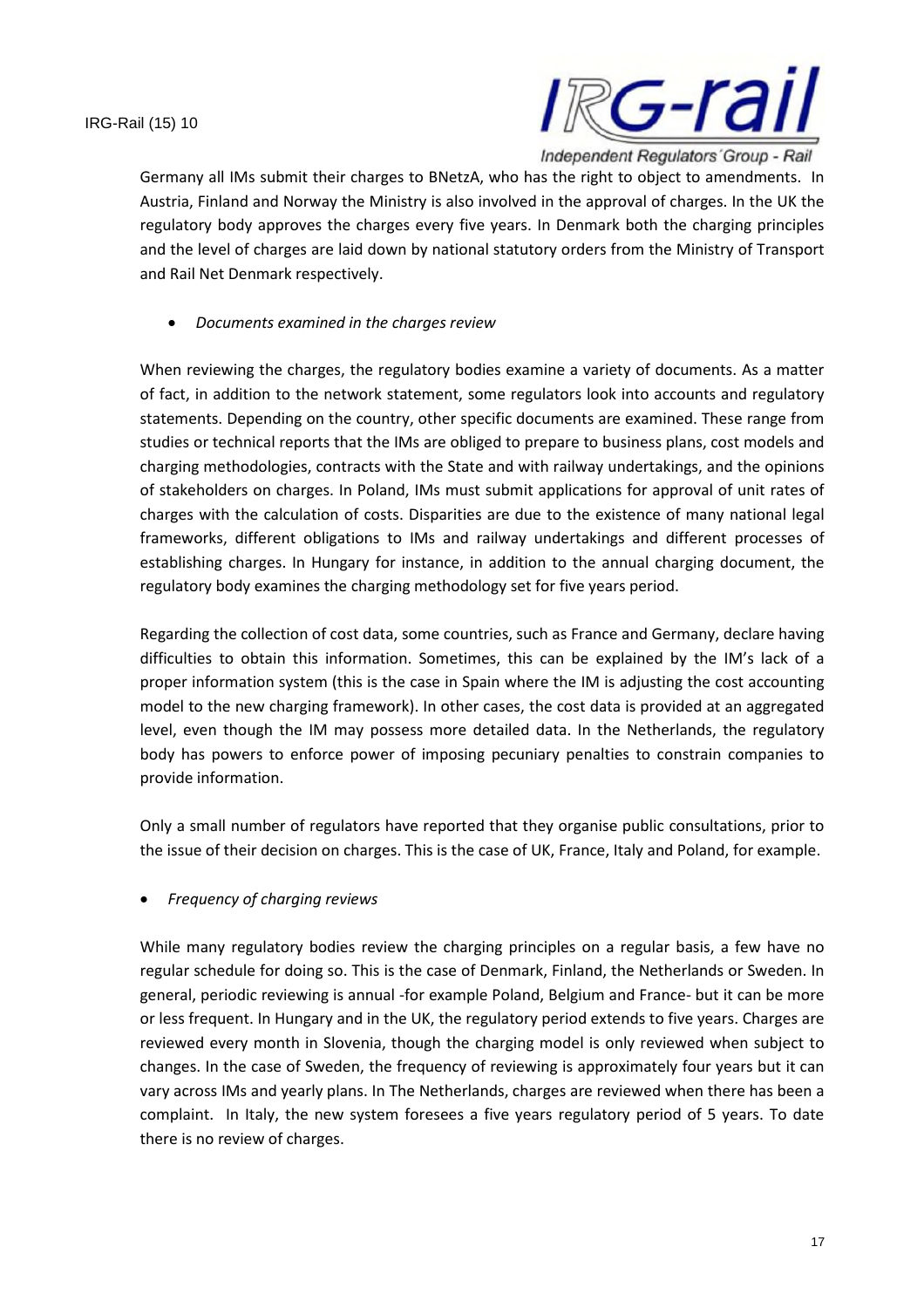

Modifications within the regulatory period can also be subject to reviewing as in Germany or Hungary for example.

*Time span of the reviewing process*

There is no common trend across IRG-Rail members regarding how long it takes to review or control charges. Regulators that perform annual reviews carry them out in a time span ranging from one month to a whole year. In France for instance, the formal review process takes two months. In Poland, the procedure for approval of unit rates of charges should last one month and, in the case of particularly complicated cases, two months. As for countries in which the regulatory period exceeds one year, more time is needed to perform the charging review. This requires approximately six months in Hungary and significantly longer in the UK.

Where the statutory time span for *ex ante* review may be short in some cases, for *ex post* controls, timescales, if any, may be less limited. For instance, the German regulator has one month for *ex ante* reviews but no time limit for *ex post* reviews. In Slovenia, the regulatory body examines the fees on a monthly basis. Yet in the case of an appeal, it makes its decision within two months. In the Netherlands, the regulatory body has a maximum deadline of nine to ten months for a review upon complaint and five years for *ex officio* reviews.

*Publication of the review*

Not all IRG-Rail members publish the result of their charging reviews. Some members systematically publish the review and some never have so far but intend to as is the case for the Swedish regulator. The German regulatory body only has a legal obligation to publish an annual report and an activities report; however it issues press releases and voluntarily publishes some selected decisions. In Poland, all decisions on charges for access and use of rail infrastructure are published as required under Polish law where decisions of public administrations (such as the Office of Rail Transport) are public information. The Spanish regulatory body has a legal obligation to publish the charging review as well as an annual activities report. Every citizen should have access to the text of decision. Other members only publish reviews based on complaints or *ex officio* investigations; this is the case in Denmark, Finland or Slovenia. The UK regulatory body publishes its final decision, together will any relevant consultation documentation or reports produced in the course of the five-year review.

Most regulatory bodies pay attention to the confidentiality issue regarding any sensitive information that may be contained in their published decisions or reviews. For instance, in Poland and Germany some parts of the decisions are not published if they are considered as a secret of the IM.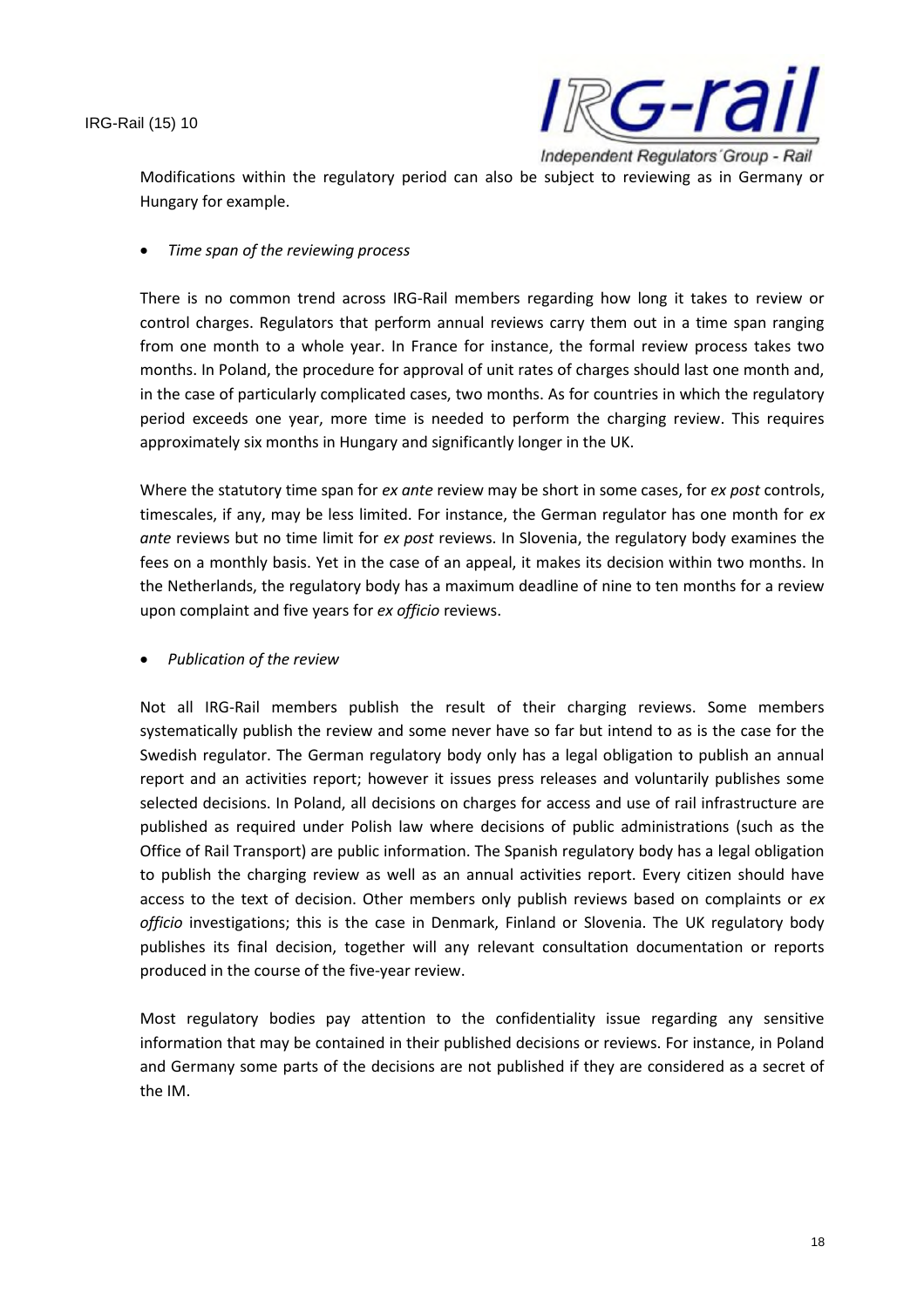

#### **3.3 Charging principles and costs model**

*Charging principles and regulatory bodies' review of cost assessment*

In most countries, the charging models are based (at least partly) on the principle of marginal cost pricing. In the case of Finland or Sweden charging systems are solely based on marginal costs. While some of the governments support IMs through a subsidy, others require the IM to recover some of its fixed costs through the charging framework in the form of mark-ups, as in France, Germany, Italy, the Netherlands (for one high speed line only), Norway and the UK.

In most countries, a multi-annual contract approved by the infrastructure manager and the government, states, among other things, the amount of public subsidy for maintaining the infrastructure and a range of defined quality standards. In the UK, statutory arrangements play this role. There are no contracts per se.

Most regulatory bodies are involved in the review of access charging. However, their roles and degree of involvement appear to diverge significantly from one country to another. All members are required to review charging principles, even though in some few cases, the regulatory body is not involved in determining the charges in any way, such as in Norway where the Government budget process determines the charges. Regulatory bodies in France, Germany and in the UK carry out an *ex ante* review of the methodology of charges calculation and cost assessment. The ORR requires Network Rail to consult the rail industry on its methodology for calculating each charge. In addition, the ORR reviews the methodology and, for some work, appoints independent experts to subject the methodology to scrutiny and audit.

*Costs model*

In some IRG-Rail countries the regulatory body uses cost models to review the calculation of costs.

As stated before, the charging models are, in most countries, based on the principle of marginal cost pricing, although the methods by which the marginal cost is estimated varies between countries.

Top-down econometric approaches are already implemented by some IMs, as in Belgium, Finland, France, Netherlands, Norway and Sweden. In addition, IRG-Rail recommends the use of bottom-up engineering methods too, as they are also able to provide robust estimates of direct costs. French, Dutch, and UK IMs already resort to such engineering and modelling calculations. Beyond that, the Swedish Transport Agency and the ORR have developed and implemented their own top-down econometric models (and bottom-up ones for the ORR).

There is no common trend across IRG-Rail members regarding how long it takes to review the calculation of costs. Regulatory bodies that perform annual reviews (*e.g.* France, Germany, Poland or Sweden) carry them out in a time span ranging from one month to a whole year. The ORR and Network Rail recalculate costs, for each periodic review process, every five years.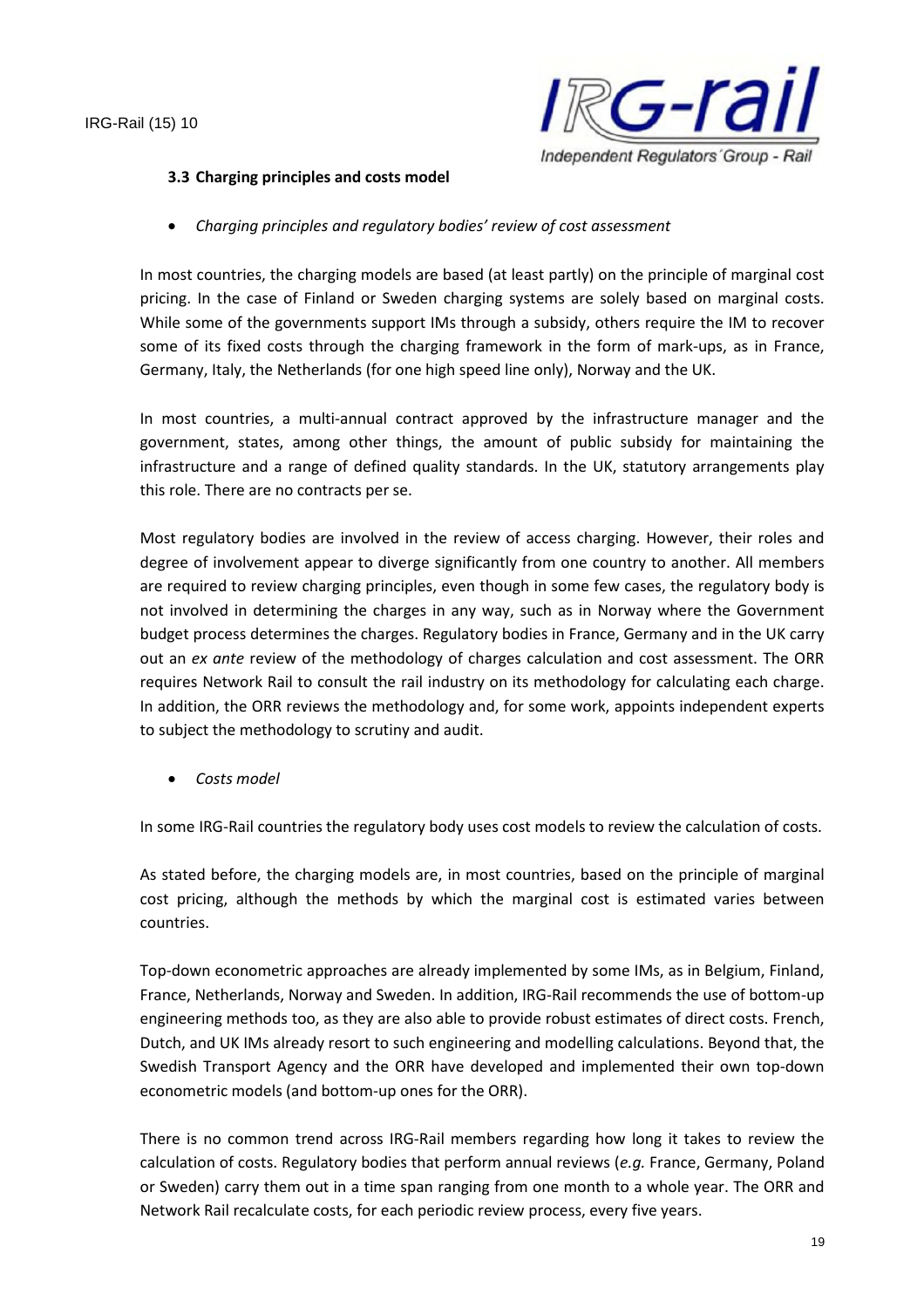

Finally, the period of time considered when calculating charges significantly differs among IRG-Rail members and according to the nature of costs (operating, maintenance and renewal).

*Costs drivers*

In their review of charging principles most regulatory bodies consider cost drivers. Most regulatory bodies interpret the cost directly incurred as a short-run marginal cost that should include operating costs (*e.g.* signaling), maintenance costs (*e.g. wear and tear costs*), and renewal costs. IRG-Rail members consider that examples of costs that are not costs directly incurred may be the cost of capital.

For most member states, marginal cost based charges are only differentiated by freight and passenger traffic. Essentially, they are not broken down into smaller market segments. In general, direct costs charges do not vary by market segment.

#### **3.4 Investment and subsidies**

*Review of the IM's investment programmes*

Only the three regulatory bodies of France, Germany and the UK have the task of reviewing the investment programmes of the IMs. In the case of France, the regulatory body only reviews the investment programmes of new investments of more than 200 million euros. In Germany, the regulatory body checks how the investments are reflected in the charging scheme. In the UK, the rail regulatory body has a legal role in reviewing the enhancements of the network specified by the Department for Transport as a part of its High Level Output Specification (HLOS).

 *Financing of the IM's investment programmes (replacement, expansion and maintenance investments)*

The IMs are largely financed either by governments (subsidies), railway undertakings (infrastructure charges) or the European Union (European funds). Some infrastructure managers also receive other income as in UK for example, where Network Rail receives income from property. For all IRG-Rail members, the IMs receive subsidies to finance its investment programs. In Norway, for example, the IM is fully financed by the Ministry of Transport. In other countries, public grants represent a high percentage in terms of the costs that are covered. This percentage may change depending on the type of investment (replacement, expansion and maintenance). For example, in Finland approximately 90% of the IM's expenses (including expansion investments) are funded by the State budget. The rest is covered by track access charges. In Greece, no less than 70% of the total costs are subsidized by the State. In Italy, State provides funds for investments in the conventional network (fully covered) and High Speed Network (partially); renewals and maintenance are financed by the State.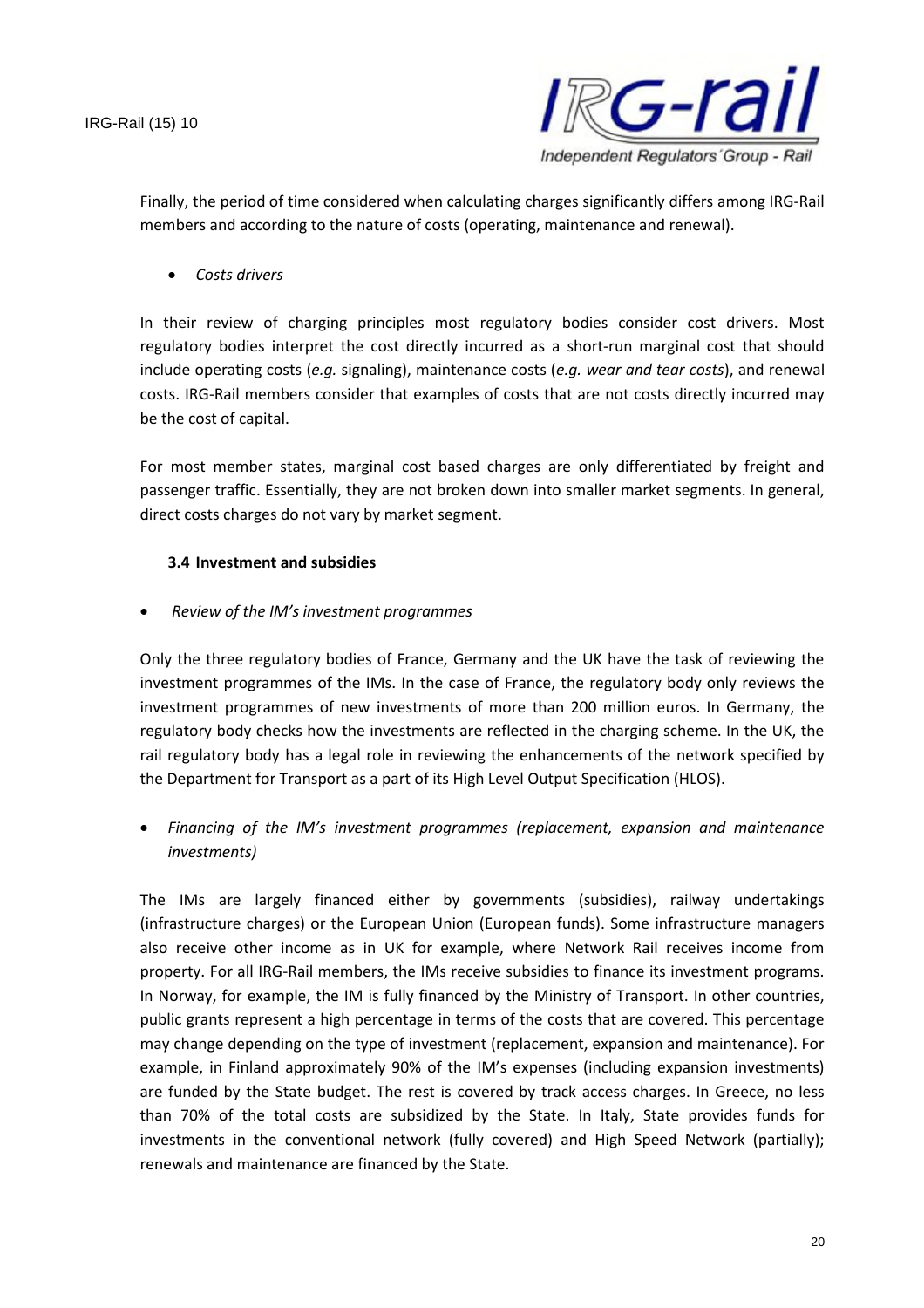

Investment programmes can also be cofounded by European Union funds. This is the case for example in Denmark, Hungary, Greece, Croatia, Italy and Poland. In Hungary, for example, the major renewal and upgrading works are mainly funded by EU funds. The maintenance cost, on the other hand, is financed using the IMs' incomes.

In some countries, such as the Netherlands, Sweden, and Poland new infrastructure projects (expansion investments) are generally financed by the State, whereas renewals, expansions and upgrades of the existent infrastructure are financed by the IM. The IM also receives government subsidies to finance these expenses. In the Netherlands, for example, about 75-80% of the operation and maintenance costs incurred by the IM are financed by subsidies. In Sweden this percentage rises up to 85%.

In contrast with this subsidy allocation depending on the type of expense, the UK IM receives a grant from the relevant governments which is not allocated towards a particular category of expenditure although the governments have specified what enhancements should be delivered within the same five year period of time.

In France, new investments are mainly financed by public subsidies and private funds (private funds are predominant in the case of concessions). The national legislation states that the investments incurred by the IM should not result in "bad" debt.

## **3.5 Earnings and cost of capital**

*The cost of capital*

Only a few regulators review the cost of capital included in the pricing of the infrastructure. This is the case of Austria, France, Germany, Hungary and the UK. The methodology that prevails when determining this cost of capital is a CAPM/WACC approach.

In France and Germany, the cost of capital is considered as a fixed cost. In Hungary the cost of capital is divided into direct and indirect costs.

*Definition of complete cost*

The only country with a national legislation that provides a definition for the complete cost of the infrastructure is France. Article L. 2111-10 of the transport code states that the complete cost corresponds to all the charges borne by the IM related to construction, operation, maintenance and renewal of the infrastructure, including the amortization of investments and the remuneration of the capital invested by the IM.

*Charges based on article 32.3 of the Directive 2012/34/EU*

Four IRG-members reported that the IMs base their charges on article 32.3 of Directive 2012/34/EU (recovery of long term cost). This is the case for the Dialbolo project in Belgium, for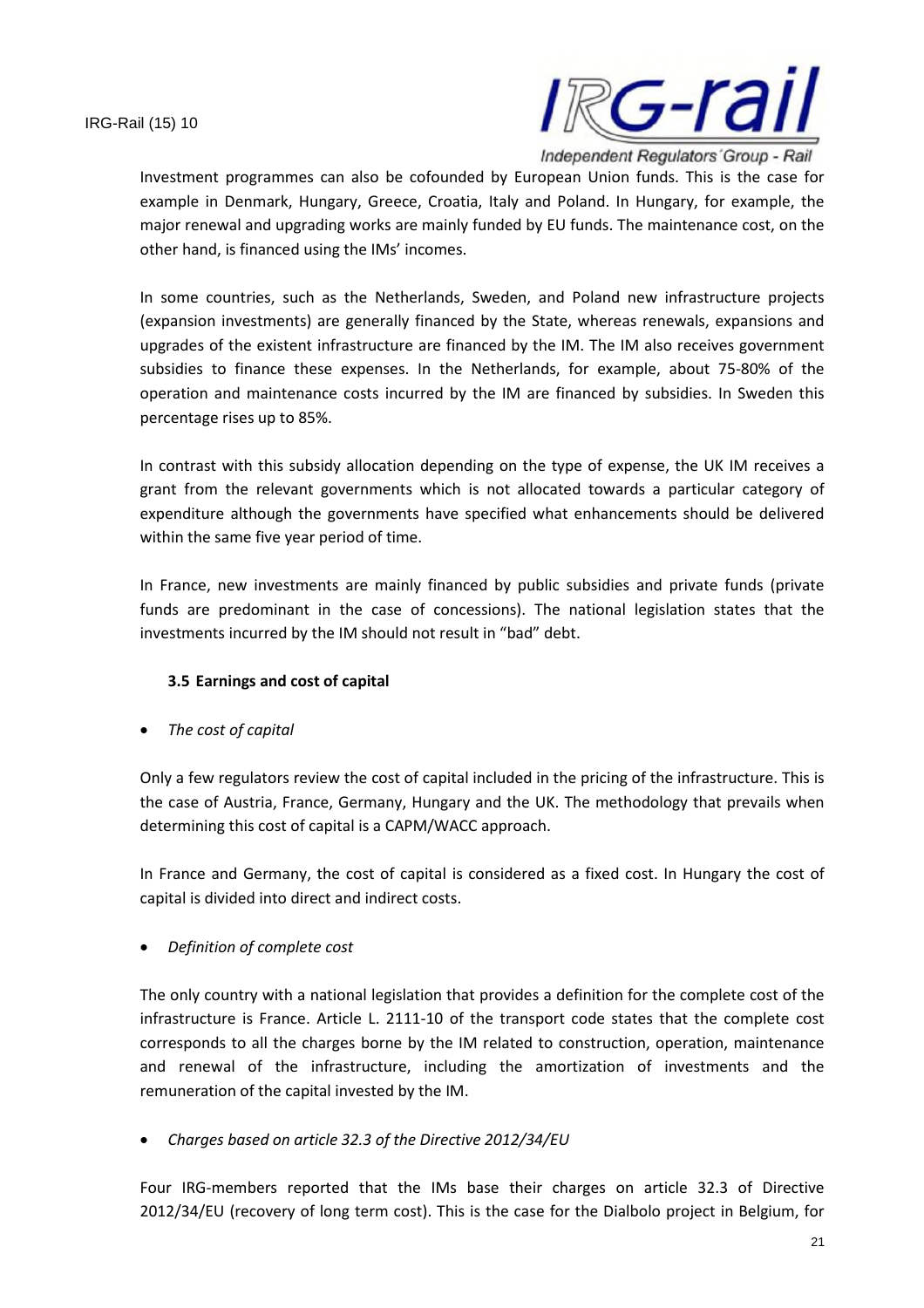

the single rail line between Kerava and Lahti in Finland, for the high speed line Amsterdam-Breda-Belgian border in the Netherlands, for the high speed line Turin-Milan-Rome-Naples in Italy and for the rail line between Stockholm and The Arlanda airport in Sweden.

## *The regulatory asset base*

In three IRG-Rail members a regulatory asset base is determined for charging purposes. This is the case of Croatia, Germany and the United Kingdom. In Germany and the United Kingdom the calculation is based on both internal data (cost data) and external data (annual report). In Croatia the estimation is only based on internal data.

## *Valuation of assets*

Only a few regulators reported having a national law or a practice for valuing assets for consideration within the calculation of charges. In Austria, Croatia and Finland use an historic value approach for the value of assets. Instead, the Netherlands estimate forward looking maintenance and renewal costs. Germany uses the historic costs based on the balance sheets, but corrections are made considering important changes in current costs.

## **3.6 Efficiency**

Some regulatory bodies review the efficiency of the infrastructure manager. The ORR reviews the regulatory accounts and produces an annual efficiency and finance assessment of Network Rail. The ORR's *final determination* sets the complete costs of Network Rail with respect to some efficiency assumptions on costs that allow reaching the outputs set by railway funders. Then, the assumptions ORR has made on the level of Network Rail's maintenance and renewals expenditure will be reflected in the level of charges that operators pay, given that charges are set to be cost reflective. Those assumptions are made *ex ante* for the five year control period.

The French and the Dutch IMs also include efficiency targets within the annual evolution of (some) charges. Nevertheless, those efficiency evaluations remain far less sophisticated than the British ones. The latter involve top-down and bottom-up efficiency assessments.

## **3.7 Market segments**

Regulatory bodies are responsible for controlling the list of market segments that are listed in the network statement of the infrastructure manager (article 32.1 of Directive 2012/34/EU).

There are several important differences in the approach used with regard to mark-ups and market segmentation. The latter are not applied in all countries and, when applied, they appear to differ across countries.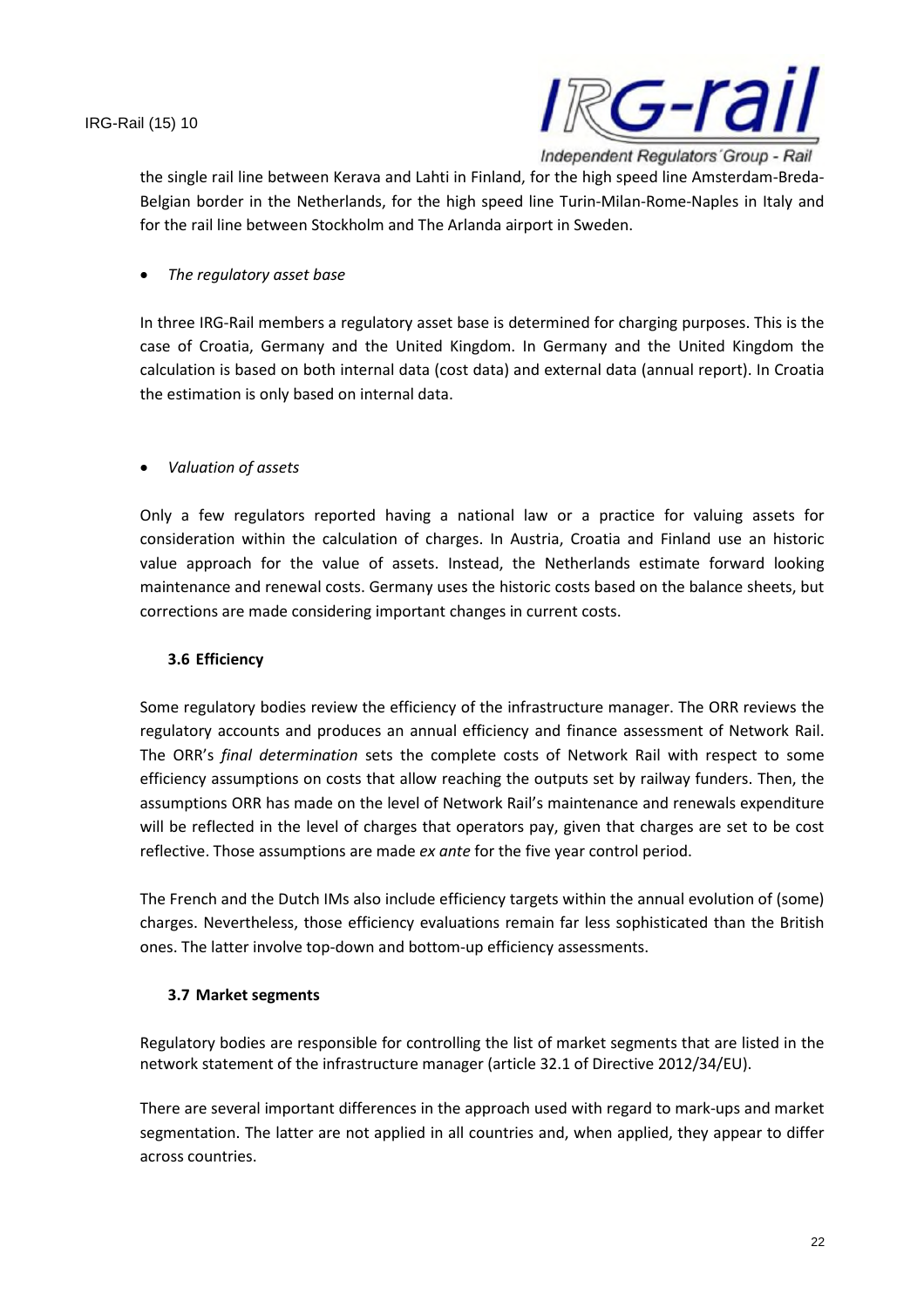

French, German and UK IMs for example, consider market segments when calculating charges. In general, market segmentation differentiates passenger services from freight traffic. Some sub segments may complete the freight segmentation, as it does in Germany and the UK.

#### **3.8 Performance regime**

Almost all member of the IRG-Rail have a performance regime included in their national legal framework. In Denmark there is a performance regime on the payment for the use of the state owned rail network and on the environmental subsidy to freight transport. In the Netherlands, there is a performance regime included in the Network Statement and it is agreed with railway undertakings in their access agreements. A performance regime can also be tailored to fit for a particular railway undertaking.

## **3.9 Complaints**

Some regulatory bodies declared having received complaints on charging issues. Some of them, as Croatia, Denmark and the Netherlands have received a reduced number of complaints (one for the case of Croatia, two and a court case for the case of Denmark and three for the Netherlands). In Denmark, two complaints have been received on charging issues. The first complaint concerns the charging principles of a previous ton-kilometre charge for freight trains (case JN34-00006). The second one, from the same freight operator, lies in the continuity of the first one: this complaint (case JN34-00018) focuses on the calculation of the level of charges resulting from the decision of the Danish RB in case JN34-00006. The Danish rail Regulatory Body was also summoned by the Court in a court case issued by a freight operator upon Rail Net Denmark as a consequence of JN34-00018. In the Netherlands, one complaint was related to the costs included in the minimum usage charge proposal for 2010, which included some fixed costs. Other countries such as Poland and Germany receive complaints on a more regular basis. For example, the Polish regulatory body states that the most common complaints are from rail carriers regarding the method and accuracy of the IM's calculation of charges for basic service for the minimum access to the infrastructure. The German regulatory body has received complaints on diverse topics, such as the level of price, price discrimination, performance regimes, billing errors and network statements. In Italy, complaints to the regulatory body concerned access charges for high speed lines.

## **3.10 Traffic forecasts**

Only three regulators challenge the traffic forecasts made by the IM as part of the examination of charges. In the Netherlands, the charges are corrected by the IM *ex ante* on the basis of capacity applied for and extrapolations of volumes in previous years. In Poland, the regulatory body examines the forecast for operational work of the IM for each category of lines and weight. In case of a significant difference with the charge of the last timetable, the regulatory body asks the IM to provide a justification.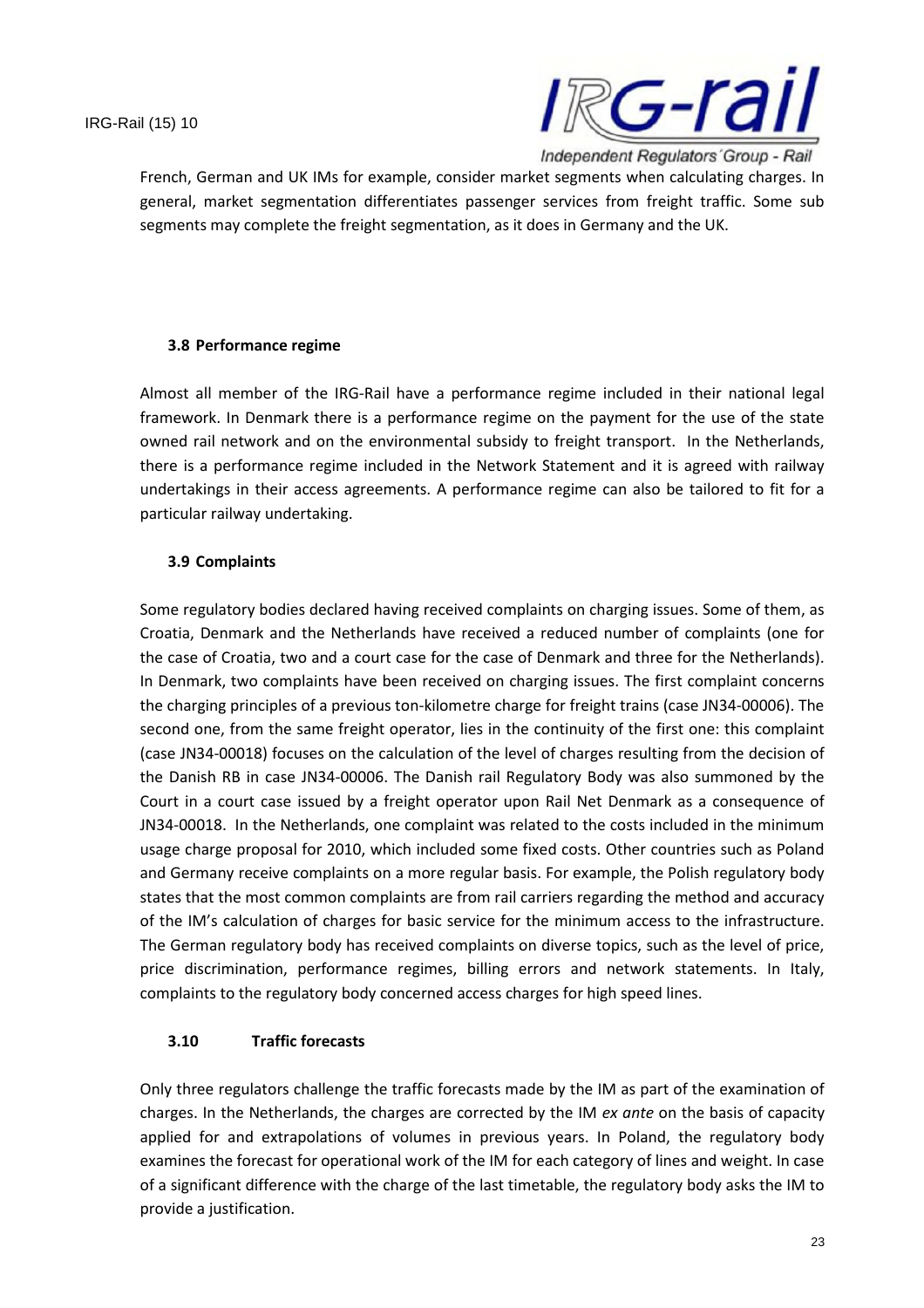

In the UK, the majority of charges are not that sensitive to demand forecasts, because they are calculated per unit of traffic. However, when traffic forecasts do affect the level of charges, they are challenged *ex ante*.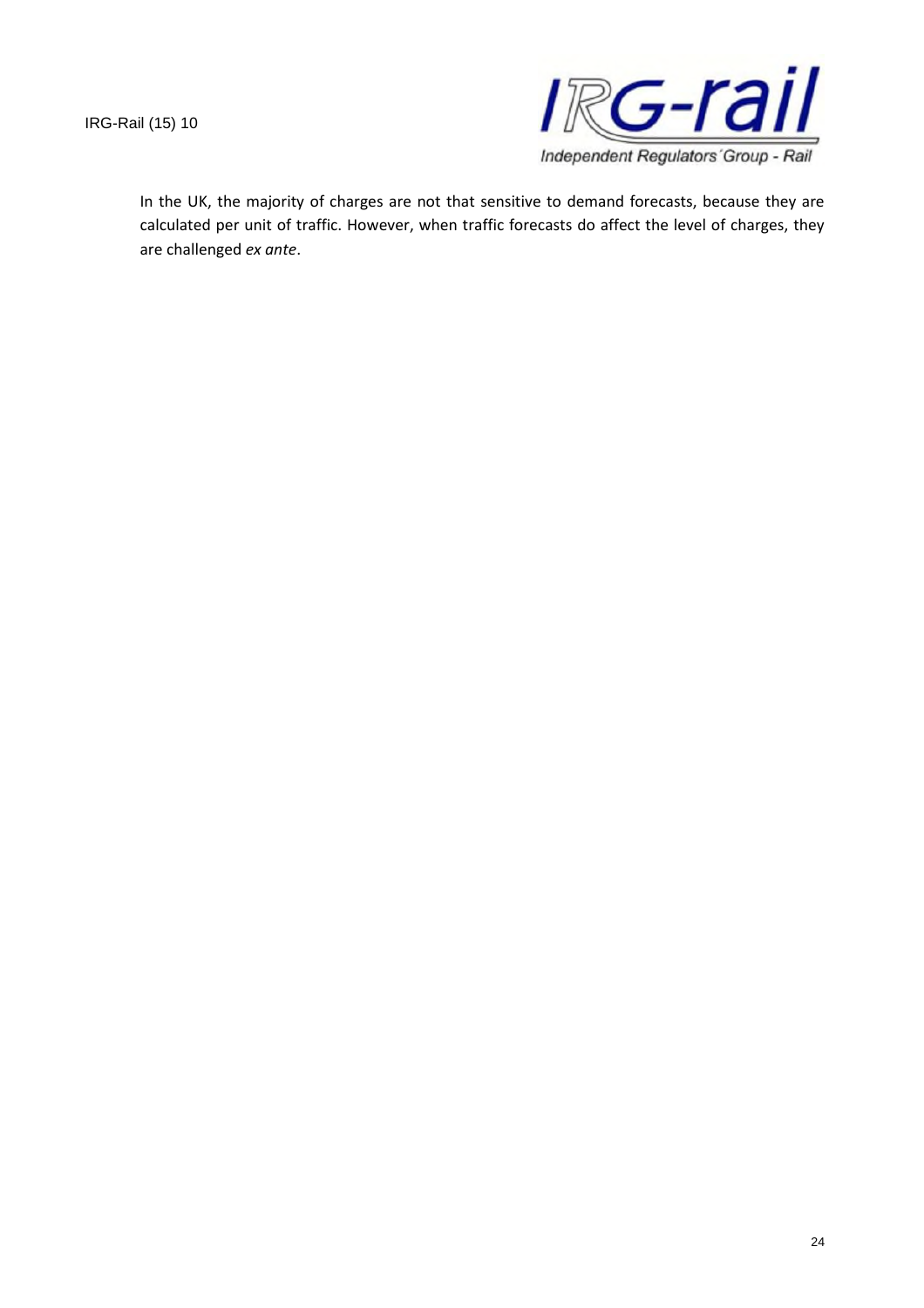

## *4. Annex: Summary of charging systems by IRG-Rail members*

#### *4.1.* **Austria**

In Austria there are two charges for the minimum access package:

- the basic charge 1 is based on train-km and is different between three different market segments and between five different route categories;
- the basic charge 2 is charged on gross-tonne km and this shall cover the cost for repair and renewal. Incentives and mark-ups are added to the basic charges.

| <b>Charge</b>                     | <b>Unit</b>        | <b>Differentiation</b>                                                                                                                                                                                                                                                         | <b>Cost covered</b>                      |
|-----------------------------------|--------------------|--------------------------------------------------------------------------------------------------------------------------------------------------------------------------------------------------------------------------------------------------------------------------------|------------------------------------------|
| <b>Basic Charge 1</b>             | €/train-km         | Route category (5)<br>Market segmentation (traffic) (3)                                                                                                                                                                                                                        | Marginal cost and part<br>of fixed costs |
| <b>Basic Charge 2</b>             | €/gross-<br>ton km | No market segmentation                                                                                                                                                                                                                                                         | Cost for repair and<br>renewal           |
| <b>Incentives and</b><br>Mark-ups | €/train-km         | Incentive for capacity optimisation<br>(1)<br>Corridor-specific Freight Traffic<br>Incentive (2)<br>Engine classification (3)<br>Congestion charge (1)                                                                                                                         |                                          |
| Performance<br>regime             | €/min<br>delay     | To reduce disturbance in the rail<br>network, a charge will be levied for<br>each additional minute of delay on<br>selected trains if the delays are<br>attributable to causes which can<br>be influenced. Unit is by delay in<br>minute (capped) attributable to IM<br>or RU. |                                          |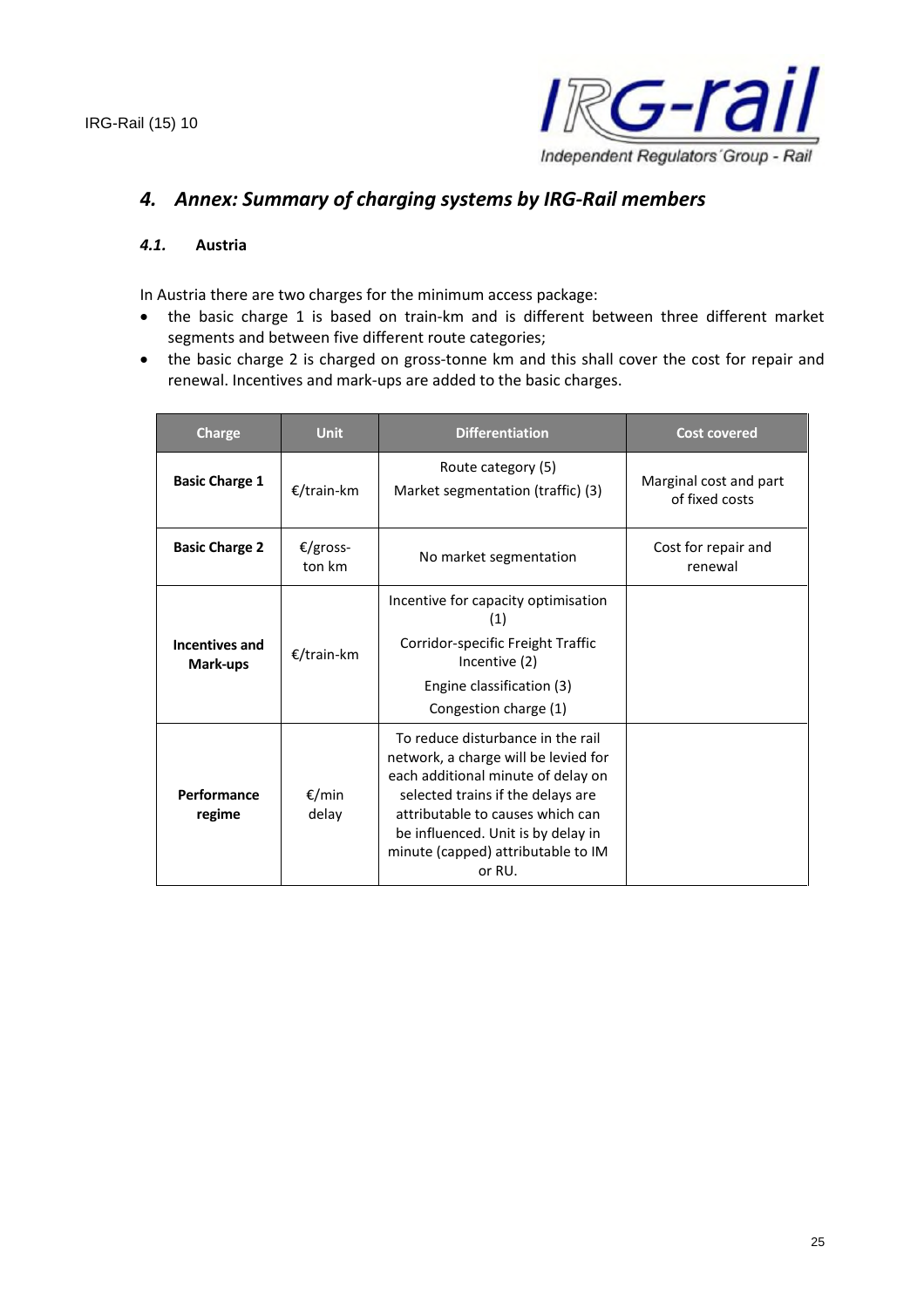

#### **4.2. Denmark**

Charges for 2015 are levied as laid down in Danish Railway Act n° 686 of 27 May 2015 § 21 point 1, a national statutory order from the Transport Ministry n° 1384 of 15 December 2014 on payment of use of the state owned rail network and on environmental subsidy to freight transport on railway and a national statutory order from Rail Net Denmark n° 1433 of 17 December 2014 on infrastructure charges for the state owned rail network. The charging scheme is based on direct costs. In 2015 the charging scheme consists of three types of charges:

- DKK per train-km (for both passenger and freight services. The charge can either be similar for both types of services or can be differentiated between passenger and freight);
- A capacity charge (DKK per train);
- A bridge charge (for passage of Storebaelt and Oeresund).

There is no mark-up but a cancellation penalty of 50% of the charges on the allocated channel is levied if the operator cancels less than 49 days prior the first scheduled transport. There is a 100% charge for cancelling less than 8 days prior. The charge is inflated on an annual basis by a price index. The charging system includes no discounts or specific charges for PSO contracts. Incentives are given for performance in terms of capacity but no charge is levied for congestion/scarcity. Under specific circumstances, a cancellation charge can be levied.

As of 2016, the level of charges will be based on direct costs. The charging system will include a uniform charge (in train.km) for both passenger and freight trains and a bridge charge.

| <b>Charge</b>              | <b>Unit</b>      | <b>Differentiation</b>                                                                                                                                                                                                            | <b>Cost covered</b> |
|----------------------------|------------------|-----------------------------------------------------------------------------------------------------------------------------------------------------------------------------------------------------------------------------------|---------------------|
| Charge                     | DKK/train.km     | No market segmentation, but<br>some kinds of transportation are<br>free of charge                                                                                                                                                 | Direct costs        |
| Incentives and<br>Mark-ups | DKK/train.km     | Incentives for capacity<br>optimization<br>No mark-up is levied                                                                                                                                                                   |                     |
| Performance<br>regime      | DKK/min<br>delay | To reduce disturbances on the<br>rail network, a capacity charge is<br>levied for delayed trains.<br>The IM has to pay a charge to<br>the railway company for delays<br>attributable to him and under<br>different circumstances. |                     |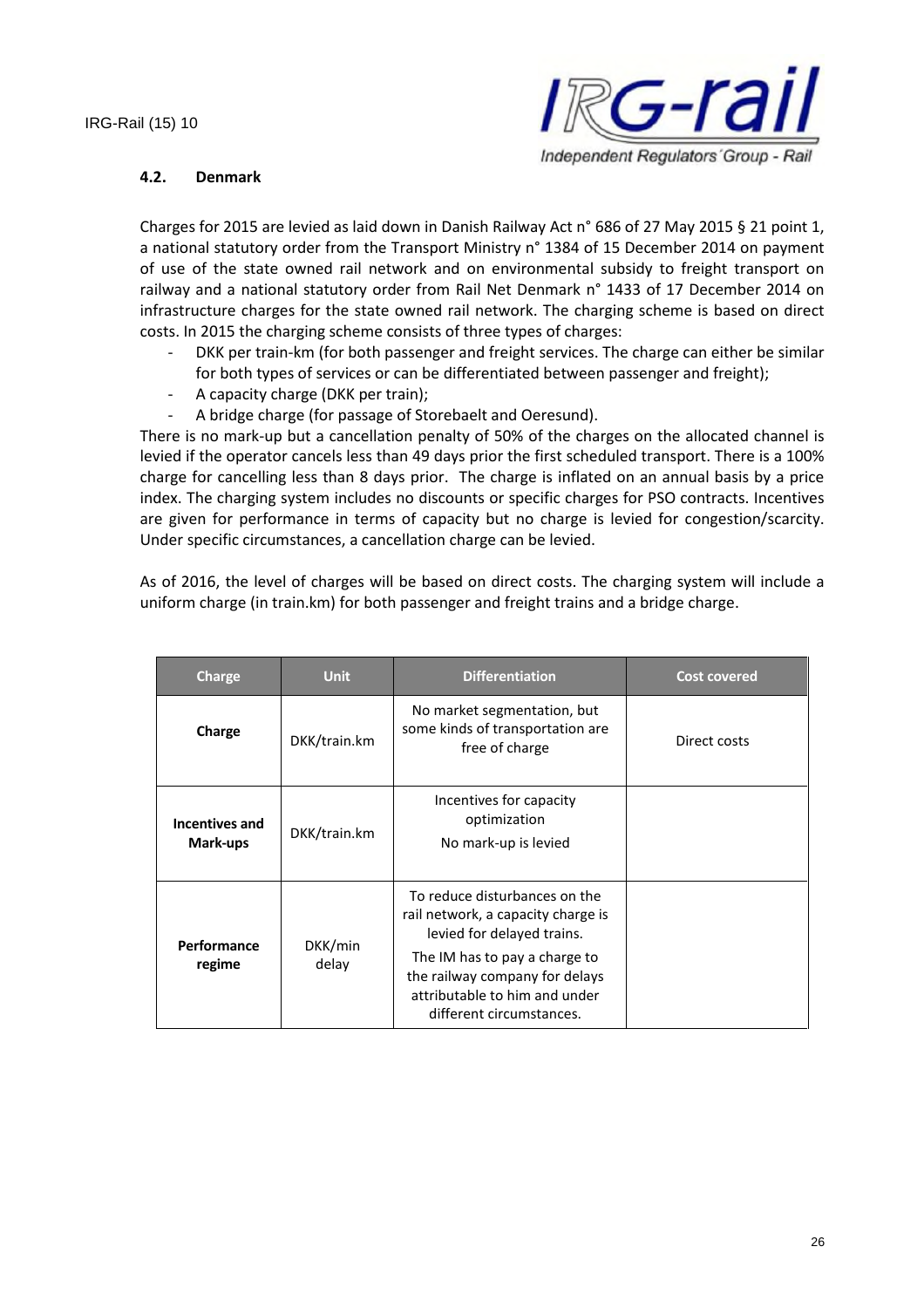

#### **4.3. Finland**

Track access charges include three components: basic charge, infrastructure tax and, for a single rail line, investment tax.

| <b>Charge</b>         | <b>Unit</b>         | <b>Differentiation</b>                                                                                                                                                                                                                                                                                                                                                                                                                                                                                                                                                                                                      | <b>Cost covered</b>                                                                                             |
|-----------------------|---------------------|-----------------------------------------------------------------------------------------------------------------------------------------------------------------------------------------------------------------------------------------------------------------------------------------------------------------------------------------------------------------------------------------------------------------------------------------------------------------------------------------------------------------------------------------------------------------------------------------------------------------------------|-----------------------------------------------------------------------------------------------------------------|
| <b>Basic Charge</b>   | €/gross<br>tonne.km | Passenger and freight traffic                                                                                                                                                                                                                                                                                                                                                                                                                                                                                                                                                                                               | Marginal cost                                                                                                   |
| Infrastructure<br>tax | €/gross<br>tonne.km | Passenger traffic, freight traffic<br>(electricity) and freight traffic<br>(diesel)<br>Currently not charged for freight<br>traffic. For passenger traffic this<br>component is small (< 10 % of the<br>basic charge)                                                                                                                                                                                                                                                                                                                                                                                                       | Origin in environmental<br>and accident costs                                                                   |
| <b>Investment tax</b> | €/gross<br>tonne.km | <b>No</b>                                                                                                                                                                                                                                                                                                                                                                                                                                                                                                                                                                                                                   | Charge based on article<br>32.3 of directive<br>2012/34/EU<br>Charged for a single rail<br>line: Kerava - Lahti |
| Performance<br>regime |                     | A rail operator shall compensate<br>the Finnish Transport Agency (IM)<br>if the operation of the rail<br>operator essentially differs from<br>the rail capacity allocated to it for<br>a reason due to the operator, and<br>such a deviation impedes the<br>functioning of the railway system.<br>The Finnish Transport Agency shall<br>compensate a rail operator if, for<br>reasons due to the Finnish<br>Transport Agency, the availability<br>of the rail network essentially<br>differs from the rail capacity<br>allocated to the operator, and such<br>a deviation impedes the<br>functioning of the railway system. |                                                                                                                 |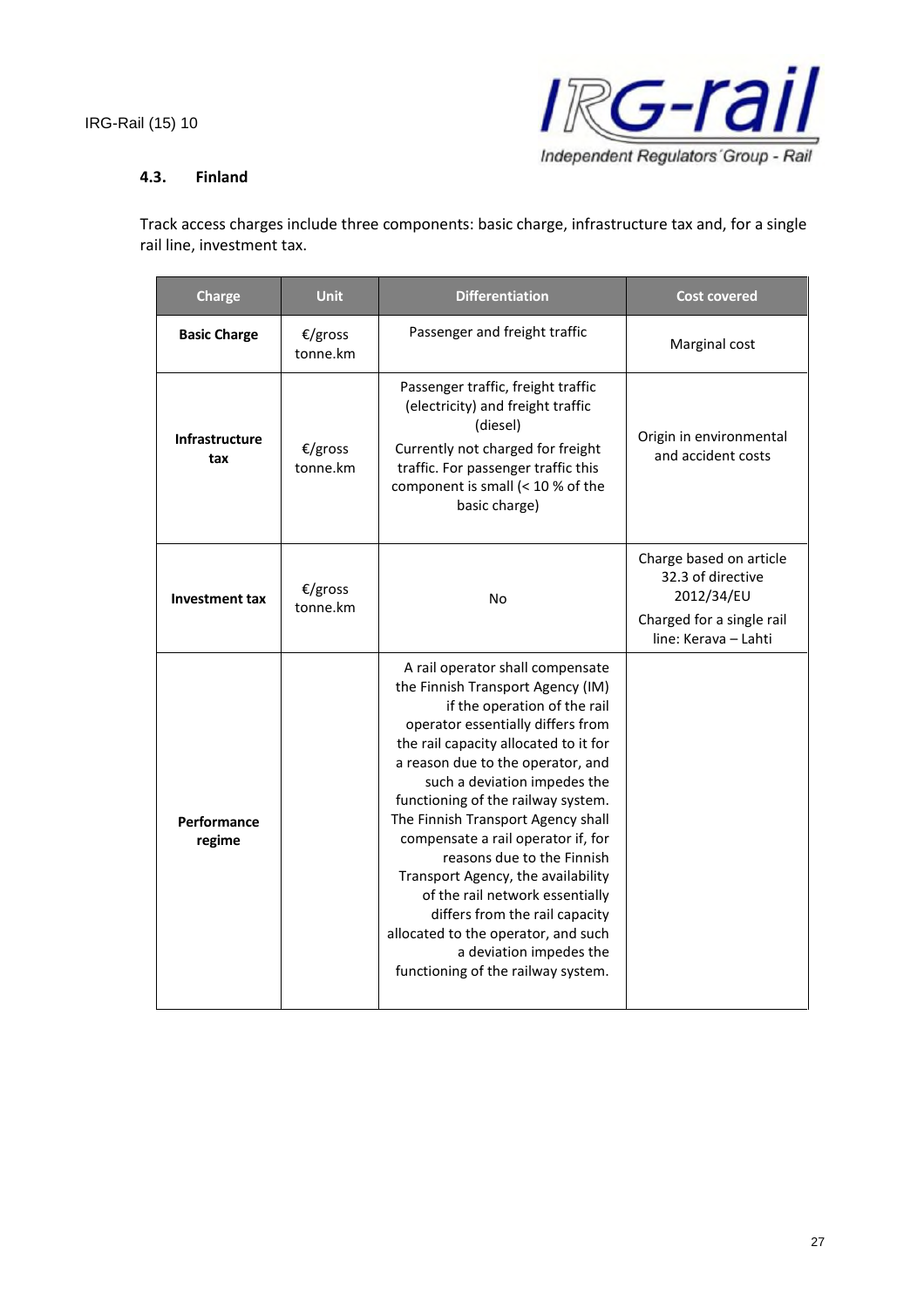

#### **4.4. France**

In France, the charging system implemented by SNCF Réseau<sup>7</sup> is based on a three-part tariff regime for activities under a public contract (*e.g.* regional trains) and a two-part tariff for the other activities (*e.g.* high speed trains).

As defined in the French Decree No. 97-446 of 5 May 1997(amended), the current charging system includes running charges, reservation charges and access charges (only for activities under a public contract).

| Charge                       | <b>Unit</b> | <b>Differentiation</b><br>(as implemented by SNCF Réseau in the<br>Network Statement for 2015)                                                                                                                                        | <b>Cost covered</b><br>(as laid down in Decree No. 97-<br>446 of 5 May 1997)                                               |
|------------------------------|-------------|---------------------------------------------------------------------------------------------------------------------------------------------------------------------------------------------------------------------------------------|----------------------------------------------------------------------------------------------------------------------------|
| <b>Running</b><br>charge     | €/train.km  | Type of service/train<br>The charge is issued only if the<br>reserved path is run                                                                                                                                                     | Variable costs for<br>operating, maintenance<br>and renewal                                                                |
| <b>Access</b><br>charge      | €/year      | Only for activities under a public<br>contract<br>(TER, Transilien and TET)                                                                                                                                                           | Fixed costs for<br>operating, maintenance<br>and renewal                                                                   |
| <b>Reservation</b><br>Charge | €/ path.km  | Period of the day<br>Route category<br>Crossing Paris area or not on<br>high speed lines<br>Regional routes on high speed<br>lines<br>Speed (freight)<br>High speed trains where the<br>origin (destination) is or not<br>Switzerland | 0-100% of the cost of<br>capital<br>Mark-ups "if the market"<br>can bear this"<br>Costs related to capacity<br>constraints |

 $^7$  The other infrastructure managers regulated by ARAFER are not considered here.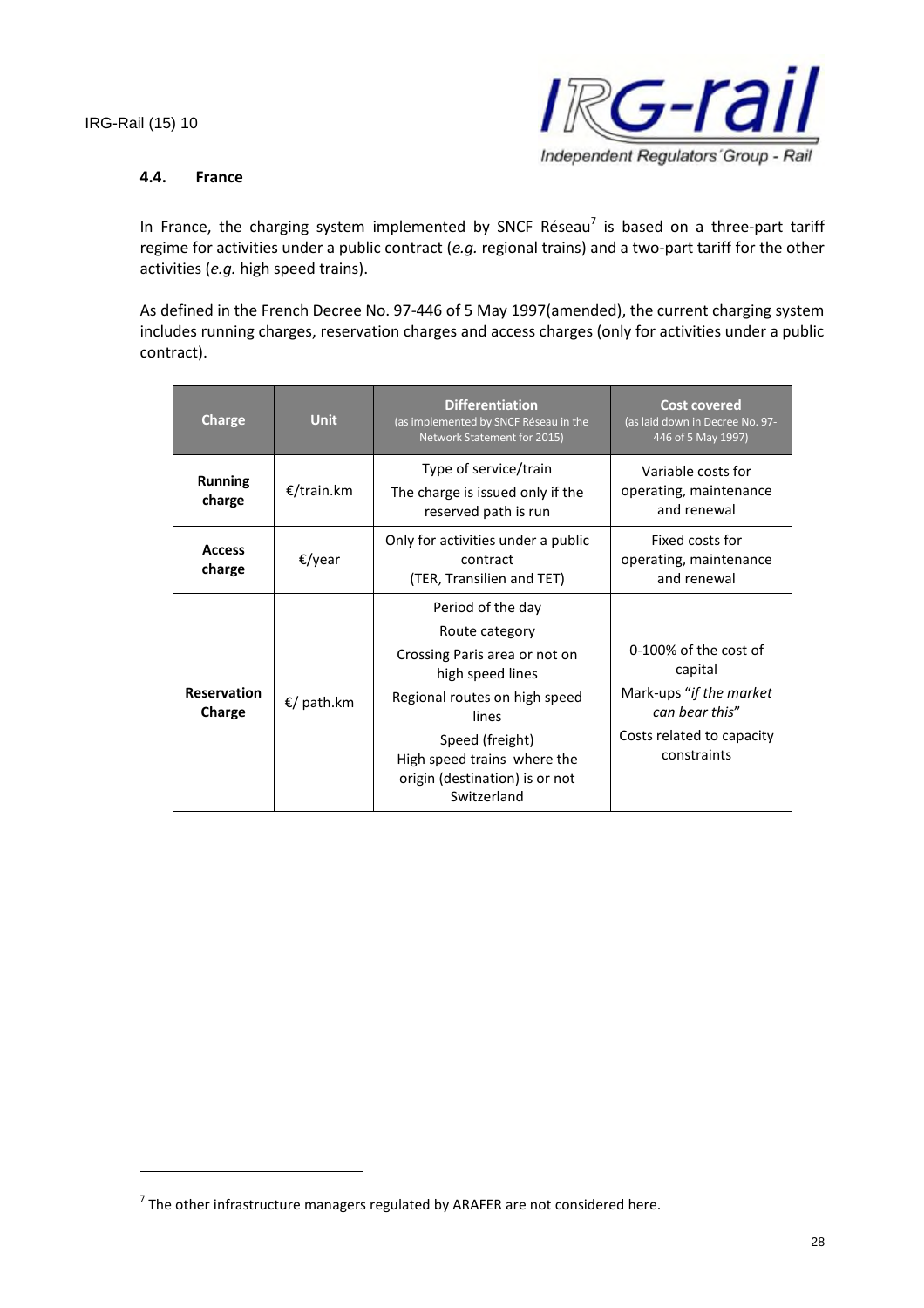

#### **4.5. Germany**

The charging system for the minimum access package is composed of an user-dependent component (route category, train path product), a service-dependent component (incentive system and deviation from minimum speed), a noise differentiated component and other components (load component, offer charge etc.). The charging unit is the train path kilometer.

| Charge <sup>8</sup>                                                  | <b>Unit</b>                                                                 | <b>Differentiation</b>                                                                                                                                                                                                                                                                                                                                                                                                                                            | <b>Cost covered</b>                                                    |  |
|----------------------------------------------------------------------|-----------------------------------------------------------------------------|-------------------------------------------------------------------------------------------------------------------------------------------------------------------------------------------------------------------------------------------------------------------------------------------------------------------------------------------------------------------------------------------------------------------------------------------------------------------|------------------------------------------------------------------------|--|
| <b>Basic price</b>                                                   | € / train-<br>path.km                                                       | 12 route categories                                                                                                                                                                                                                                                                                                                                                                                                                                               |                                                                        |  |
| <b>Train path</b><br>product factor                                  | Factor (x 0.5<br>up to $x$ 1.8)                                             | 7 product factors (4 for freight trains, 4 for<br>passenger trains)                                                                                                                                                                                                                                                                                                                                                                                               |                                                                        |  |
| <b>Minimum</b><br>speed                                              | Factor $(x 1.5)$                                                            | Where a minimum speed of 50 km/h is not<br>achieved on long distance routes and urban<br>rapid transit routes                                                                                                                                                                                                                                                                                                                                                     |                                                                        |  |
| Performance<br>regime                                                | 10 ct / delay<br>minute,<br>capped<br>attributable to<br>IM or RU           | To reduce disturbance in the rail network, a<br>charge of 10 cents will be levied for each<br>additional minute of delay on selected trains if<br>the delays are attributable to causes which can<br>be influenced.<br>Passenger transport ≥ 6 min, freight transport ≥                                                                                                                                                                                           | Sum of revenues                                                        |  |
| Load<br>component                                                    | 0,98 € / train-<br>path km                                                  | 31 min.<br>For trains > 3000 tonnes                                                                                                                                                                                                                                                                                                                                                                                                                               | should cover the<br>costs of the IM<br>(full costs -                   |  |
| <b>Charge for</b><br>preparing an<br>offer                           | 80 $\epsilon$ / offer                                                       | Charge in case a train path ordered is not taken<br>up (a processing fee per train path is charged<br>for not accepting a train path offer)                                                                                                                                                                                                                                                                                                                       | meaning total cost<br>- minus public<br>payments and<br>plus return on |  |
| <b>Cancellation</b><br>$\epsilon$ / train. path<br>(offer)<br>charge |                                                                             | A minimum cancellation fee is to be paid for a<br>cancellation amounting to the fee required for<br>preparing the offer. In addition, a percentage-<br>based cancellation fee will be levied depending<br>on when the cancellation was made and the<br>standard fee for the cancelled train path or<br>cancelled part of the train path. The<br>cancellation fee will not exceed the equivalent<br>of the foregone access charge for the cancelled<br>train path. | investment)                                                            |  |
| <b>Noise</b><br>differentiated<br>track access<br>charge<br>(NDTAC)  | Malus in<br>percent of the<br>basic price;<br>bonus in cents<br>per axle-km | NDTAC addresses only RUs and consists of two<br>components. Loud freight trains have to pay a<br>noise-based surcharge on top of their train<br>access charge. The surcharge amounts to 2 per<br>cent. Furthermore, RUs receive a bonus<br>amounting to 0.5 cents per axle-kilometres                                                                                                                                                                             |                                                                        |  |

 $^8$  Figures are copied from DB Netz AG (2014), The Train Path Pricing System 2015 of DB Netz AG.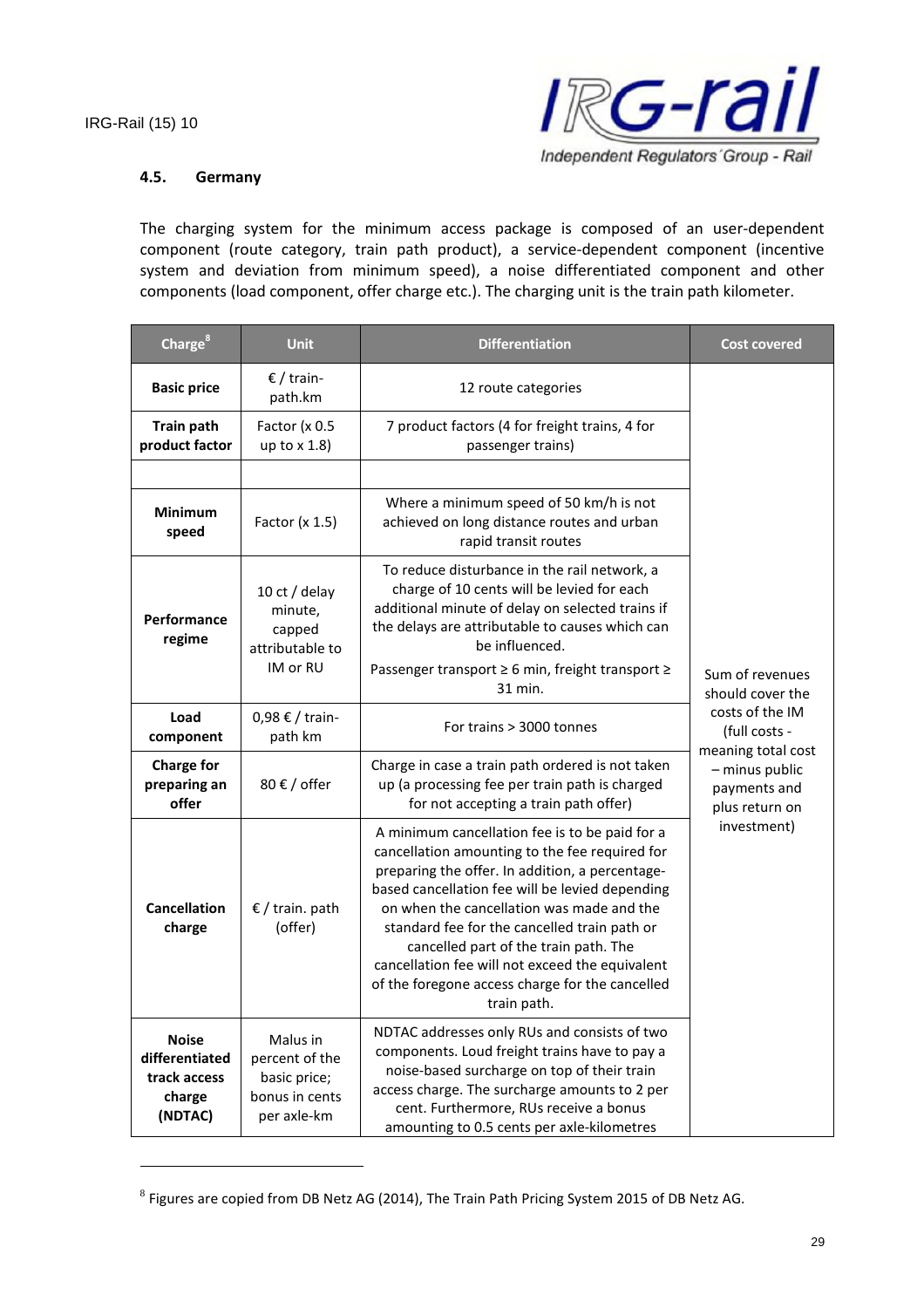

|                | (maximum 211 EUR per axle) for the use of                                                          |
|----------------|----------------------------------------------------------------------------------------------------|
|                | retrofitted freight wagons based on the mileage                                                    |
|                | generated. Quiet freight trains are excluded                                                       |
|                | from paying the surcharge if they submit                                                           |
|                | appropriate documentation. A train is defined                                                      |
|                | as quiet if it consists of at least 90% of quiet                                                   |
|                | wagons.                                                                                            |
|                | e.g. diminution of track charges due to bad                                                        |
|                | infrastructure quality.                                                                            |
|                | (Reduced charge if the condition of the track                                                      |
|                | infrastructure does not comply with the terms                                                      |
|                | of the contract: If the condition of the track                                                     |
|                | infrastructure, the related command and                                                            |
|                | control technology and/or the facilities for the                                                   |
|                | supply of traction current do not comply with                                                      |
|                | the terms of the contract, DB Netz AG will                                                         |
|                | reduce the infrastructure usage charges upon<br>own initiative or upon advice).                    |
|                | On-demand train path (last minute request):                                                        |
|                | RUs can apply for a maximum of 15%                                                                 |
|                | (calculated on the basis of the train path                                                         |
|                | kilometres) of their total number of registered                                                    |
|                | train paths as on-demand train paths. If the on-                                                   |
|                | demand train path is used, the corresponding                                                       |
|                | train path price is to be paid. If the on-demand                                                   |
|                | train path is not or only partly used, a                                                           |
|                | reservation charge for the unused part of the                                                      |
|                | train path will be levied. The reservation charge<br>amounts to 10 % of the cost of the unused on- |
| <b>Further</b> | demand train path.                                                                                 |
| components     |                                                                                                    |
|                | Pre-designed train path: for the promotion of<br>the use of lines with a low level of utilisation, |
|                | the IM offer free capacity on such lines in the                                                    |
|                | form of pre-designed paths after the drafting of                                                   |
|                | the working timetable. Pre-designed train paths                                                    |
|                | are offered at a discount of 10 % on the regular                                                   |
|                | usage charge. The discount is only granted if                                                      |
|                | train paths are ordered in unaltered and                                                           |
|                | complete form; no entitlement to the provision                                                     |
|                | of pre-designed train paths.                                                                       |
|                | Alternative Routes: On lines with a low level of                                                   |
|                | utilisation, the IM grants limited-period                                                          |
|                | discount. These are designed to act as an                                                          |
|                | incentive to use alternative routes with a low                                                     |
|                | level of utilisation. (Actually one line and                                                       |
|                | discount of 40%).<br>Discounts for new services: As a means of                                     |
|                | promotion for new train services, the IM grants                                                    |
|                | all Access Parties limited period discounts in the                                                 |
|                | form of a percentage discount on the regular                                                       |
|                | usage charge on certain line sections (10% on                                                      |
|                | train path charge).                                                                                |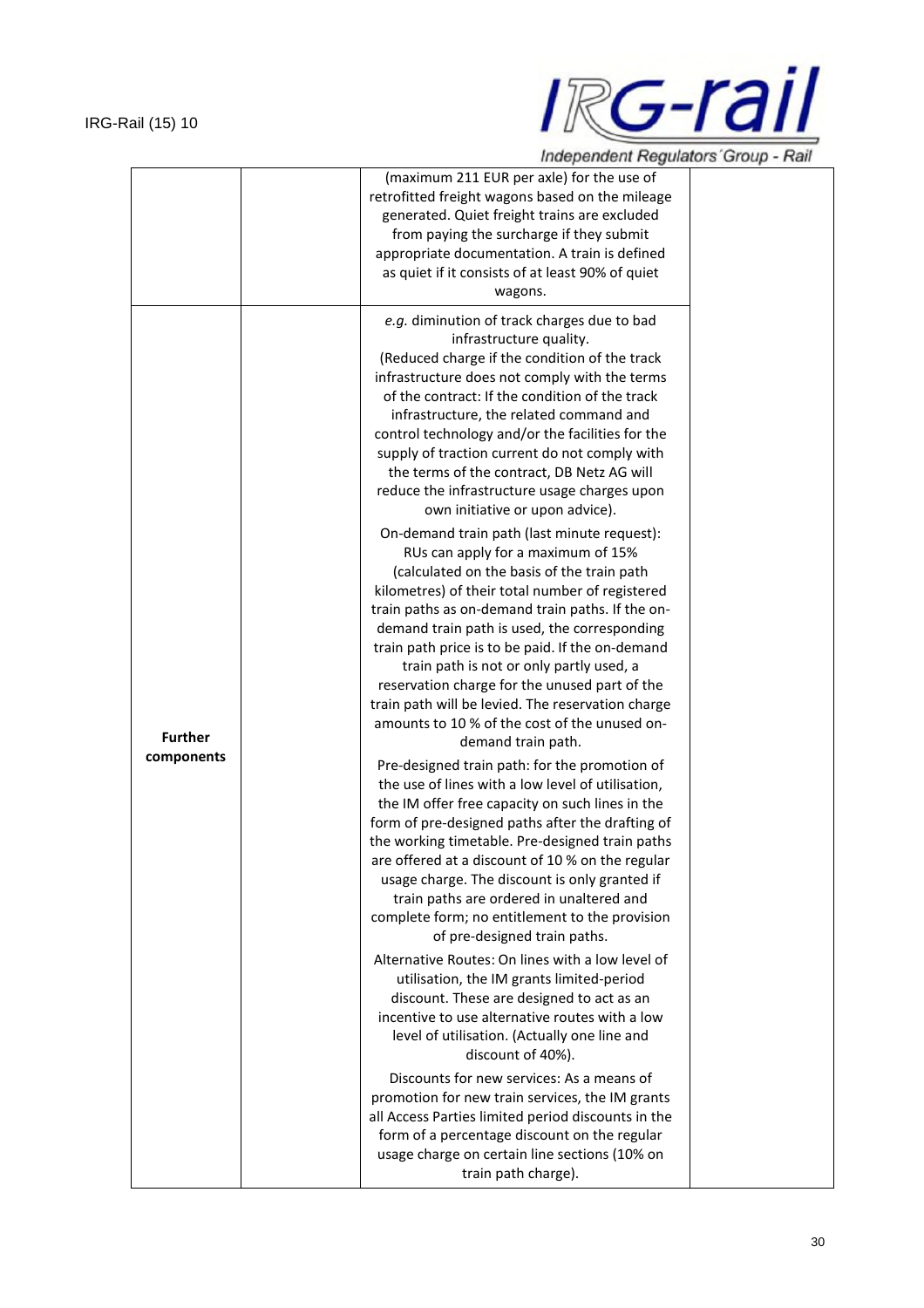

#### **4.6. Greece**

The infrastructure management charging system is constituted of a basic cost which includes the cost of track maintenance and operational services. Where appropriate, it also includes additional charges such as electrification and special costs.

There are two basic charges, each per train.km, one concerning operation services (0.65 euros per train.km) and the other concerning track maintenance (0.40 euros per train.km). Each one of these charges is to be multiplied by two factors. The first factor for the operation services (for the first quantity) has to do with the relation of the day time period of the route with the peak one and ranges between 0.7 and 1.2 and the second factor for the operation services (for the first quantity) has to do with the relation of the whole time of the route in the timetable in relation with the ideal minimum time that a typical fast train can operate this route without intermediate stops and ranges roughly between 1 and 1.5. The first factor for the track maintenance (for the second quantity) is related to the quality of the track and ranges between 0.53 and 0.90, while the second factor for the track maintenance (for the second quantity) is related to the axial load, the total load and the speed of the train and ranges between 1.0 and 9.61 . The sum of the two quantities gives the charge per train.km.

| <b>Charge</b>              |                                                          | <b>Unit</b>                                                      | <b>Differentiation</b>                                                                                                       | <b>Cost covered</b>                             |
|----------------------------|----------------------------------------------------------|------------------------------------------------------------------|------------------------------------------------------------------------------------------------------------------------------|-------------------------------------------------|
| <b>Basic cost</b>          | Operation                                                |                                                                  | Categorization of routes<br>based on peak periods<br>Burdening line capacity                                                 | $\leq$ 30% of the actual<br>cost (accrued       |
|                            | <b>Maintenance</b>                                       | € / train.km                                                     | Maximum speed<br>The train's composition<br>(number of axes)<br>The mean axial load<br>Quality of infrastructure<br>provided | expenditure) of<br>maintenance and<br>operating |
| <b>Additional</b><br>costs | <b>Electrification</b>                                   | $E /$ train.km                                                   | Whenever using a route<br>which operates under<br>electrification                                                            |                                                 |
|                            | <b>Additional</b><br>charges<br>depending on<br>the case | No charge per<br>unit:<br>charging on a<br>case-by-case<br>basis | Special- dangerous<br>consignments                                                                                           |                                                 |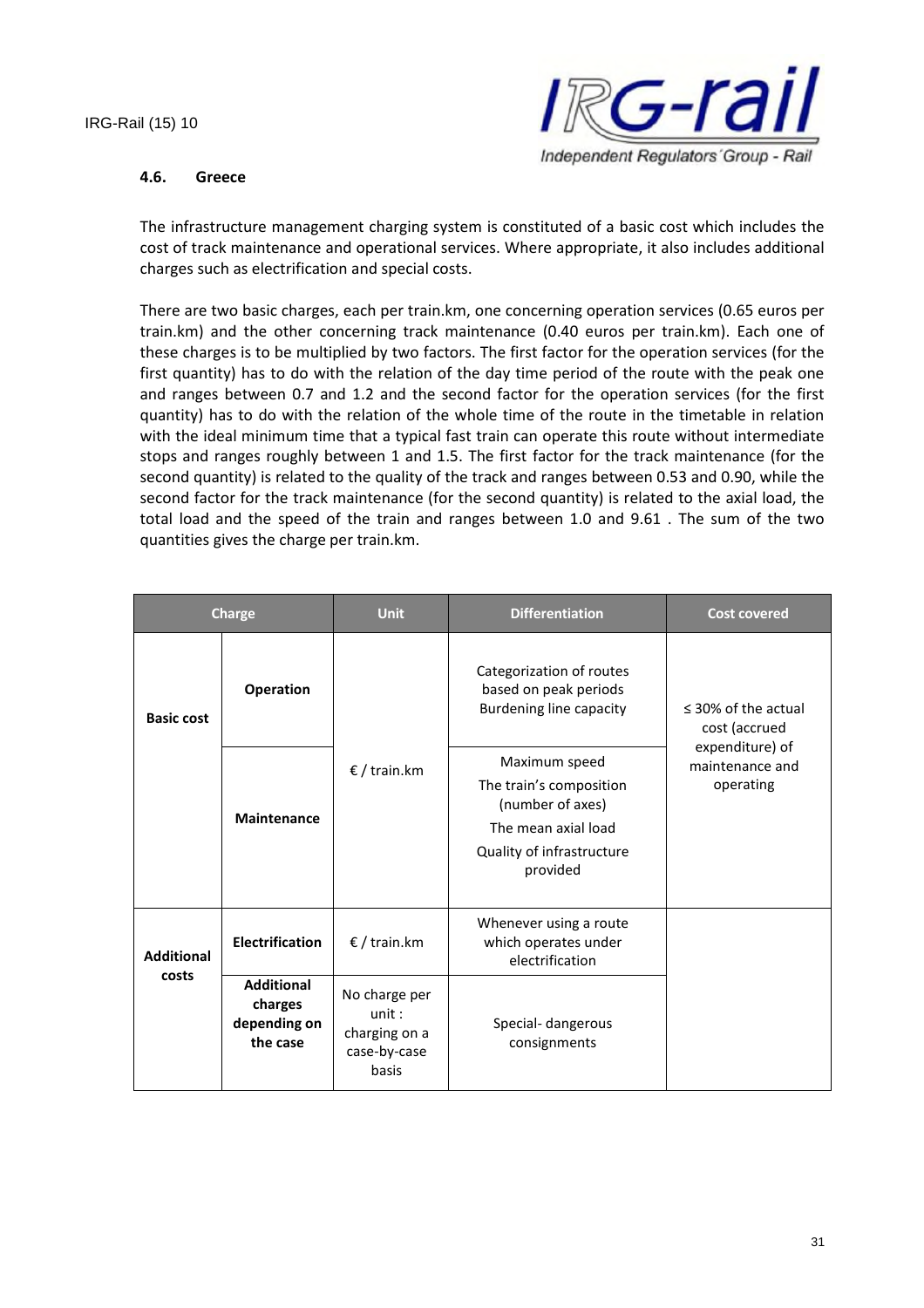

#### **4.7. Hungary**

The Hungarian State Railway (MAV Co.) was established in 1992. In 2000, an internal separation of accounts occurred. Different entities were created in order to manage the main activities. In 2003 the first Hungarian Network Statement was released and opened the way to foreign RUs on the network in 2004 (4 freight companies at the end of the year). The same year, the independent Rail Capacity Allocation Body was created. In 2006, the Hungarian Railway Authority was set up. The Hungarian network has a total length of 7700km. It is owned and managed by the Infrastructure Management Business Unit that is a separate organisational entity, however still part of MAV Co.

The Győr-Sopron-Ebenfurti Vasúti Co. (GYSEV Co.) was founded in 1872 and is owned mainly (94%) by the Hungarian and the Austrian State. The company operates in the North-Western region of Hungary and Austria. In Hungary GYSEV provides IM (in its geographical area) passenger and traction services and is considered as one of the two national PSO companies and also has a freight company (GYSEV Cargo) legally separated since 2010. The GYSEV network has a total length of more than 400km.

The main principles of the access charge are the following:

- no discrimination between RUs should take place;
- **•** prices set by the IMs must reflect the total justified costs;
- **differentiation of the pricing system;**
- bottom-up (engineering) approach;
- **IDONG** long term orders are preferred.

| <b>Charge</b>                 | <b>Unit</b>                      | <b>Differentiation</b>                                                             | <b>Cost covered</b>                                      |
|-------------------------------|----------------------------------|------------------------------------------------------------------------------------|----------------------------------------------------------|
| <b>Minimum</b><br>access      | Number of paths                  | Path allocation                                                                    | MAV Co. is seeking a<br>full cost recovery               |
| package                       | Train.km                         | Train running                                                                      | without profit                                           |
|                               | Electric train.km                | Use of overhead catenaries                                                         |                                                          |
|                               | Number of stops                  | Passenger train stops                                                              |                                                          |
|                               | Train departures/<br>destination | Passenger train<br>departures/destinations                                         |                                                          |
|                               | Number of cases                  |                                                                                    |                                                          |
| <b>Access to</b><br>service   | Number of wagons                 | Freight train<br>start/interim/destination usage                                   | Shall relate to the cost<br>of providing it,             |
| facilities                    |                                  | Freight wagon access to<br>loading/unloading tracks (station<br>usage for serving) | calculated on the basis<br>of the actual level of<br>use |
|                               | Number of wagons                 | Rail vehicle storage                                                               |                                                          |
|                               | Number of wagons                 | Access to weighting facilities                                                     |                                                          |
|                               | Person/hours                     | Additional personnel                                                               |                                                          |
|                               | Number of cases                  | Freight train check in                                                             |                                                          |
| <b>Additional</b><br>services | Number of wagons                 | Marshalling, shunting and<br>consignment of freight wagons                         |                                                          |
|                               |                                  | Weighting                                                                          |                                                          |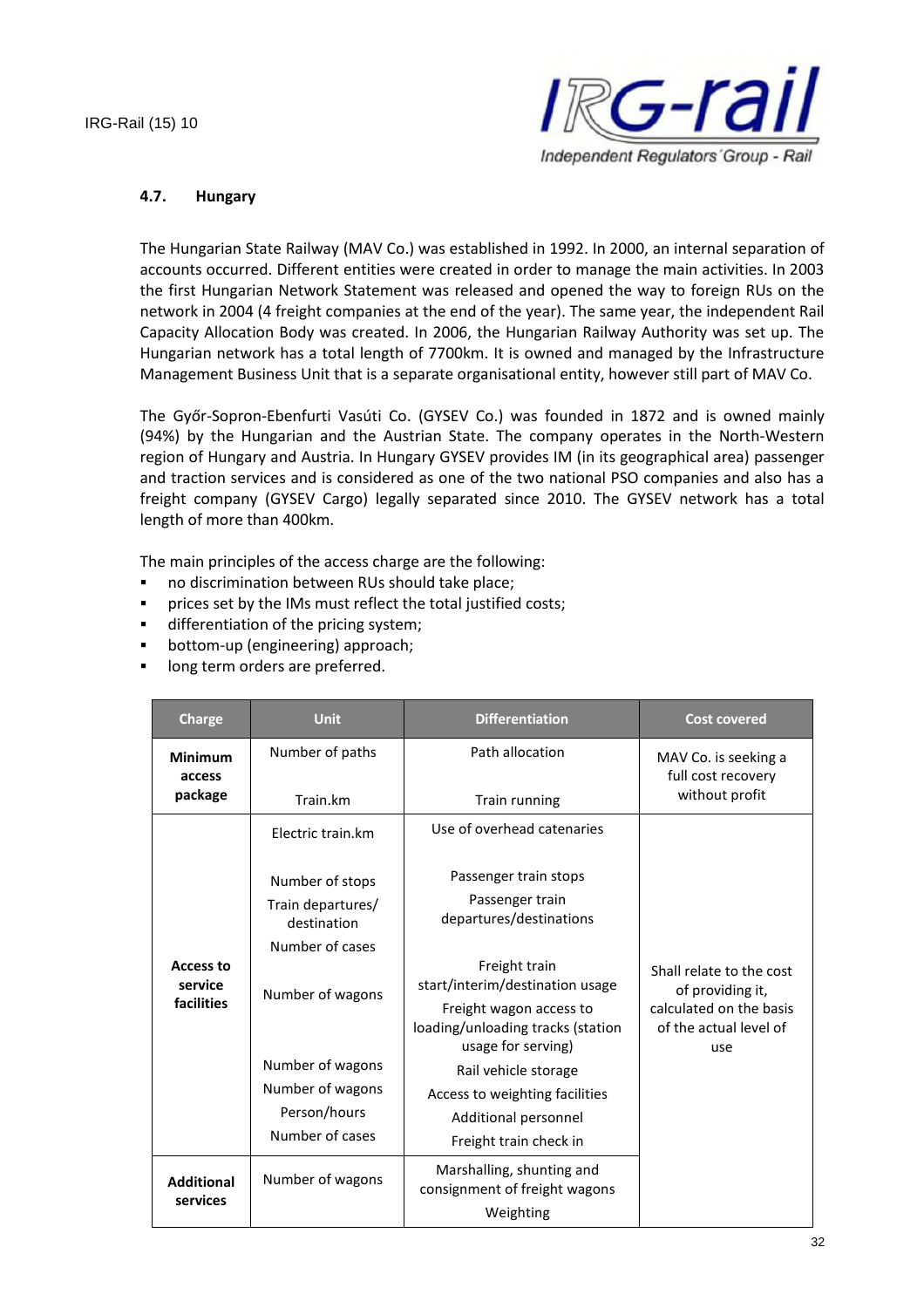

Independent Regulators' Group - Rail

|                       | Number of wagons                    | Change of axles                                                               |  |
|-----------------------|-------------------------------------|-------------------------------------------------------------------------------|--|
|                       | Number of wagons<br>Number of cases | Forwarding of dangerous and<br>outsized goods<br>Usage of normal gauge bogies |  |
|                       | <b>Hours</b>                        |                                                                               |  |
| Ancillary<br>services | Number of cases                     | Education and examination of<br>personnel                                     |  |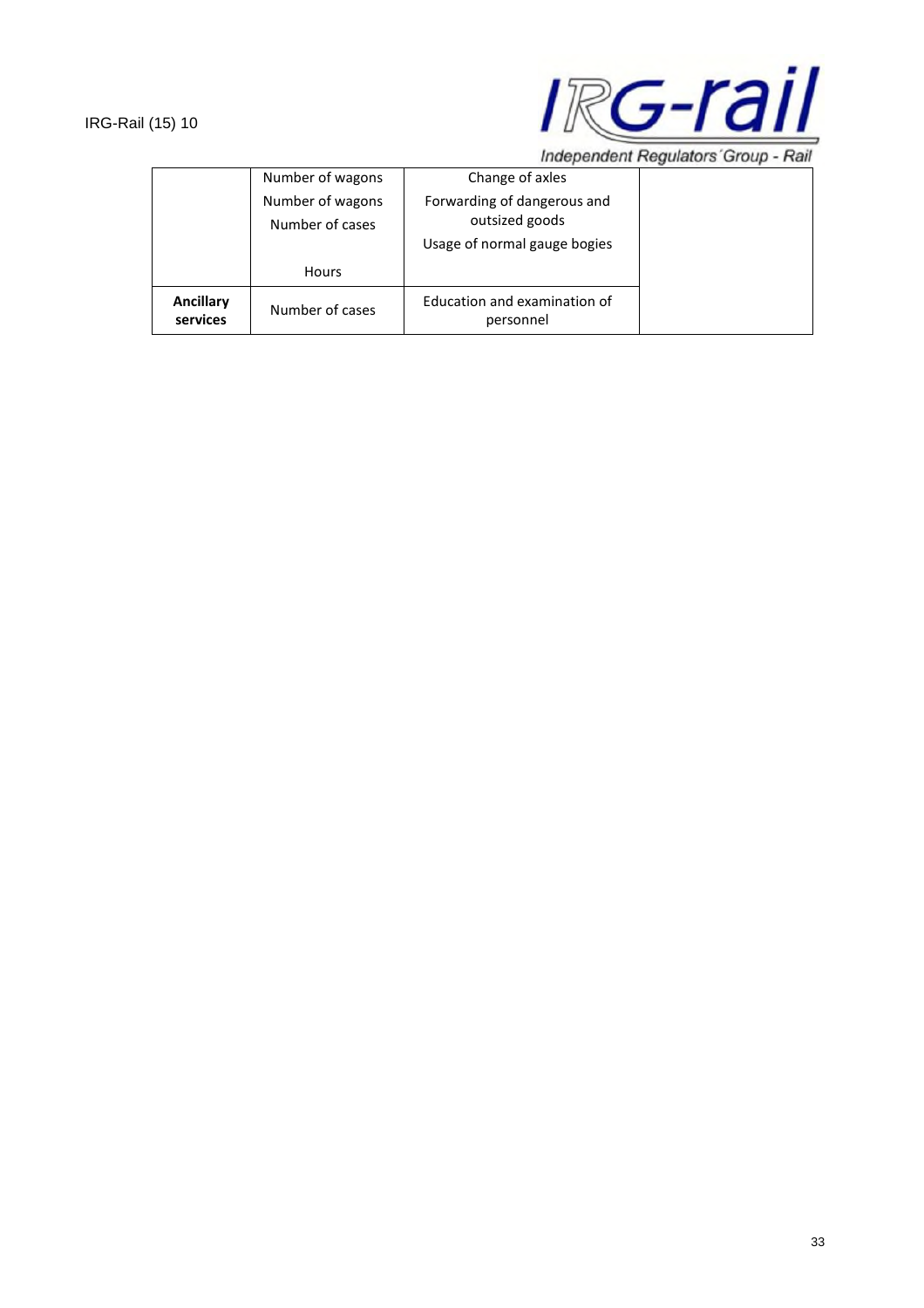

#### **4.8. Italy**

In Italy, the charging system applied to the conventional lines is based on the economic and technical parameters contained in a Decree issued in 2000 (MD 43T/2000). Therein, the network is divided into slots (tracks and nodes) and each slot has a particular price computed through a fixed algorithm, where two components are identified: an access charge (specific to the node or the category of the track: fundamental or complementary) and a running charge in euro/train.km (fundamental and complementary tracks) and euro/minute (nodes). The model differentiates also for speed, density and wear (through coefficients are only applied to the running charge for the fundamental tracks) and time slots and category of station (only for nodes). This system applies to all types of traffic (passenger and freight). The access charges do include direct costs as well as other components that, following the Recast, should be included in the mark-ups.

| <b>Charge</b>            | <b>Unit</b>         | <b>Market segmentation</b>                                                                                                              | <b>Cost covered</b>                                                                                                              |
|--------------------------|---------------------|-----------------------------------------------------------------------------------------------------------------------------------------|----------------------------------------------------------------------------------------------------------------------------------|
| <b>Access</b><br>charge  | €/track<br>€/node   | Depending on the track; no<br>differentiation for nodes                                                                                 | A share of direct and<br>indirect overhead<br>relating to traffic<br>movement, costs of<br>traffic management and<br>salary cost |
| <b>Running</b><br>charge | €/path.km<br>€/ min | Track:<br>- Track category<br>-Density/frequency (3)<br>- Speed (4)<br>- Wear (4)<br>Nodes:<br>- Period of the day (3)<br>- Station (2) | A share of direct and<br>indirect overhead<br>relating to traffic<br>movement, costs of<br>traffic management and<br>salary cost |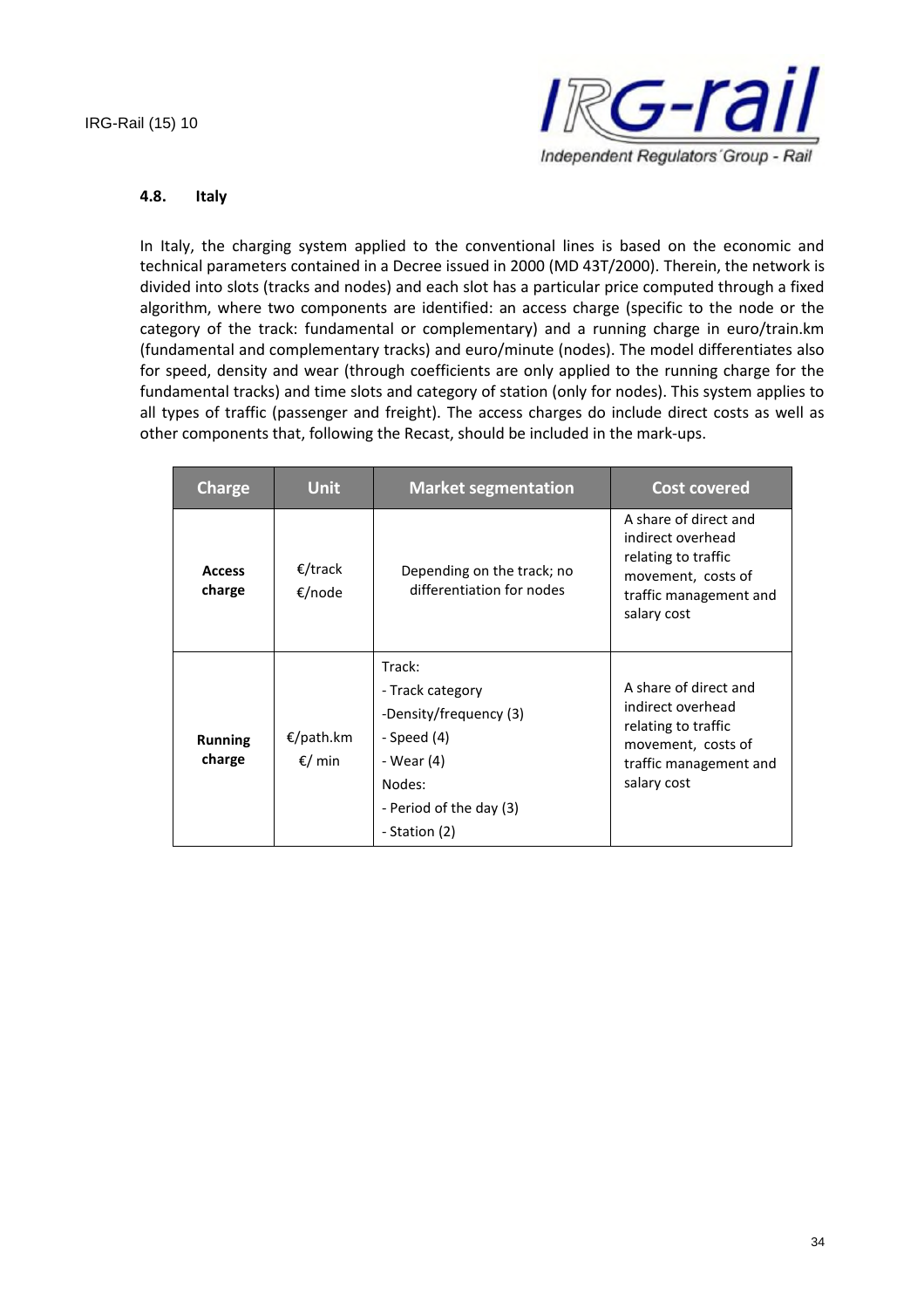

#### **4.9. Latvia\***

The main principles of the access charges are developed hereafter:

- the full cost of infrastructure should be covered by accumulated charges and state budget funding if it is available;
- all expenses are traced to particular train category;
- **Train-kilometers and gross ton-kilometers are used as cost drivers.**

| Charge           | <b>Unit</b> | <b>Market segmentation</b>                                                                                                                                                                                                            | <b>Cost covered</b>                                                                                                                                                                                                                                                                                                                                                   |
|------------------|-------------|---------------------------------------------------------------------------------------------------------------------------------------------------------------------------------------------------------------------------------------|-----------------------------------------------------------------------------------------------------------------------------------------------------------------------------------------------------------------------------------------------------------------------------------------------------------------------------------------------------------------------|
| <b>Operating</b> | Train.km    | Differentiation among:<br>Freight trains;<br>Passenger trains<br>$\overline{\phantom{a}}$<br>(electric);<br>Passenger trains<br>(diesel);<br>Passenger trains with<br>$\overline{\phantom{a}}$<br>locomotive;<br>Narrow-gauge trains. | 1/ Costs of maintenance<br>of railway infrastructure<br>objects made by IM;<br>2/ Costs of railway<br>infrastructure objects<br>development (renewals,<br>reconstruction, building)<br>consists of capital<br>depreciations costs<br>(excluding capital<br>depreciations costs of<br>government, EU funds)<br>and premium costs;<br>3/ Duties and taxes paid<br>by IM |

*\* In order to transpose Directive 2012/34/EU, currently responsible institutions and stakeholders in Latvia have started to develop new charging scheme. Significant changes are therefore planned.*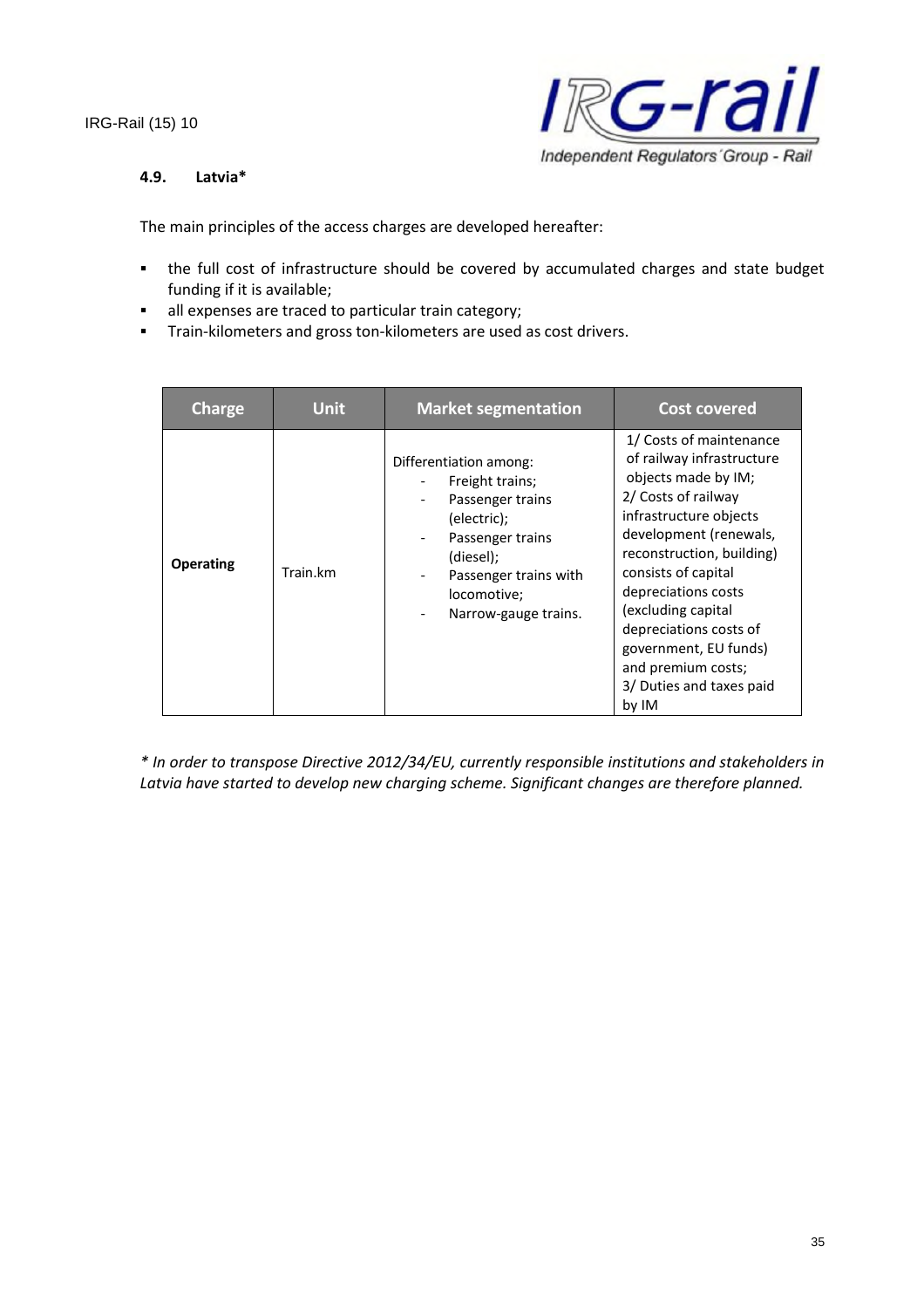

## **4.10. Luxemburg**

| Charge                               | <b>Unit</b>    | <b>Differentiation</b>                                                                                                     | <b>Cost covered</b>                                                                                                                                               |
|--------------------------------------|----------------|----------------------------------------------------------------------------------------------------------------------------|-------------------------------------------------------------------------------------------------------------------------------------------------------------------|
| <b>Minimum service</b>               |                |                                                                                                                            | Equals the cost that can be<br>allocated directly to running the<br>railway service and include a<br>fee for scarcity of access to<br>infrastructure capabilities |
| Access and<br>request of path        | Train path. km | Regular train path<br>Pre-arranged extraordinary train<br>path<br>Tailor made extraordinary train<br>path                  |                                                                                                                                                                   |
| Operation of<br>path (track<br>wear) | Train path. km | Freight train<br>Combined transport freight train<br>Motor-driven passenger train<br>Passenger train<br>Running locomotive |                                                                                                                                                                   |
| Capacity /<br>congestion<br>charge   | Train path. km |                                                                                                                            |                                                                                                                                                                   |

Note: A performance regime is applied with penalties and compensations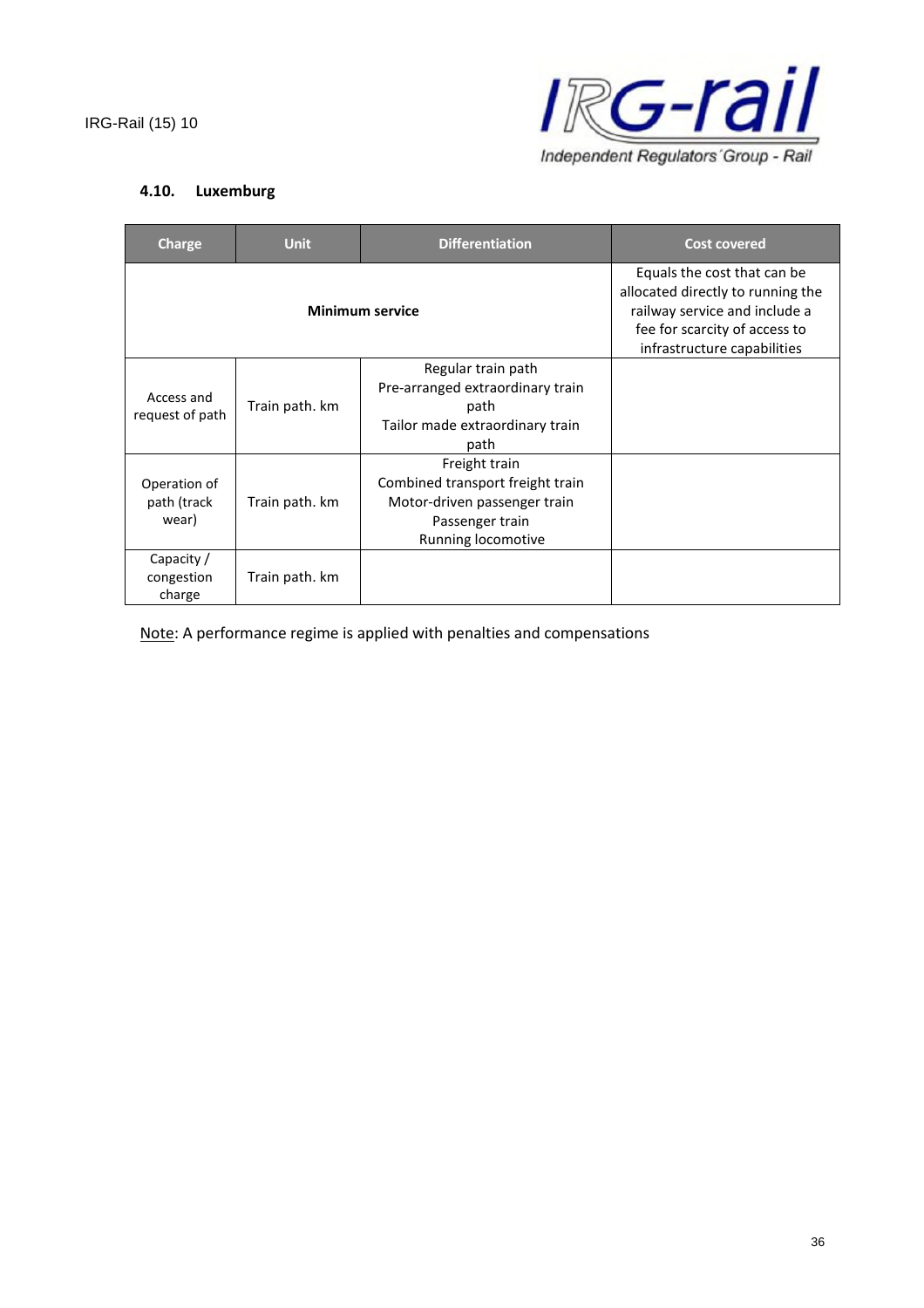

#### **4.11. Netherlands**

| <b>Charge</b>                                        | <b>Unit</b>                                                    | <b>Differentiation</b>                                                                                                                                                                                                                                                                                                       | <b>Cost covered</b>                                                                                                                                                                                                                                                               |
|------------------------------------------------------|----------------------------------------------------------------|------------------------------------------------------------------------------------------------------------------------------------------------------------------------------------------------------------------------------------------------------------------------------------------------------------------------------|-----------------------------------------------------------------------------------------------------------------------------------------------------------------------------------------------------------------------------------------------------------------------------------|
| <b>Access</b><br><b>Variable Usage</b><br>Charge     | train.km/<br>tonne.km                                          | Differentiation between<br>freight and passengers<br>Freight: train km by graduated<br>weight category<br>Passengers: train km by<br>graduated weight category                                                                                                                                                               | Covers the incremental cost of<br>operating a train on the<br>network. Measured by a<br>percentage of wear and tear<br>cost in total maintenance costs.                                                                                                                           |
| <b>Electrification:</b><br>use of<br>electrical wire | $\epsilon$ per<br><b>KwH</b>                                   | No segmentation, defined by<br>km per train type/weight,<br>train type and speed (actual<br>usage in case gauges have<br>been fitted)                                                                                                                                                                                        | Covers cost of transport of<br>electricity only, wear and tear<br>of wire not included                                                                                                                                                                                            |
| Access via rail<br>to railway<br>stations            | $\epsilon$ per<br>stop per<br>train<br>category                | Six categories of stations (by<br>size/number of passengers).<br>Three train categories<br>defined by percentage of<br>stops on their total route.<br>Category A: stops at max.<br>15% of stations on route<br>Category B: stops at max.<br>50% of stations on route<br>Category C: stops at 51-100%<br>of stations on route | Recovery of ProRail's part of<br>station maintenance; ProRail<br>does not own the stations, but<br>has a right of use of the tracks<br>and passenger corridors to and<br>from platforms. Charge covers<br>only the costs involved with<br>corridors (cleaning and<br>maintenance) |
| <b>Shunting and</b><br>parking                       | $\epsilon$ per<br>meter of<br>track /<br>day/<br>month<br>year | Two categories: service areas<br>controlled centrally/<br>decentrally (switch points<br>controlled locally or centrally)                                                                                                                                                                                                     | Covers incremental cost of<br>track wear and tear measured<br>by a percentage of<br>maintenance cost                                                                                                                                                                              |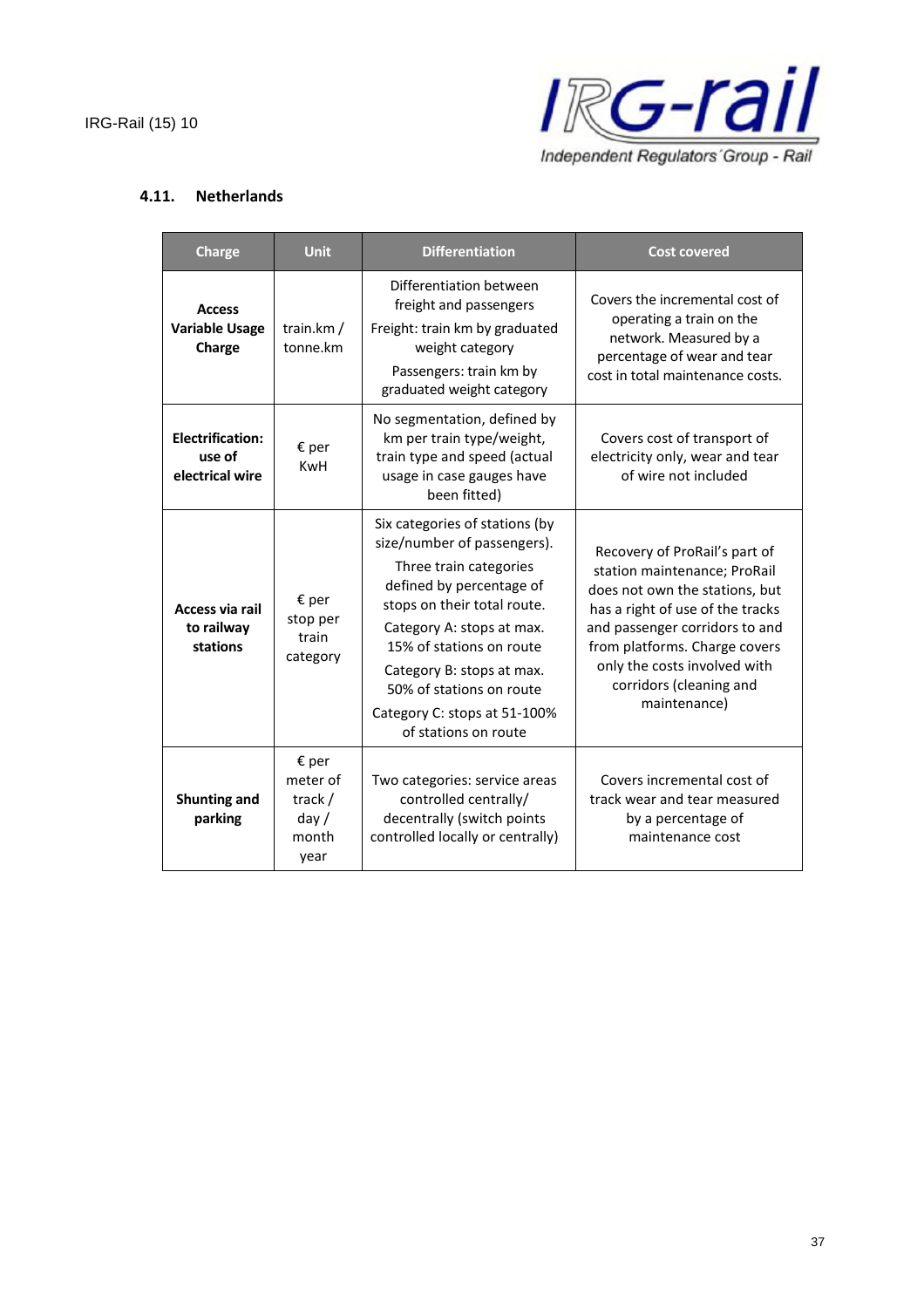

#### **4.12. Norway**

The domestic legislation states that charges for the minimum access package must equal the costs that are directly incurred. However, in practice, infrastructure charges are determined yearly through the Government budget process. The charge is based on direct social marginal costs. The social marginal costs of passenger railway transport is considered to be negative (because of positive externalities), hence there are no charges. To stimulate a transfer of transport to railway from other transport modes, there are no charges for freight traffic either. Only heavy freight trains (axle load above 25 tonnes) are levied a charge, which only applies to the transport of iron ore on Ofotbanen. However, with the implementation of 2012/34 and the ongoing railway reform in Norway, a charging regime in line with the legislation is foreseen.

| Charge                                              | <b>Unit</b>  | <b>Differentiation</b>                                                     | <b>Cost covered</b>                                                                                                                |
|-----------------------------------------------------|--------------|----------------------------------------------------------------------------|------------------------------------------------------------------------------------------------------------------------------------|
| <b>Access</b><br>Variable<br><b>Usage</b><br>Charge | NOK/train.km | Charge only levied for freight<br>trains with axle load above 25<br>tonnes | Assumed incremental<br>costs for maintenance<br>and renewal as a result<br>of running a train with<br>axle load above 25<br>tonnes |
| <b>Operating</b><br>charge                          | No           | n/a                                                                        | None                                                                                                                               |
| <b>Reservation</b><br>Charge                        | No           | n/a                                                                        | None                                                                                                                               |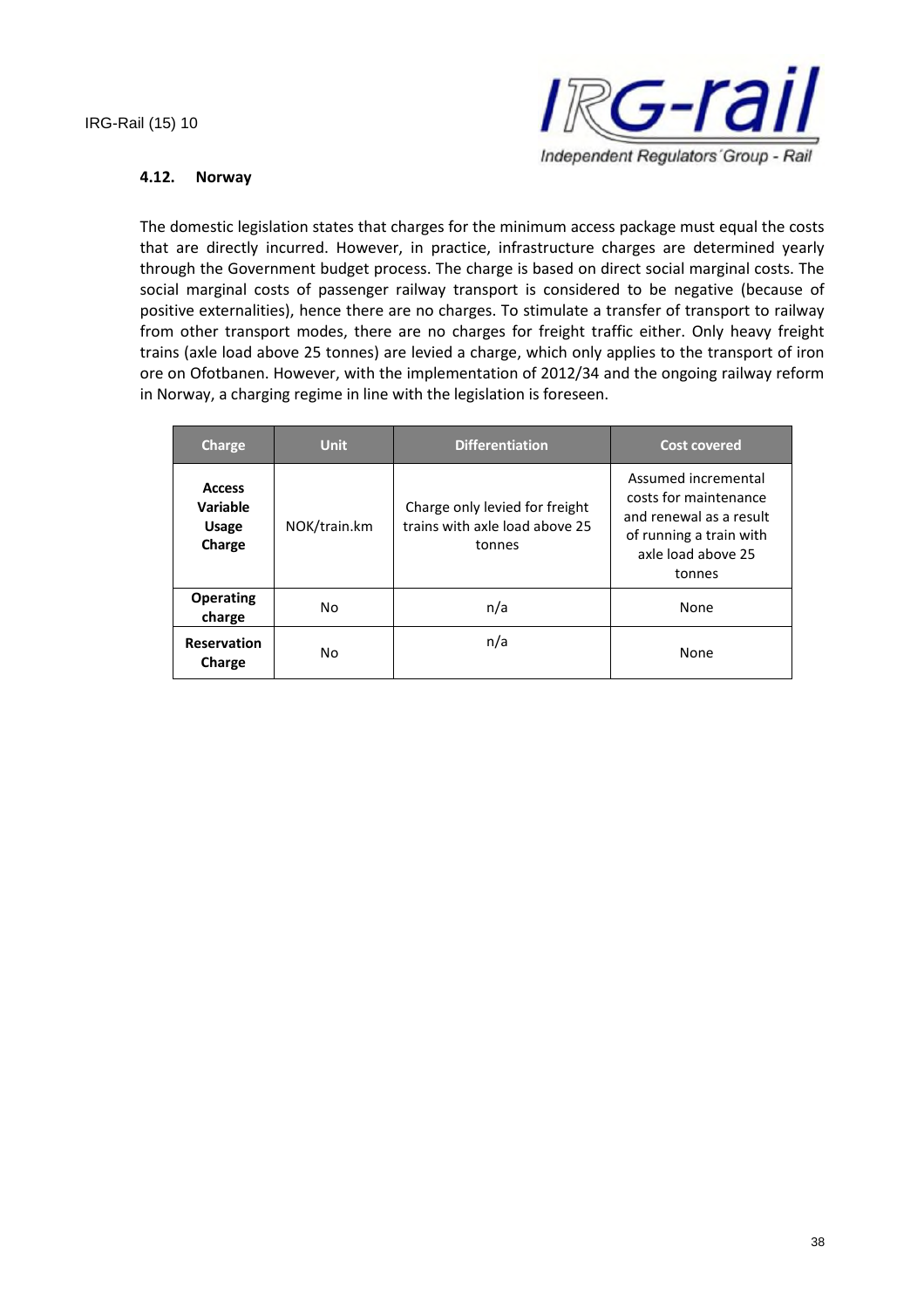

#### **4.13. Poland**

In Poland charges for the minimum access package are based on the costs directly incurred as a result of operating the train service and they are applied on non-discriminatory terms to all rail companies.

The unit rates of these charges must be submitted, together with the calculations of their values, to the President of the Office of Rail Transport. The President of the Office of Rail Transport approves the unit rates of charges within 30 days of the receipt or refuses to approve them if there is any infringement of calculation rules.

The calculation of charges for the minimum access package takes into account the part of the costs which is directly incurred as a result of operating the train service, in particular the part of the costs of:

- maintenance and renewal;
- rail traffic management;
- depreciation, if it is determined on the basis of the actual wear of the infrastructure attributable to traffic.

The calculation of charges for the minimum access package does not include costs which are not directly incurred as a result of operating the train service, in particular:

- the administration costs;
- **EXED** infrastructure safety and public order in railway area;
- the financial costs;
- **the indirect costs**

Charges depend on train-km and they are differentiated on the basis of five different line categories and weight categories of trains. For passenger services there are 16 weight categories of trains and for freight services - 37 weight categories of trains. The line categories are determined on the basis of traffic intensity and speed limits.

The basic charge may be increased during periods of congestion on a particular rail line or its section with insufficient capacity.

The IM may increase the basic charge, if it proves that the expenditures have been incurred in made to:

- improve insufficient capacity of a particular line, or;
- to avoid negative impact of rail traffic on the environment, provided that the increase in charges will be comparable to those used by the competing modes of transport.

The IM may grant discount on the basic charge. Discounts may be granted for a limited time and on a particular section of the infrastructure:

- to develop new rail services;
- **i** in order to use the railways with a significant unused capacity, or;
- if the savings were made in the management of railway infrastructure by the IM.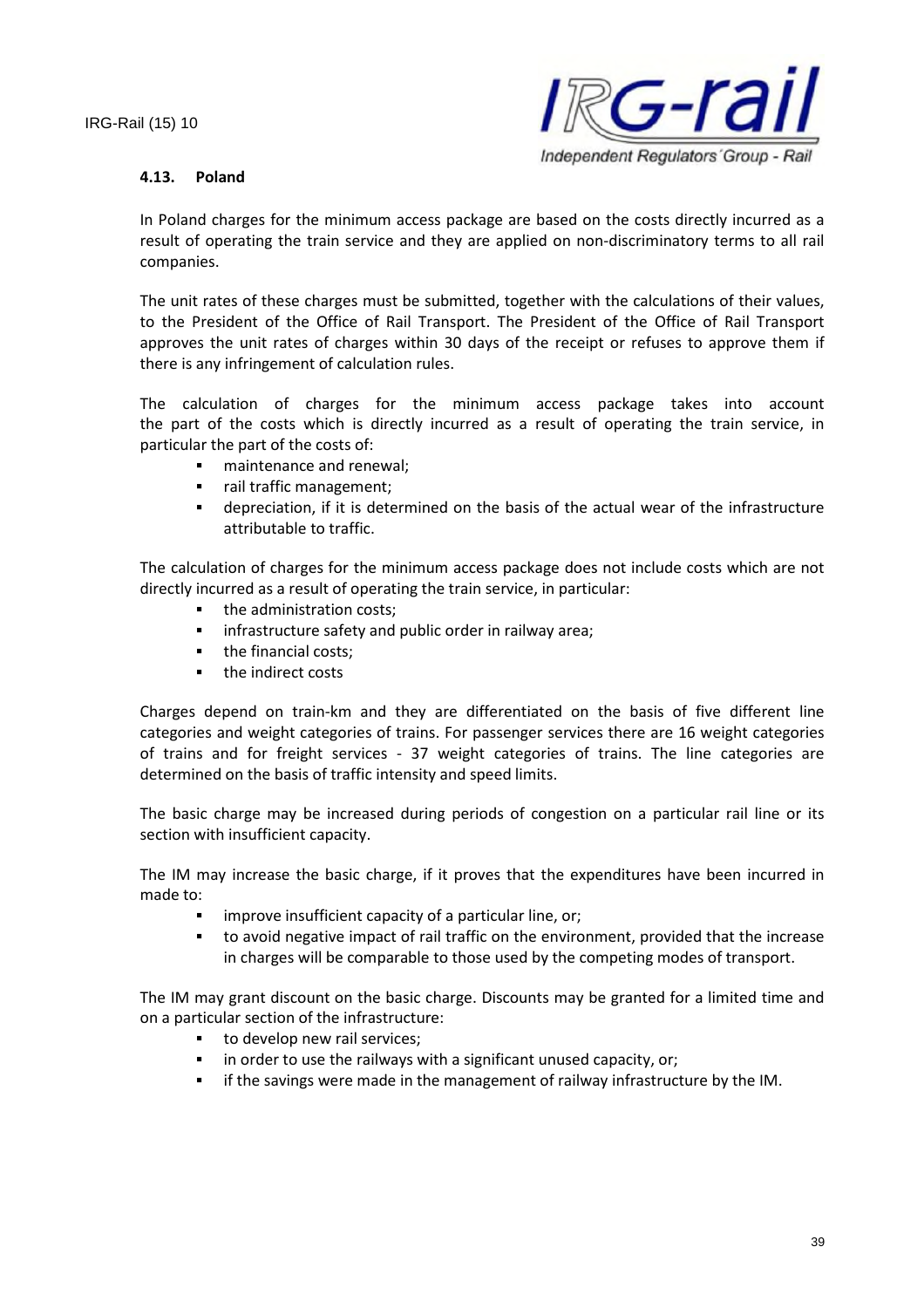

Independent Regulators' Group - Rail

| <b>Charge</b>                                 | <b>Unit</b>  | <b>Differentiation</b>                                                                                                                                | <b>Cost covered</b>                                                                                                                                                                                                                                                                    |
|-----------------------------------------------|--------------|-------------------------------------------------------------------------------------------------------------------------------------------------------|----------------------------------------------------------------------------------------------------------------------------------------------------------------------------------------------------------------------------------------------------------------------------------------|
| <b>Operating</b><br>charge                    | PLN/train.km | - Freight/passengers<br>services<br>- Weight categories of trains<br>16 for passengers services,<br>37 for freight services)<br>- Line categories (5) | The costs directly incurred, <i>i.e.</i><br>the part of the costs of:<br>- maintenance and renewal;<br>- rail traffic management;<br>- depreciation, if it is<br>determined on the basis of the<br>actual wear of the<br>infrastructure attributable to<br>traffic                     |
| Reservation/<br><b>Cancellation</b><br>Charge | % charge     |                                                                                                                                                       | Depends on the term of<br>cancellation                                                                                                                                                                                                                                                 |
| The additional charges                        |              |                                                                                                                                                       | The additional charges shall be<br>determined on the same basis<br>for all carriers, so as to ensure<br>the financing of the costs which<br>the IM will have to bear<br>providing the expected range<br>of available railway<br>infrastructure, plus a margin of<br>not more than 10%. |

The IM can levy higher charges (excluding transport for which the minimum unit rate basic charge is used and transport dependent on public funding), if the market can bear it bear it that is, on the case it has been established that the increased charge does not result in the shift to the road transport. IM undertakes 'market can bear tests' no less than once every three years, taking into account the division of the market into at least the following pairs of types of services:

- 1) passenger services/freight services;
- 2) regional passenger service/ subregional passenger services ;
- 3) trains carrying dangerous goods /other freight trains;
- 4) domestic services /international services;
- 5) combined transport / direct trains;
- 6) block trains / single wagon load trains;
- 7) regular in services / occasional train services.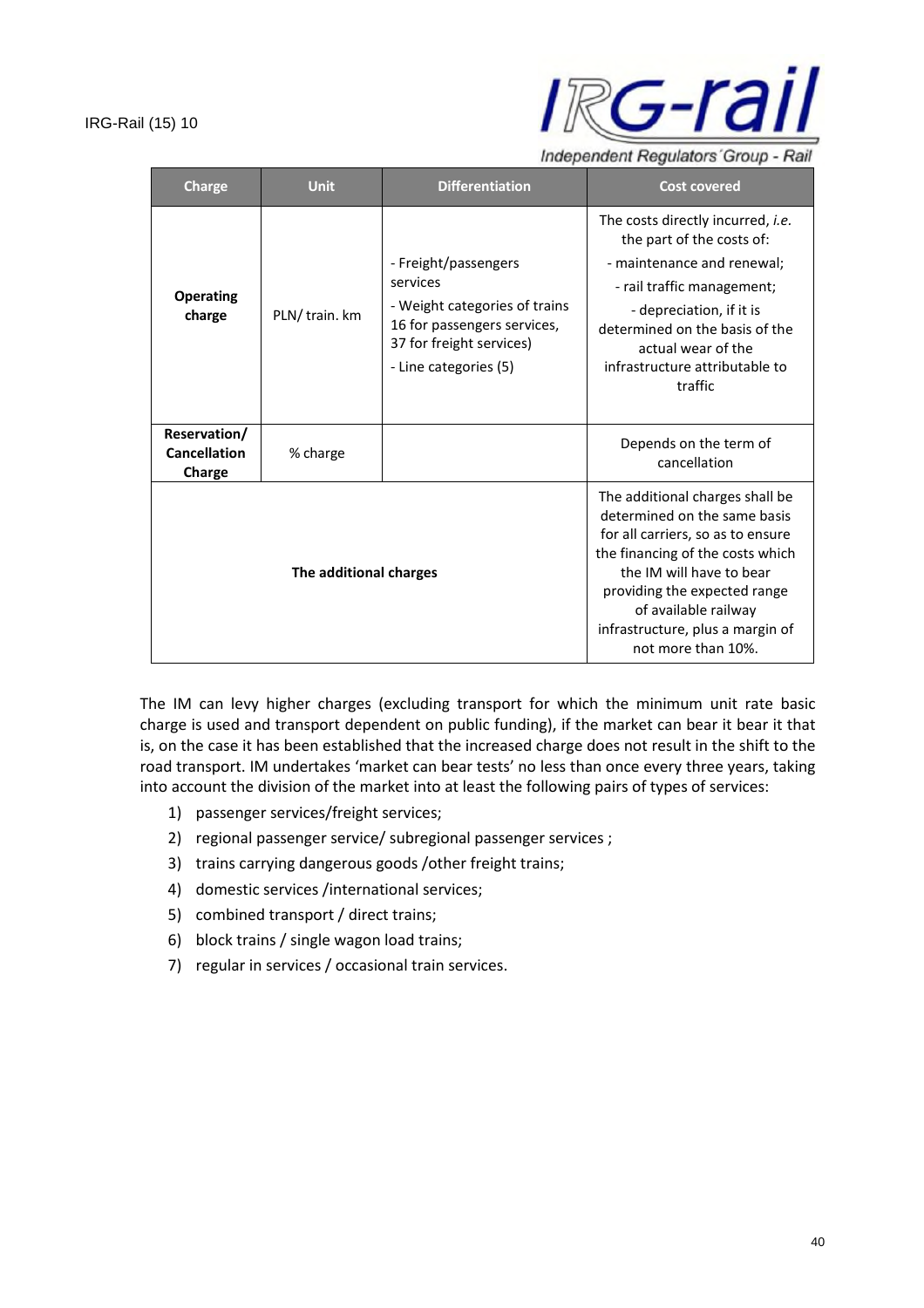

#### **4.14. Slovenia**

In February 2013 the Public Agency for Railway Transport (the allocation and safety authority), who is competent for determining and collecting track access charges, implemented a new charging methodology, based on direct costs. Track access charges for the minimum access package are calculated considering:

- the number of train kilometers preformed on certain line categories
- type of power car;
- weighting of the line category;
- the coefficient of the power car category;
- cost of supplement / deduction for the type of transport.

User fee for minimum access package are based on costs, which are directly incurred by train operations. The difference with full costs is subsidized by state funding. To date Slovenia has not taken the decision to introduce mark-ups.

In accordance with Railway Transport Act the allocation authority may establish higher access charges for congested infrastructure under following conditions:

- Allocation authority defines track section as congested;
- IM envisaged this situation and published in NS;
- IM prepares enhancement plan;
- RB approves higher access charge.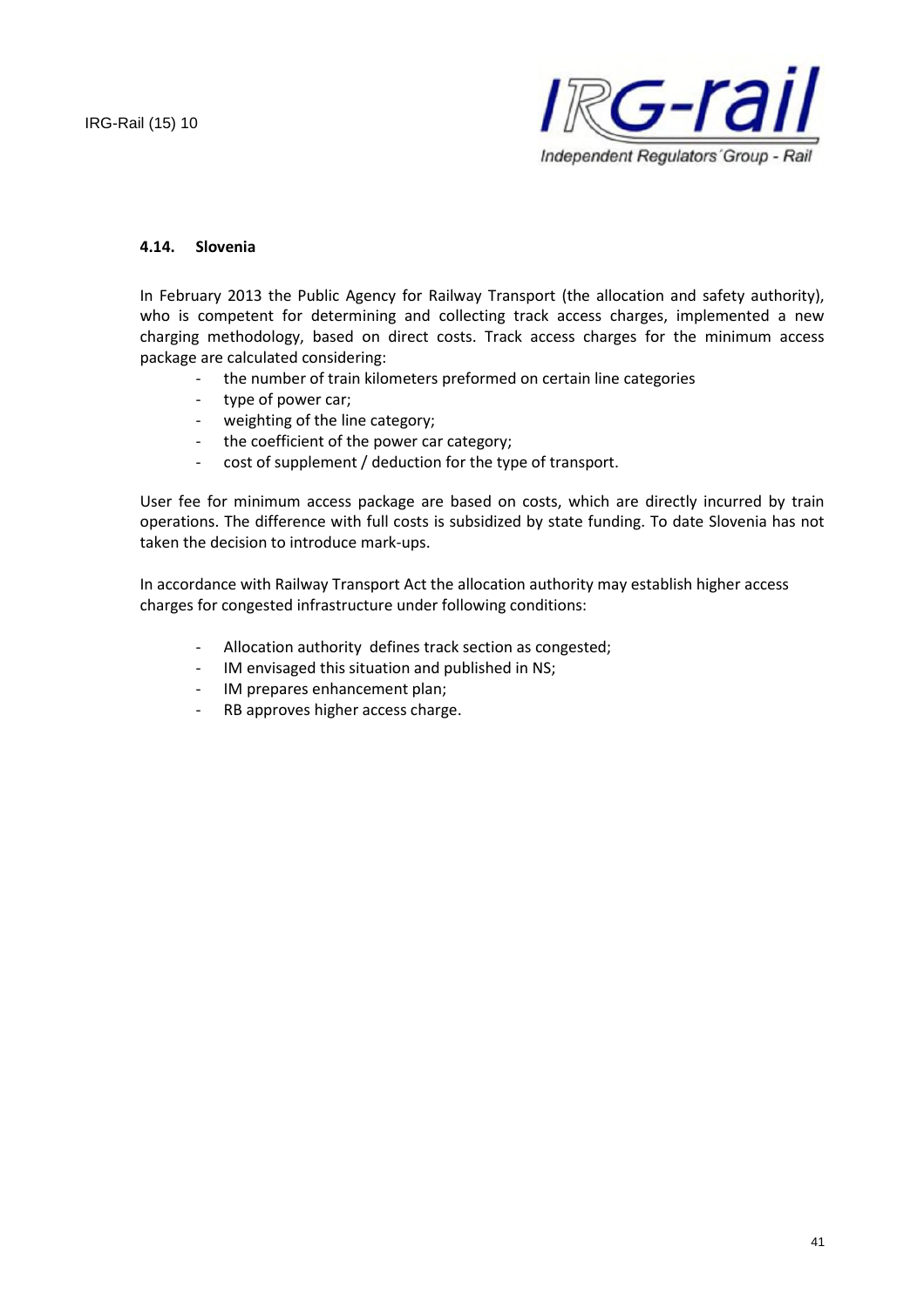

| <b>Charge</b>                   | <b>Unit</b>                                        | <b>Differentiation</b>                                                                                                                                                                                                                                                                                                                                                                                                                                                                                                                                                                                                                                                                                                                                                                                                     | <b>Cost covered</b>                            |
|---------------------------------|----------------------------------------------------|----------------------------------------------------------------------------------------------------------------------------------------------------------------------------------------------------------------------------------------------------------------------------------------------------------------------------------------------------------------------------------------------------------------------------------------------------------------------------------------------------------------------------------------------------------------------------------------------------------------------------------------------------------------------------------------------------------------------------------------------------------------------------------------------------------------------------|------------------------------------------------|
| <b>Access</b>                   | €/train.km                                         | Line category (7):<br>3 main lines (G1-G3)<br>4 regional lines (R1-R3)                                                                                                                                                                                                                                                                                                                                                                                                                                                                                                                                                                                                                                                                                                                                                     |                                                |
| <b>Operating</b>                | €/train.km                                         | Factor of power car's (3):<br>(A,B,C)<br>Factor of transport type (18):<br>Cargo trains up to 1000 t<br>gross weight<br>Cargo trains from 1001 to<br>1500 t gross weight<br>Cargo trains from 1501 to<br>1750 t gross weight<br>Cargo trains from 1751 to<br>2000 t gross weight<br>Cargo trains more than<br>2000 t gross weight<br>Cargo trains - empty (less<br>than 100 t net weight)<br>Cargo trains (circular,<br>collecting)<br>Locomotive trains (empty<br>multiple units, solely<br>running power cars)<br>Tilting passenger trains<br>Classic passenger trains<br>Multiple units<br>Motorail through the<br>Bohinj tunnel<br>Other motorails<br>Empty classic passenger<br>trains<br>Heritage trains<br>Service trains (scheduled<br>maintenance)<br>Service trains (unscheduled<br>maintenance)<br>Other trains | Costs directly incurred by<br>train operations |
| Congestion /<br><b>Scarcity</b> | €/train.km                                         | (In 2013 no congested lines<br>were declared)                                                                                                                                                                                                                                                                                                                                                                                                                                                                                                                                                                                                                                                                                                                                                                              |                                                |
| Late<br>cancellation<br>fees    | % of user<br>charge for<br>allocated<br>train path | Cancellation:<br>up to 6 hours before<br>scheduled time of<br>departure - FREE                                                                                                                                                                                                                                                                                                                                                                                                                                                                                                                                                                                                                                                                                                                                             |                                                |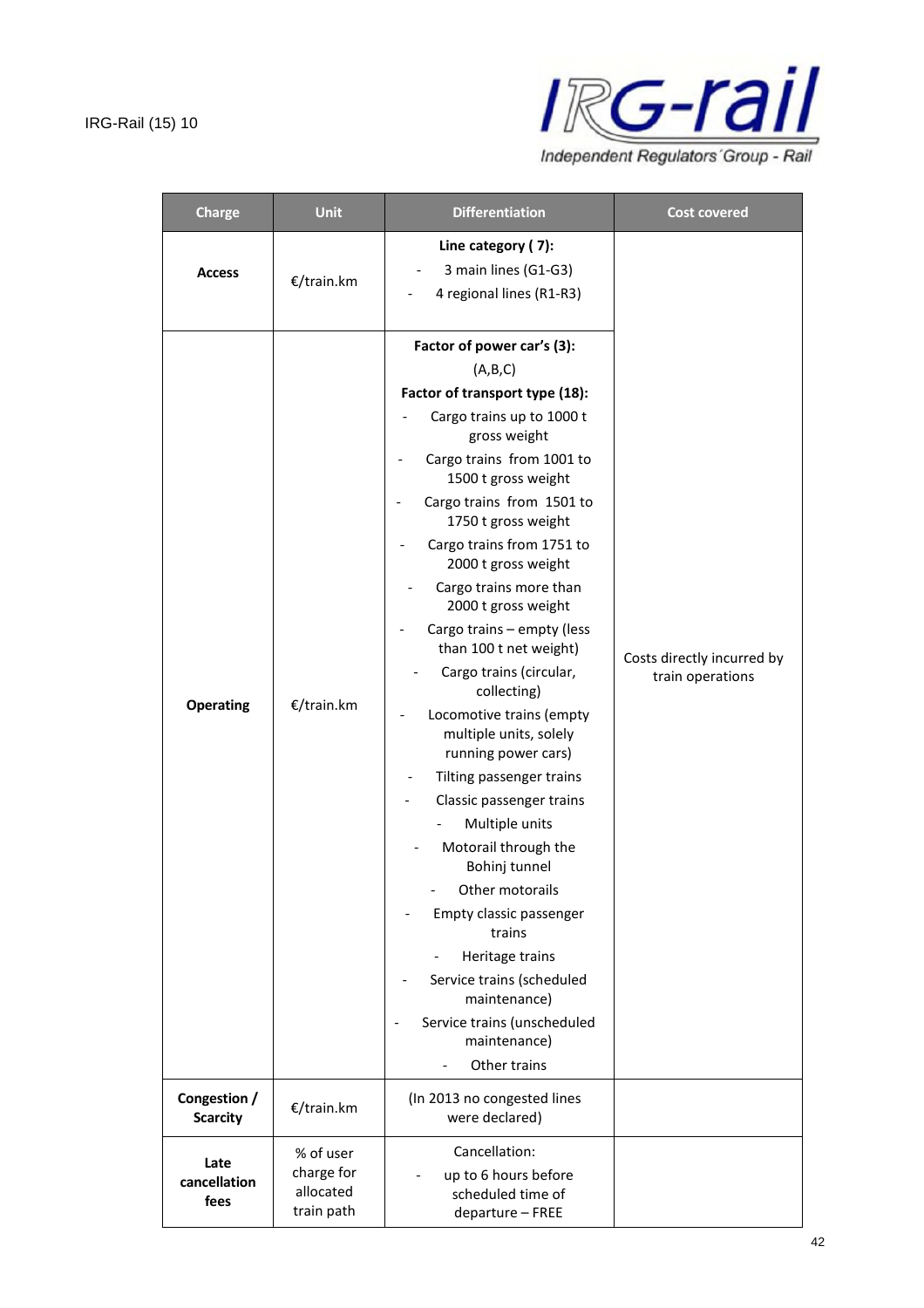

Independent Regulators' Group - Rail

| $(+25 \epsilon$ for ad-<br>hoc train<br>paths) | less than 6 hours before<br>$\overline{\phantom{a}}$<br>scheduled time of<br>departure $-50\%$ of user<br>charge |  |
|------------------------------------------------|------------------------------------------------------------------------------------------------------------------|--|
|                                                | not cancelled / train does<br>not run $-100\%$                                                                   |  |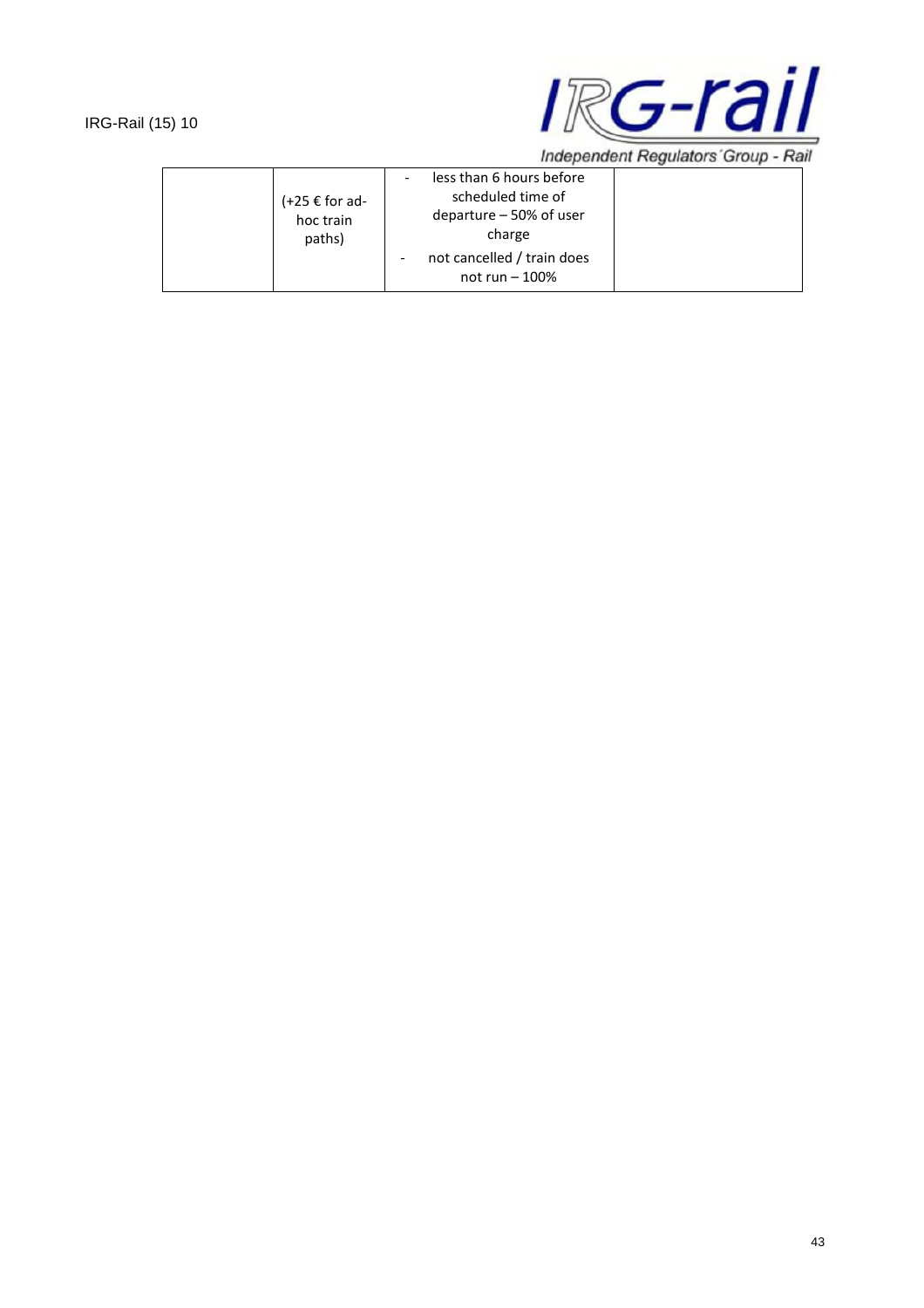

#### **4.15. Spain**

In Spain, the chosen charging system is based on a two part tariff (while the fixed part of the fee is very low).

For the rail network, the minimum access package is based on train-kilometers and includes operating charges and reservation charges. According to the new railway law, the reservation charge will provide incentives for efficient use of capacity, foreseeing a penalization for the capacity reserved and not used.

The IM's cost accounting model is based on a *top down* fully distributed cost, because the main goal of the charging system is full "cost recovery". However, nowadays, this objective is only feasible for high speed lines due to the operational deficit of the conventional network.

| Charge                       | <b>Unit</b>           | <b>Differentiation</b>                                                          | <b>Cost covered</b>                                                                                                                                                                     |
|------------------------------|-----------------------|---------------------------------------------------------------------------------|-----------------------------------------------------------------------------------------------------------------------------------------------------------------------------------------|
| <b>Access</b><br>charge      | €/year                | <b>Total Annual Train-km running</b>                                            | Administrative costs<br>related to the<br>relationship of the IM<br>with RUs. E g. the<br>publication of the<br>Network Statement, or<br>the process of network<br>capacity allocation. |
| <b>Reservation</b><br>charge | €/ path.km            | Period of the day (3)<br>Route category (4)<br>Type of service/train (4)        | Fixed cost for operating<br>and maintenance.                                                                                                                                            |
| <b>Running</b><br>charge     | €/train.km            | Route category (4)<br>Type of service/train (4)                                 | Variable cost for<br>operating and<br>maintenance.                                                                                                                                      |
| <b>Traffic</b><br>charge     | €/seats.km<br>offered | Period of the day (3)<br>Route category (4)<br>Type of service/train (only HST) | Amortization and<br>financial cost                                                                                                                                                      |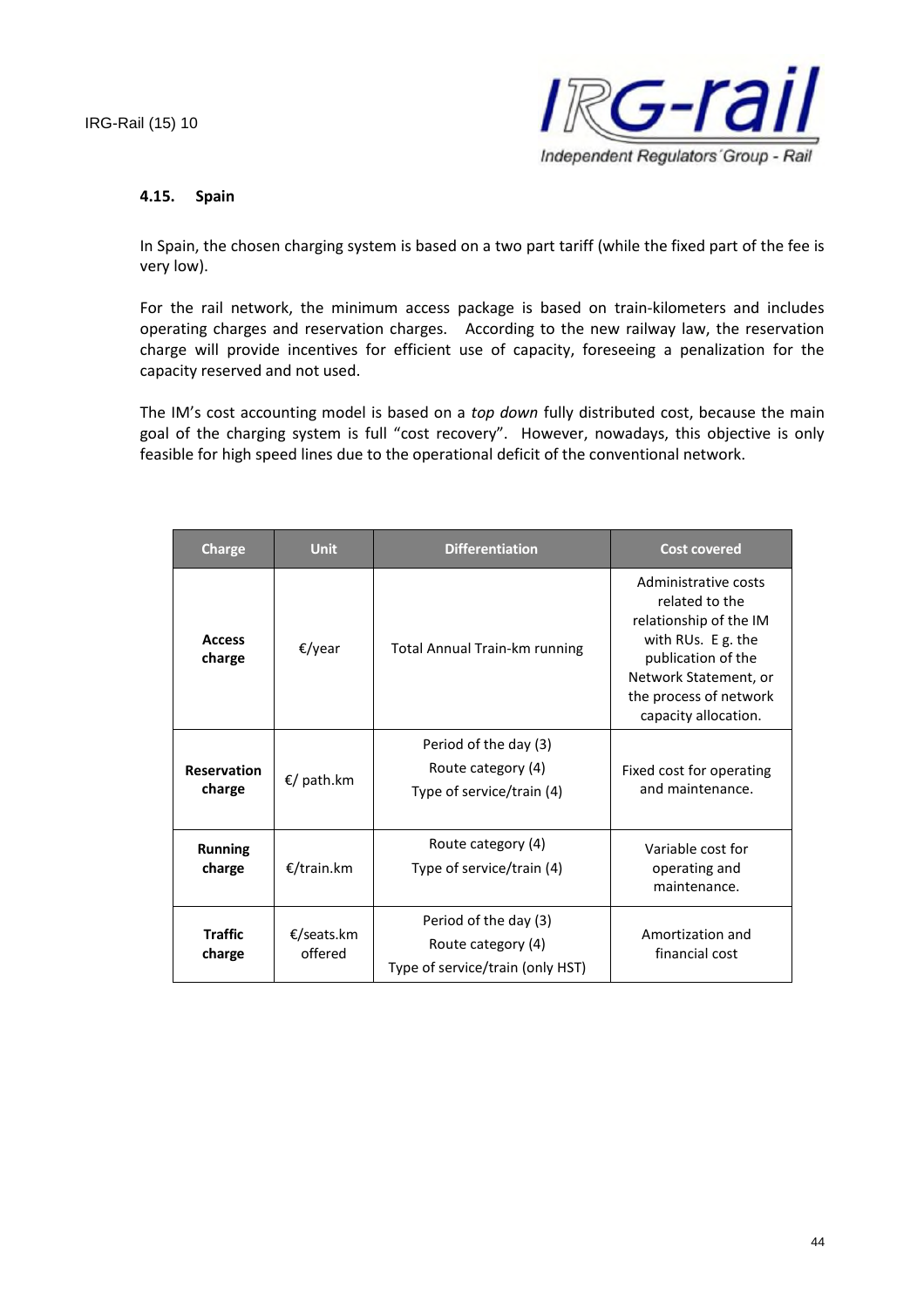

#### **4.16. Sweden**

The charges for the minimum package of access services are based on the short-term marginal cost of operation, maintenance and reinvestments and charged according to use per kilometre, gross tonne-kilometre and passages.

The track charge is based on gross tonne-kilometres, and is imposed at varying amounts for both freight traffic and service trains, and for passenger traffic. From 2016 Track charges are levied in different amounts depending on the maximum admissible axle load (STAX) of the train. Trains with a higher STAX thus pay a higher track charge. STAX is an important parameter that reflects the wear and tear that is caused by a train. Differentiated track charges reflect variations in wear and tear between different trains.

The train path charges are levied at three levels. Passage charges are levied in three major cities during rush hours on weekdays. The emissions charge is based on the socioeconomic costs in terms of environmental and health effects. The size of the charge depends partly on the engine's environmental classification and partly on the amount of fuel consumed.

In the case of allocated capacity for train paths cancelled by railway undertakings or traffic organisers, a reservation charge is imposed.

| <b>Charge</b>                                                        | <b>Unit</b>                                                              | <b>Differentiation</b>                                                                                                      | <b>Cost covered</b>                                                                                                     |
|----------------------------------------------------------------------|--------------------------------------------------------------------------|-----------------------------------------------------------------------------------------------------------------------------|-------------------------------------------------------------------------------------------------------------------------|
| Access &<br><b>Operating</b><br><b>Charges</b><br>(marginal<br>cost) | €/gross<br>tonne.km                                                      | Passenger, service or freight<br>traffic                                                                                    |                                                                                                                         |
| <b>Track charge</b>                                                  | From 2016:<br>Factor 0.9-<br>1.1<br>depending<br>on maximum<br>axle load | Freight traffic and service trains<br><22,5 tonne/ 22,5-25 tonne/ ><br>25 tonne<br>Passenger traffic<br><20 tonne/>20 tonne | Maintenance, operation<br>and reinvestment cost<br>and socio-economical<br>costs of environmental<br>and health effects |
| <b>Emission</b><br>charge                                            | €/litre of<br>diesel fuel                                                | Train type (diesel engine)                                                                                                  |                                                                                                                         |
| <b>Train path</b><br>(also<br>marginal<br>cost)                      | €/train –km                                                              | Passenger, freight, service traffic<br>Route categories<br>(high, medium and base)                                          |                                                                                                                         |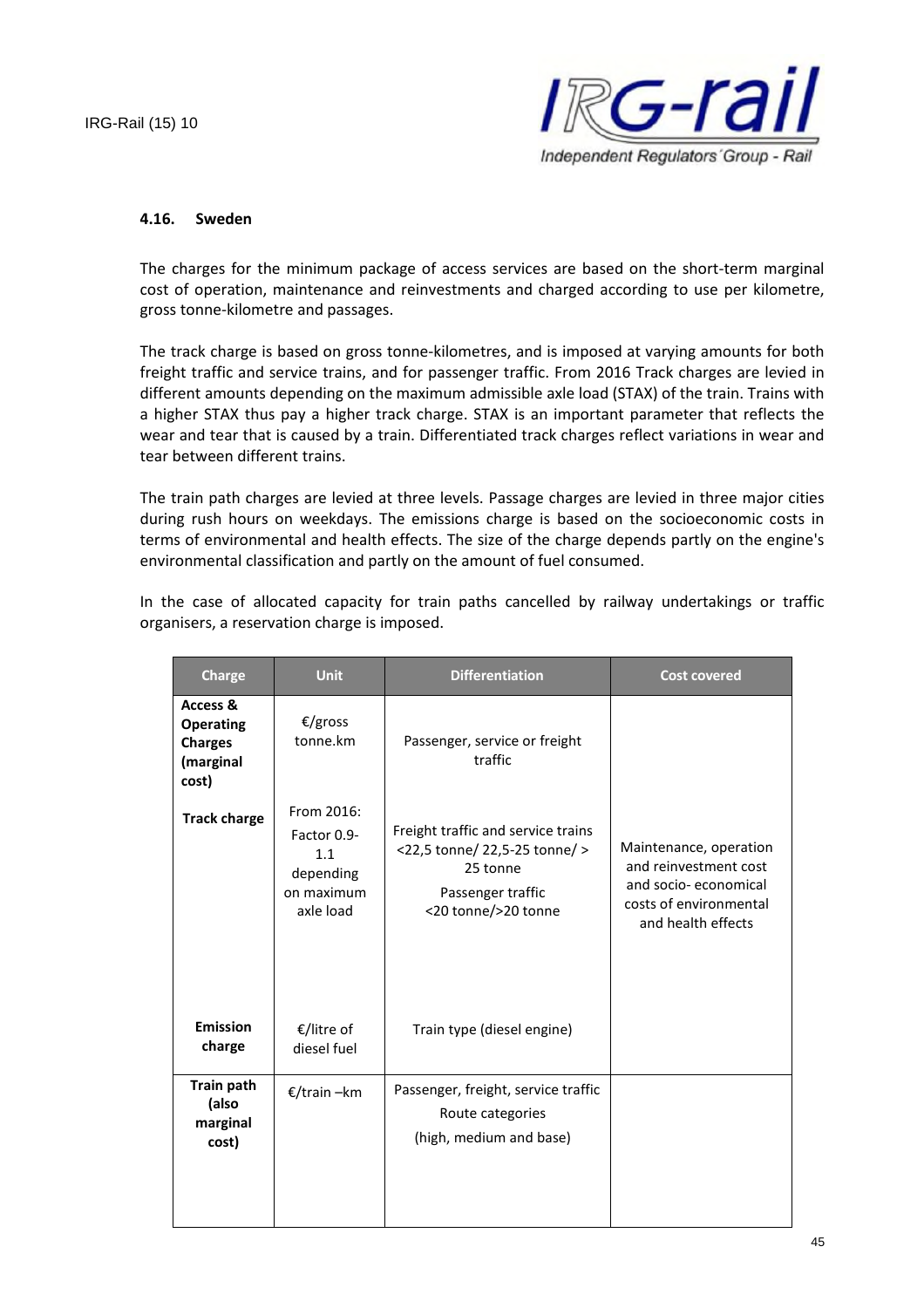

Independent Regulators' Group - Rail

| Passage            | per crossing                       | Freight traffic Öresund link | Special project             |
|--------------------|------------------------------------|------------------------------|-----------------------------|
| charge             |                                    | Stockholm, Gothenburg and    | Part of fixed cost of infra |
| Passage<br>charge  | per passage                        | Malmö during peak hours      |                             |
| Quality<br>charges | €/minute of<br>additional<br>delay | IM and railway undertakings  |                             |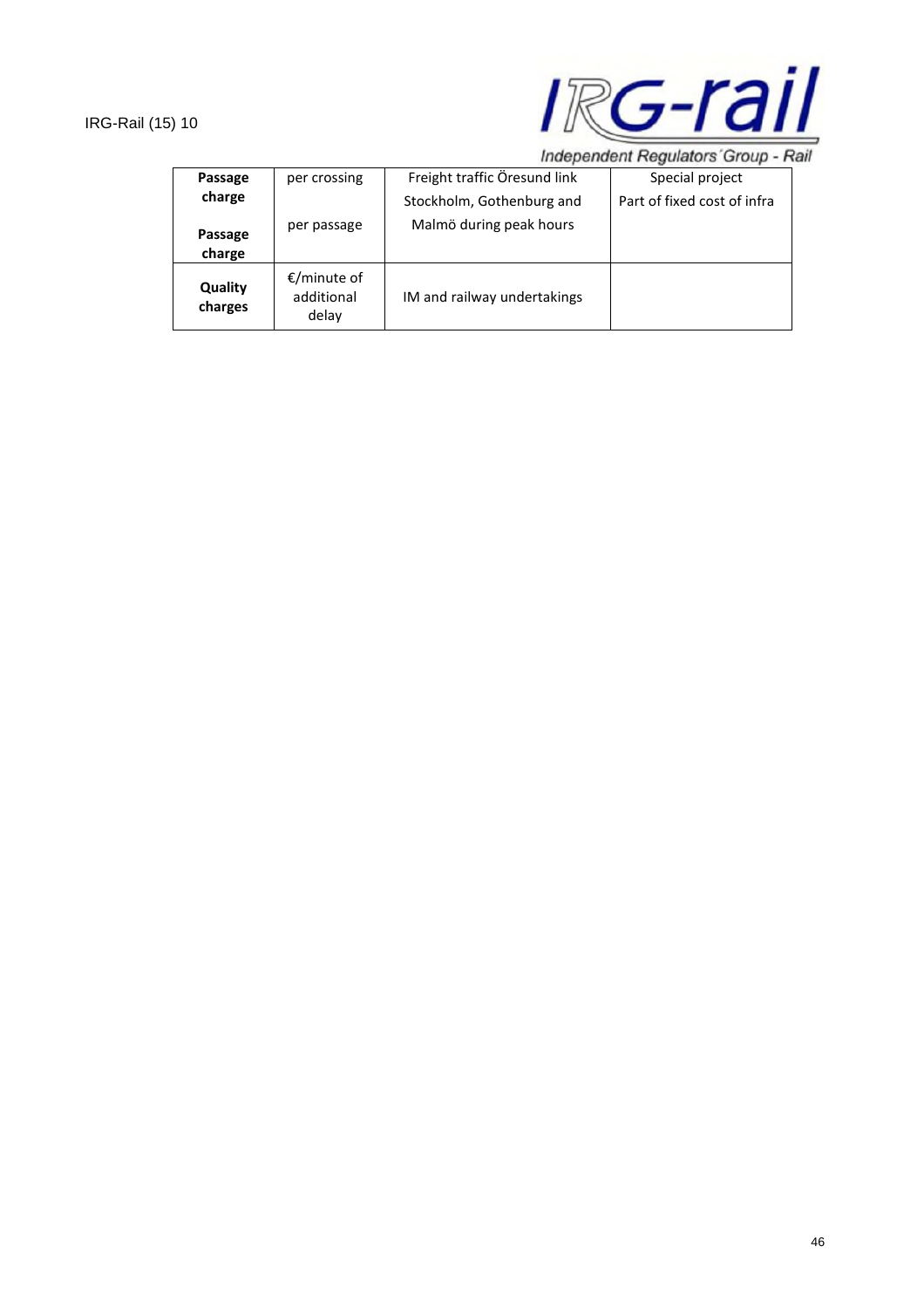

#### **4.17. United Kingdom**

On the GB national network<sup>9</sup>, the charging regime has been developed to cover the short-run marginal costs of running on the network and thus to provide the correct incentives to operators at the margin. In addition to the charges that vary these charges, most passenger operators also pay a fixed charge and other asset usage charges to cover a proportion of the IM's fixed costs. Open access operators do not incur this fixed charge. Freight operators, carrying certain commodities are exposed to some of the IM's fixed costs where they are able to bear the cost of these, for instance some of the fixed costs of freight only lines and some of the costs that could be avoided on other lines if freight were not operating there.

 $9$  All other infrastructure managers are not considered here.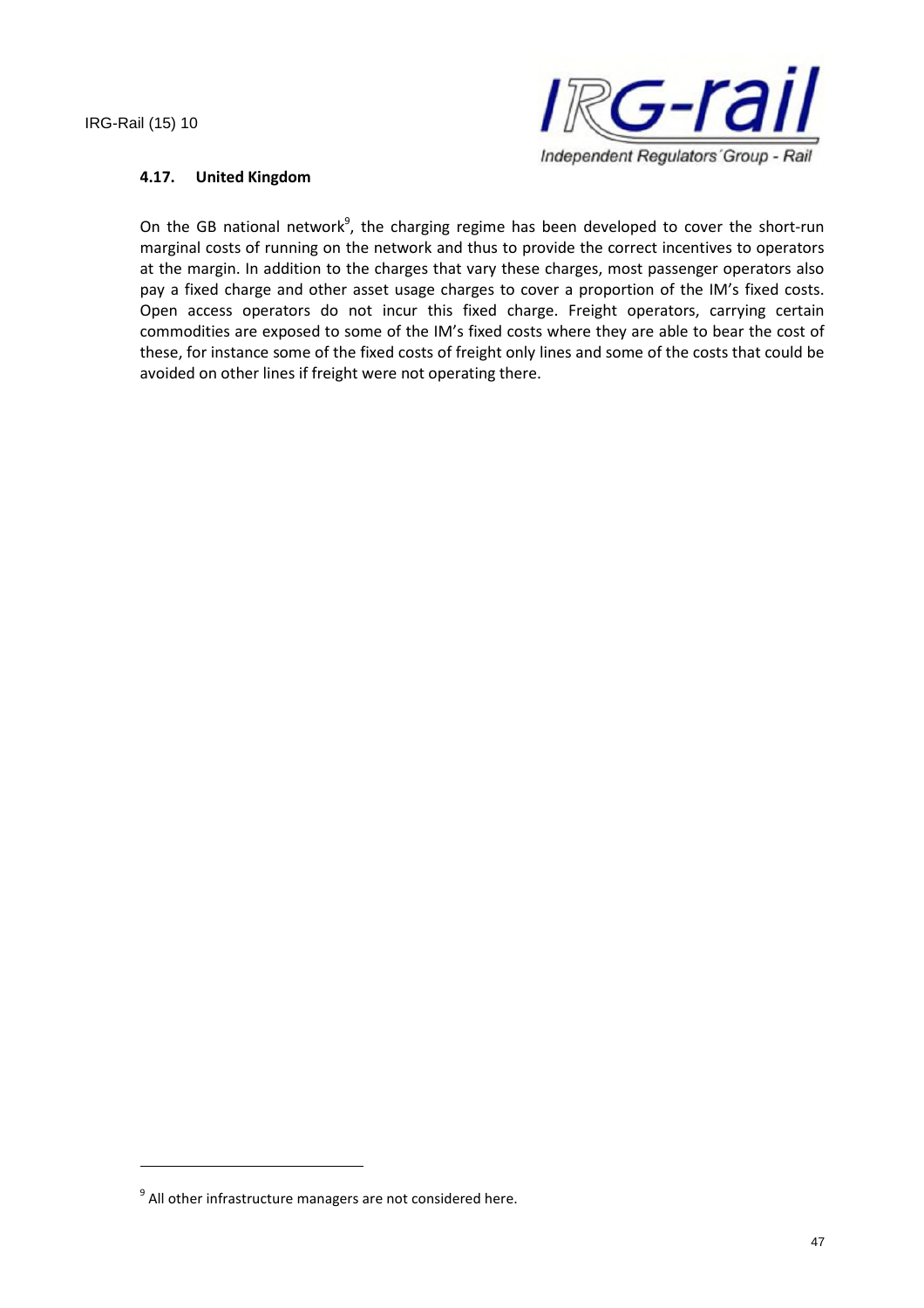

Independent Regulators' Group - Rail

| <b>Charge</b>                                   | <b>Unit</b>                                                                                                                               | <b>Differentiation</b>                                                                                                         | <b>Cost covered</b>                                                                                                                                                                                                                 |
|-------------------------------------------------|-------------------------------------------------------------------------------------------------------------------------------------------|--------------------------------------------------------------------------------------------------------------------------------|-------------------------------------------------------------------------------------------------------------------------------------------------------------------------------------------------------------------------------------|
| <b>Variable Usage</b><br>Charge                 | £ per thousand<br>gross tonne<br>vehicle mile<br>for freight and<br>per vehicle<br>mile for<br>passenger                                  | All services pay this<br>charge but it varies<br>based on the vehicles<br>used and for freight, also<br>the commodity carried. | Covers the maintenance and<br>renewal costs that vary with<br>traffice in terms of the<br>incremental damage the service<br>does to the track, civils and<br>signalling infrastructure                                              |
| <b>Traction</b><br>electricity<br>charge        | kWh. For<br>services that<br>are not<br>metered, this<br>is modelled<br>per train mile<br>for multiple<br>units,<br>otherwise per<br>kgtm | Operators have option<br>of using modelled<br>consumption rates or<br>metering their use of<br>electricity                     | Network Rail recovers their<br>costs of providing electricity for<br>traction purposes.                                                                                                                                             |
| <b>Electrification</b><br>asset usage<br>charge | £ per vehicle<br>mile<br>(passenger)<br>£ per<br>thousand<br>gross tonne<br>mile (freight)                                                | Applied to all electrically<br>powered services a                                                                              | Recovers maintenance and<br>renewal costs of electrification<br>assets that vary with traffic.                                                                                                                                      |
| <b>Coal spillage</b><br>charge                  | £ per<br>thousand<br>gross<br>tonnemiles                                                                                                  | Only applicable to<br>freight trains carrying<br>coal                                                                          | Recovers cost of coal spillage                                                                                                                                                                                                      |
| Capacity<br>charge                              | £ per train<br>mile                                                                                                                       | All services pay.                                                                                                              | Intended to allow Network Rail<br>to recover the performance<br>regime costs that it incurs by<br>allowing additional traffic onto<br>the network                                                                                   |
| <b>Fixed Track</b><br><b>Access Charge</b>      | <b>Billing period</b>                                                                                                                     | Applies to passenger<br>services under public<br>service contracts<br>(franchises) only                                        | Determined on basis of<br>Network Rail"s revenue<br>requirement after accounting<br>for the income received from<br>variable track access charges,<br>regulated station charges,<br>other single till income and<br>network grants. |
| Freight only<br>line charge                     | £ per<br>thousand<br>gross tonne<br>mile                                                                                                  | Applies to freight<br>services carrying coal for<br>electricity generators,<br>nuclear fuel or iron ore.                       | Recovers some of the fixed<br>costs associated with freight-<br>only lines.                                                                                                                                                         |